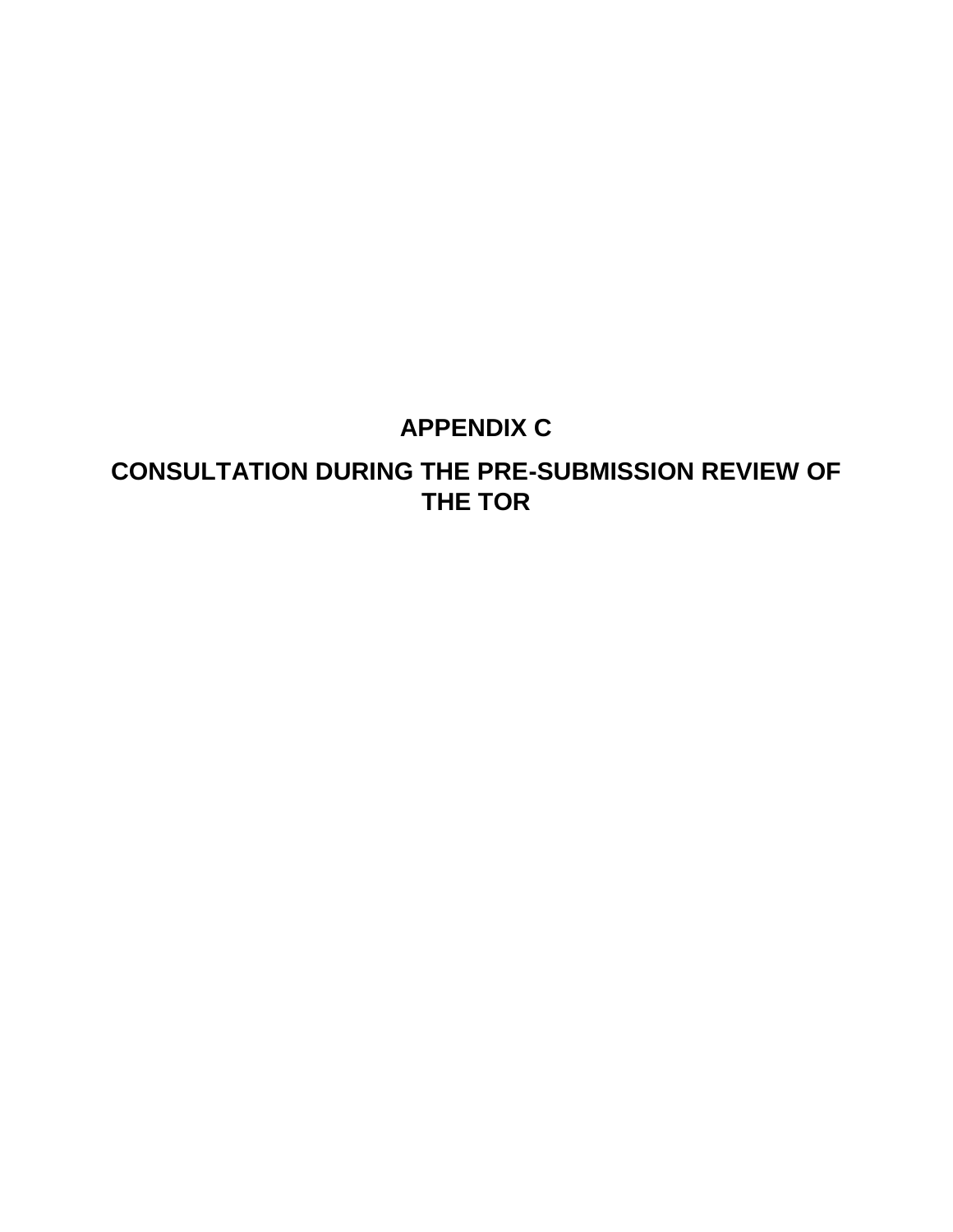| <b>Number</b> | Last<br><b>Name</b>                                                                        | <b>First</b><br><b>Name</b> | <b>Address</b>                                                                                  | <b>Comment</b><br>Date/<br><b>Type</b> | <b>Comment Received</b>                                                                                                                                                                                                                                                                                                                                                                                                                                                                                                                                                                                                                                                                                                                                                                                                                                                                                                                                                                                                                                                                                  |                                                                                                                                                                                                                                                                      |  |  |  |  |
|---------------|--------------------------------------------------------------------------------------------|-----------------------------|-------------------------------------------------------------------------------------------------|----------------------------------------|----------------------------------------------------------------------------------------------------------------------------------------------------------------------------------------------------------------------------------------------------------------------------------------------------------------------------------------------------------------------------------------------------------------------------------------------------------------------------------------------------------------------------------------------------------------------------------------------------------------------------------------------------------------------------------------------------------------------------------------------------------------------------------------------------------------------------------------------------------------------------------------------------------------------------------------------------------------------------------------------------------------------------------------------------------------------------------------------------------|----------------------------------------------------------------------------------------------------------------------------------------------------------------------------------------------------------------------------------------------------------------------|--|--|--|--|
|               | <b>Agency / Indigenous Communities / Interested Persons</b><br><b>Draft IEA ToR Review</b> |                             |                                                                                                 |                                        |                                                                                                                                                                                                                                                                                                                                                                                                                                                                                                                                                                                                                                                                                                                                                                                                                                                                                                                                                                                                                                                                                                          |                                                                                                                                                                                                                                                                      |  |  |  |  |
|               |                                                                                            |                             | <b>Indigenous Communities Correspondence</b>                                                    |                                        |                                                                                                                                                                                                                                                                                                                                                                                                                                                                                                                                                                                                                                                                                                                                                                                                                                                                                                                                                                                                                                                                                                          |                                                                                                                                                                                                                                                                      |  |  |  |  |
| 1.            | Picard                                                                                     | Maxime                      | <b>Nation Huronne-</b><br>Wendat<br>255 Place Chef-<br>Michel-Laveau<br>Wendake, QC,<br>G0A 4V0 | Feb. 26,<br>2018/EM                    | Hi John,<br>Thanks for your letter and update on the Teston Road IEA Project.<br>As York Region is already aware our concerns toward this project<br>are mainly on archaeology and the protection of our heritage.<br>We would like to insist again to stay engaged and updated on the<br>archaeological aspect of this project.<br>As the study area contains a high huron-wendat heritage potential<br>we ask for a huron-wendat monitor being present for all the<br>archaeological fieldwork of this project<br>So at this point we have no other precise comments on the<br>document you provided us.<br>Best regards, Maxime Picard<br>Follow up email received March 22, 2018:<br>Hi John,<br>As the archaeology for Teston Road IEA has started, the Huron-<br>Wendat Nation would like to initiate the discussion for the Action<br>Plan between our Nation and the Region.<br>At this point, ARA expects us to provide some comments on the<br>Draft Stage 1.<br>Before doing so, it is important for us that we agree on a framework<br>on how to proceed for the consultation of our Nation. | Response provided Mar<br>Hi Maxime<br>We are currently at the<br>IEA. We have to receive<br>proceed to the IEA phas<br>IEA phase and it is expe<br>ToR. We will be in touch<br>understand your require<br>archaeological work bei<br>Regards<br>Praveen John, P.Eng. |  |  |  |  |

 $\arch$  22, 2018:

Terms of Reference (ToR) stage of the Teston Rd e approval from MOECC on the ToR before we can ase. The Stage 2 field work will be done during the lected sometime in 2019 pending approval of the th with you before we proceed to the IEA, to ements for the field work. There is no further eing done at the ToR phase.

**Sr. Project Manager, Engineering**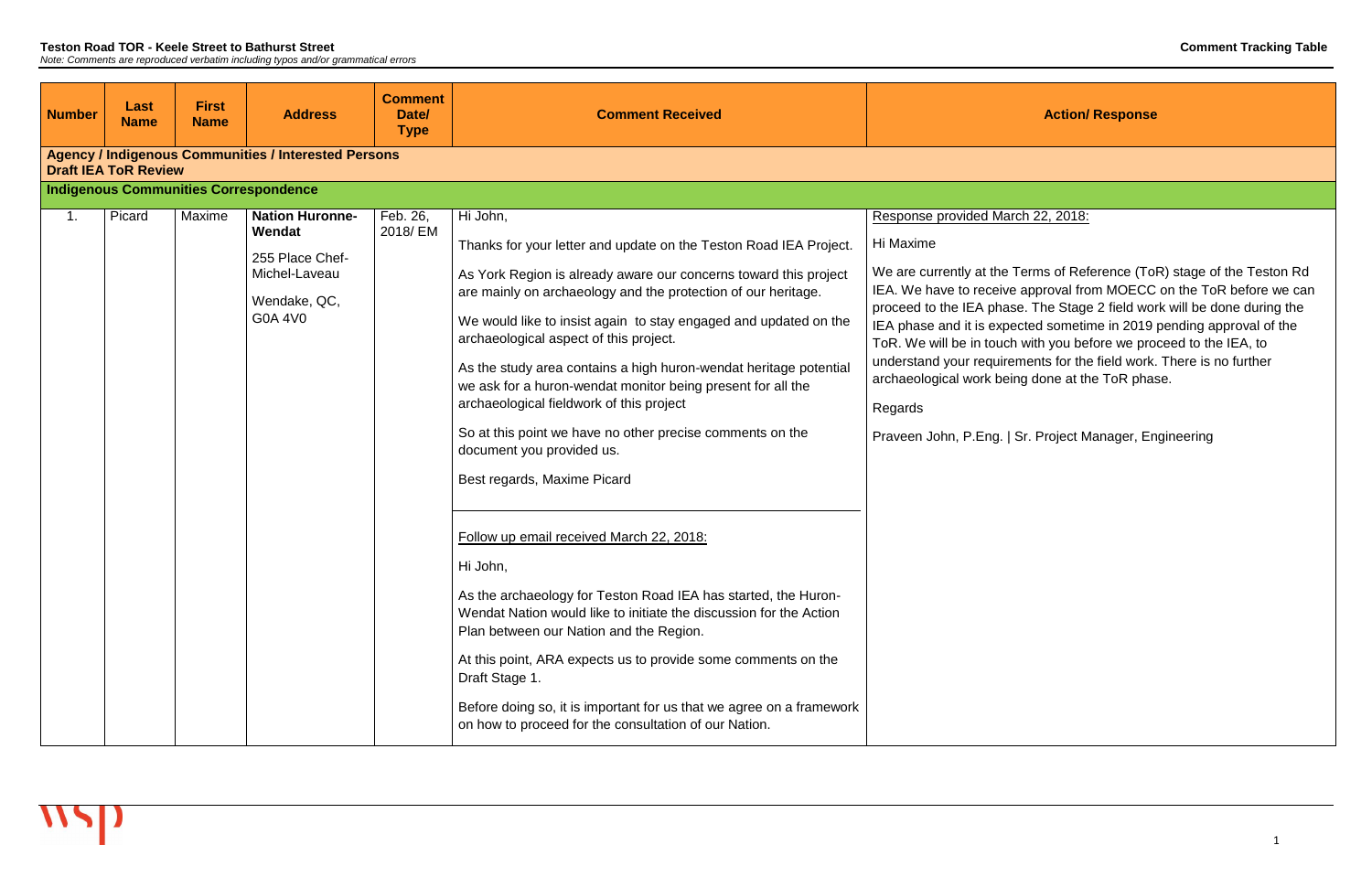| <b>Number</b> | Last<br><b>Name</b>          | <b>First</b><br><b>Name</b> | <b>Address</b>                                                                                  | <b>Comment</b><br>Date/<br><b>Type</b> | <b>Comment Received</b>                                                                                                                                                                                                                                                                                                                                                                                                                                                                                                                                                                                                                                                                                                                                                                                                                                                                                                                                                                                                                                                                                                                                                                                                                      |  |
|---------------|------------------------------|-----------------------------|-------------------------------------------------------------------------------------------------|----------------------------------------|----------------------------------------------------------------------------------------------------------------------------------------------------------------------------------------------------------------------------------------------------------------------------------------------------------------------------------------------------------------------------------------------------------------------------------------------------------------------------------------------------------------------------------------------------------------------------------------------------------------------------------------------------------------------------------------------------------------------------------------------------------------------------------------------------------------------------------------------------------------------------------------------------------------------------------------------------------------------------------------------------------------------------------------------------------------------------------------------------------------------------------------------------------------------------------------------------------------------------------------------|--|
|               |                              |                             |                                                                                                 |                                        | We will provide you with a draft Action Plan for comments in the<br>next few days.<br>Best regards,                                                                                                                                                                                                                                                                                                                                                                                                                                                                                                                                                                                                                                                                                                                                                                                                                                                                                                                                                                                                                                                                                                                                          |  |
|               |                              |                             |                                                                                                 |                                        | <b>Maxime Picard</b>                                                                                                                                                                                                                                                                                                                                                                                                                                                                                                                                                                                                                                                                                                                                                                                                                                                                                                                                                                                                                                                                                                                                                                                                                         |  |
|               | <b>Agency Correspondence</b> |                             |                                                                                                 |                                        |                                                                                                                                                                                                                                                                                                                                                                                                                                                                                                                                                                                                                                                                                                                                                                                                                                                                                                                                                                                                                                                                                                                                                                                                                                              |  |
| 2.            | Wajmer                       | Nicole                      | <b>Fisheries</b><br><b>Protection Biologist</b><br><b>Fisheries and</b><br><b>Oceans Canada</b> | Feb. 23,<br>2018/EM                    | Dear Mr. Ahmed,<br>The Fisheries Act requires that projects avoid causing serious harm<br>to fish unless authorized by the Minister of Fisheries and Oceans<br>Canada. This applies to work being conducted in or near<br>waterbodies that support fish that are part of, or that support a<br>commercial, recreational or Aboriginal fishery. Following the<br>measures to avoid harm will help you comply with the Act.<br>We request that you visit our website at www.dfo-mpo.gc.ca/pnw-<br>ppe/index-eng.html and undertake a Self-Assessment to determine<br>if DFO needs to review your project.<br>If your project IS NOT in one of the listed waterbody types, and its<br>activities ARE NOT listed, nor does it meet the associated criteria<br>(if applicable), you may submit a <b>Request for Review</b> to DFO<br>before proceeding further.<br>If you are UNSURE about whether your project requires DFO<br>review, you can seek support from a qualified environmental<br>professional familiar with measures to avoid impacts to fish and fish<br>habitat (www.dfo-mpo.gc.ca/pnw-ppe/env-pro-eng.html).<br>Yours sincerely,<br>Nicole Wajmer<br><b>Fisheries Protection Biologist</b><br><b>Fisheries and Oceans Canada</b> |  |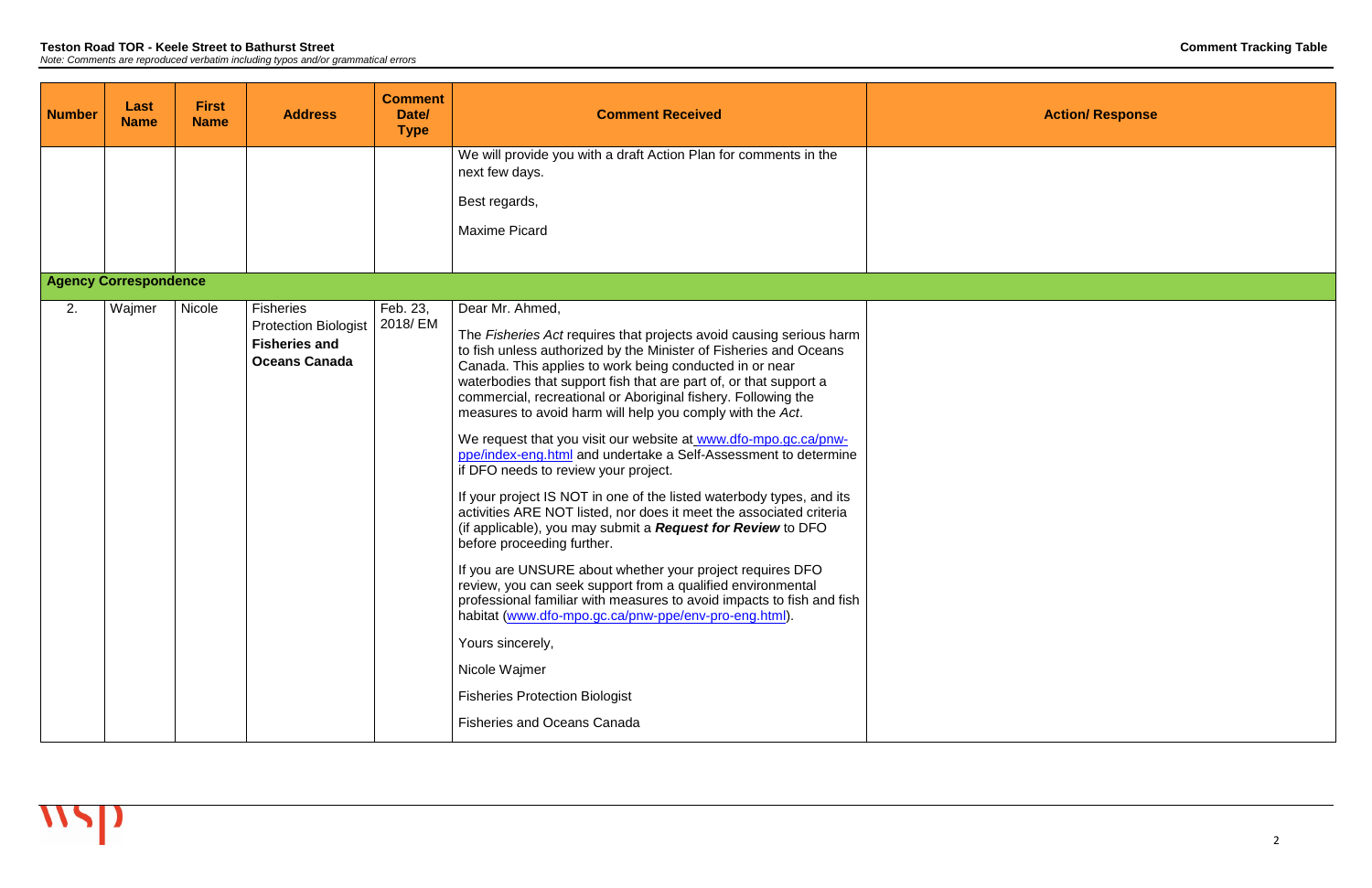#### **Teston Road TOR - Keele Street to Bathurst Street Comment Tracking Table** *Note: Comments are reproduced verbatim including typos and/or grammatical errors*

The project is currently at the Terms of Reference (ToR) stage. The corridor and the alignment will be identified and evaluated during the Individual Environmental Assessment (IEA) study, which will follow the approval of the is point we have not identified the land requirements. akeholders informed during the development and atives during the IEA process.

## **Pranding** Project Manager, Engineering

## hmed (WSP), March 13, 2018:

ry. We will add Duane to our mailing list as per request

er, Transportation Planning

| <b>Number</b> | Last<br><b>Name</b> | <b>First</b><br><b>Name</b> | <b>Address</b>                                                                                                                                                                                                                                                                                                                              | <b>Comment</b><br>Date/<br><b>Type</b> | <b>Comment Received</b>                                                                                                                                                                                                                                                                                                                                                                                       |                                                                                                                                                                                                                                                   |
|---------------|---------------------|-----------------------------|---------------------------------------------------------------------------------------------------------------------------------------------------------------------------------------------------------------------------------------------------------------------------------------------------------------------------------------------|----------------------------------------|---------------------------------------------------------------------------------------------------------------------------------------------------------------------------------------------------------------------------------------------------------------------------------------------------------------------------------------------------------------------------------------------------------------|---------------------------------------------------------------------------------------------------------------------------------------------------------------------------------------------------------------------------------------------------|
| 3.            | Lye                 | Alex                        | <b>Infrastructure</b><br><b>Ontario</b><br>Environmental<br>Specialist<br>Tel: 416-326-0483<br>Alex.Lye@infrastru<br>ctureontario.ca                                                                                                                                                                                                        | Feb. 26,<br>2018/EM                    | Hello Mr. Praveen:<br>Do you know if this project requires provincially-owned land, or if<br>the project area is adjacent to provincially-owned land?<br>Regards<br>Alex Lye<br><b>Environmental Specialist</b><br>Infrastructure Ontario<br>Tel: 416-326-0483                                                                                                                                                | <b>Response from Pravee</b><br>Hi Alex<br>The project is currently<br>and the alignment will I<br><b>Environmental Assessr</b><br>ToR by MOECC. At thi<br>We will keep all the sta<br>selection of the alterna<br>Regards<br>Praveen John, P.Eng. |
| 4.            | Floyd               | Laurel                      | Executive<br><b>Assistant to Duane</b><br>E. Aubie, P.Eng.,<br>Vice President &<br>COO<br><b>York Major</b><br><b>Holdings Inc.</b><br>Eagles Nest Golf<br>Club Inc.  <br><b>Turnberry Golf</b><br>Club Inc.<br>10,000 Dufferin<br>Street, PO Box<br>403, Maple, ON<br><b>L6A 1S3</b><br>t 905.653.2001 f<br>905.417.0525 c<br>416.300.3965 | Mar. 08,<br>2018/EM                    | Good afternoon Neil,<br>Just a quick question, how do I go about signing up Duane E.<br>Aubie (daubie@yorkmajorholdings.com) to ensure he receives<br>notifications and updates on the Individual Environmental<br>Assessment (IEA) Terms of Reference - Teston Road (City of<br>Vaughan)?<br>Kindly advise.<br><b>Laurel Floyd</b><br>Executive Assistant to Duane E. Aubie, P.Eng., Vice President &<br>COO | Response from Neil Ah<br>Thanks for your enquir<br>below.<br>Regards,<br>Neil Ahmed, P. Eng.<br>Senior Project Manage                                                                                                                             |

## **Action/ Response**

#### en John (York Region), March 6, 2018: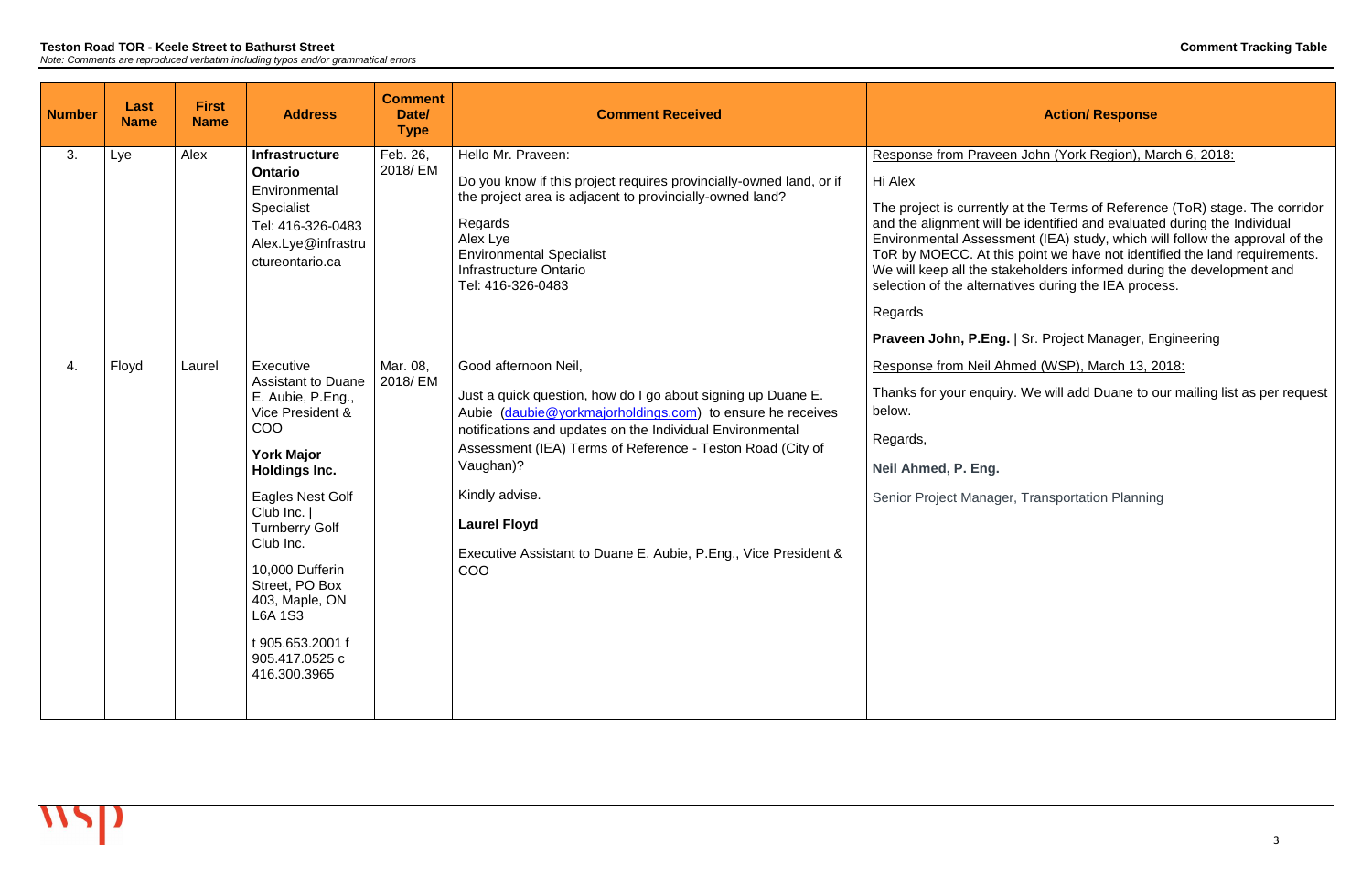| <b>Number</b> | Last<br><b>Name</b> | <b>First</b><br><b>Name</b> | <b>Address</b>                                                                                                                                                                                                                                                             | <b>Comment</b><br>Date/<br><b>Type</b> | <b>Comment Received</b>                                                                                                                                                                                                                                                                                                                                                             |                                                                                  |
|---------------|---------------------|-----------------------------|----------------------------------------------------------------------------------------------------------------------------------------------------------------------------------------------------------------------------------------------------------------------------|----------------------------------------|-------------------------------------------------------------------------------------------------------------------------------------------------------------------------------------------------------------------------------------------------------------------------------------------------------------------------------------------------------------------------------------|----------------------------------------------------------------------------------|
| 5.            | Hatcher             | Laura                       | <b>MTCS</b><br><b>Heritage Planner</b><br>Heritage Program  <br>Programs and<br>Services Branch  <br>Ministry of<br>Tourism, Culture<br>and Sport<br>401 Bay Street<br>Suite 1700 Toronto<br>ON M7A 0A7<br>Tel. 416.314.3108  <br>email:<br>laura.e.hatcher@o<br>ntario.ca | Apr. 05,<br>2018/EM                    | Dear Mr. Ahmed and Mr. John,<br>Thank you for sharing the Draft Terms of Reference for the above<br>mentioned project with the Ministry of Tourism, Culture and Sport.<br>Please find attached a table with our comments on the ToR.<br>Please let me know if you have any questions or would like to<br>discuss our comments.<br>Sincerely,<br>Laura<br>*Comments attached in PDF* |                                                                                  |
| 6.            | Roias               | Marta                       | <b>City of Vaughan</b><br>905-832-8585,<br>ext. 8026<br>marta.roias@vaug<br>han.ca<br>Infrastructure<br>Planning and<br><b>Corporate Asset</b><br>Management<br>2141 Major<br>Mackenzie Dr.,<br>Vaughan, ON L6A<br>1T1                                                     | Apr. 05,<br>2018/EM                    | Greetings,<br>On behalf of City of Vaughan staff, please see attached tabled<br>comments.<br>Regards,<br>Marta Roias, RPP                                                                                                                                                                                                                                                           |                                                                                  |
| 7.            | Haley               | Kevin                       | Environmental<br><b>Health Specialist</b><br>kevin.haley@york.<br>ca                                                                                                                                                                                                       | Apr. 05,<br>2018/ EM                   | Hi Praveen,<br>Thank you for the opportunity for providing comments on the draft<br>TOR for the Teston Road IEA.<br>York Region Public Health is pleased to see that air quality and<br>climate change impacts will be considered as part of the IEA. For                                                                                                                           | Email from Praveen,<br>Hi Kevin<br>As discussed attache<br>for your review and c |

John, March 15, 2018:

As discussed attached is a copy of the Draft terms of Reference document for your review and comment. We are expecting the comments back by April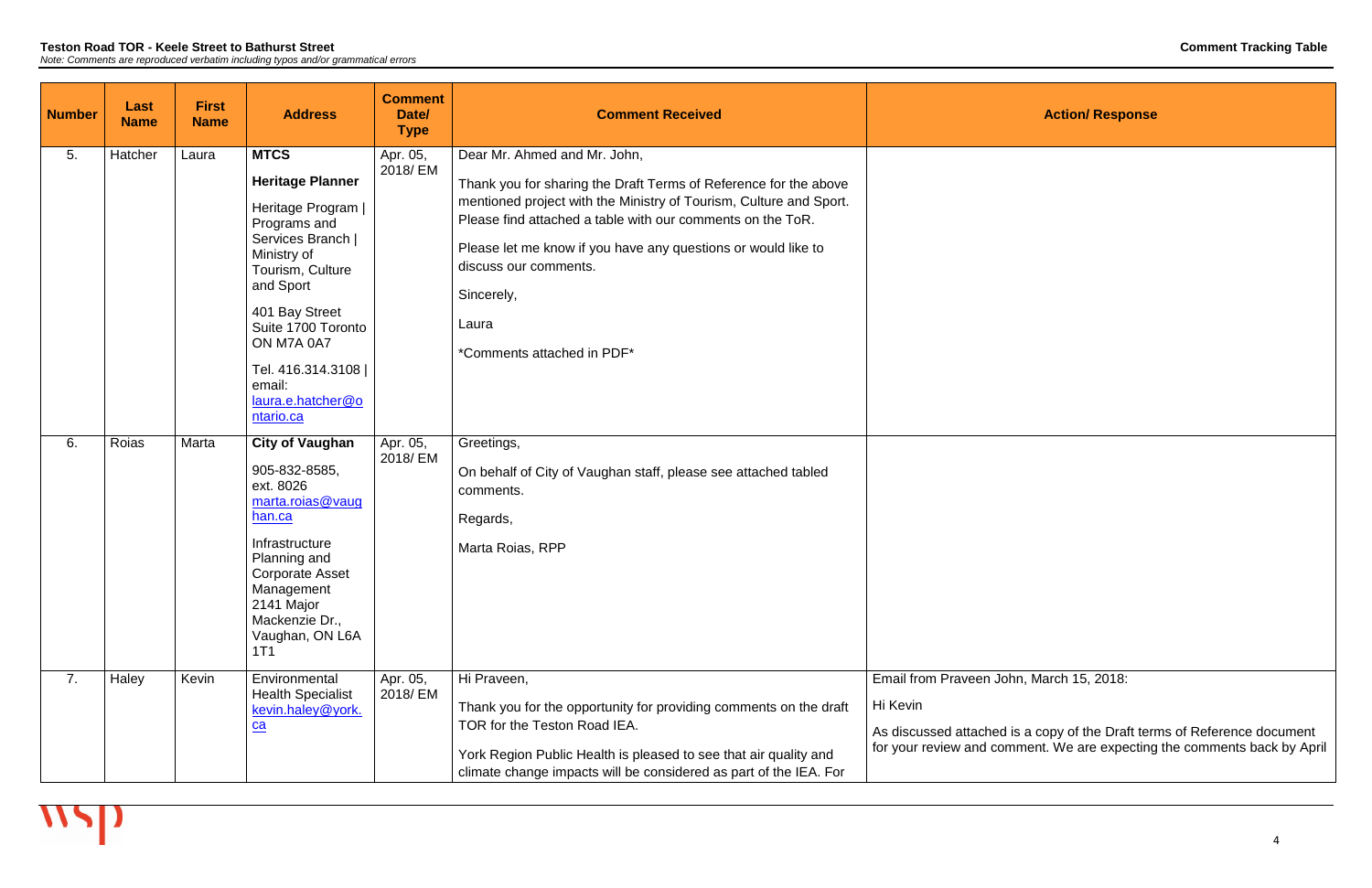<sup>th</sup>, Thursday. If you need more details on the project please let me know. There also more information at the project website under Teston Rd IEA

| <b>Number</b> | Last<br><b>Name</b> | <b>First</b><br><b>Name</b> | <b>Address</b>                                                                                       | <b>Comment</b><br>Date/<br><b>Type</b> | <b>Comment Received</b>                                                                                                                                                                                                                                                                                                                                                                                                                                                                                                                                                                                                                                                                                                                                                                                                                                                                                                                                                                                                                                                                                                                                                                                                                                                                                                                                 |                                                                                       |
|---------------|---------------------|-----------------------------|------------------------------------------------------------------------------------------------------|----------------------------------------|---------------------------------------------------------------------------------------------------------------------------------------------------------------------------------------------------------------------------------------------------------------------------------------------------------------------------------------------------------------------------------------------------------------------------------------------------------------------------------------------------------------------------------------------------------------------------------------------------------------------------------------------------------------------------------------------------------------------------------------------------------------------------------------------------------------------------------------------------------------------------------------------------------------------------------------------------------------------------------------------------------------------------------------------------------------------------------------------------------------------------------------------------------------------------------------------------------------------------------------------------------------------------------------------------------------------------------------------------------|---------------------------------------------------------------------------------------|
|               |                     |                             | <b>The Regional</b><br><b>Municipality of</b><br>York<br>17250 Yonge St,<br>Newmarket, ON<br>L3Y 6Z1 |                                        | example, Section 4.7 of TOR identifies Types of Potential<br><b>Environmental Effects:</b><br>-Climate change and cumulative effects will be integrated into the<br>assessment of alternatives. Extreme weather and rainfall will be<br>assessed as part of the assessment.<br>-Air quality impacts; greenhouse gas emissions associated with<br>climate change; short-term construction related effects (i.e. dust,<br>noise, fumes etc.) as well as source water impacts will be<br>assessed.<br>It is also great to see that the TOR includes criteria relating to air<br>quality in their comparisons of alternatives as noted on page 36<br>(Table 5-1: Proposed Factors and Criteria for Assessing<br>Alternatives To the Undertaking).<br>York Region Public Health is also supportive of including improved<br>livability and health as part of the principles for transportation<br>planning when developing the specific alternatives to consider as<br>noted on page 32.<br>We added specific comments on the Appendix to the Teston Road<br>TOR table that you sent to us (see attached).<br>York Region Public Health is requesting to be included in Teston<br>Road IEA email distribution list. Please add Asim Qasim<br>asim.gasim@york.ca and Kevin Haley kevin.haley@york.ca to the<br>email distribution list.<br>Thank you<br>Kevin | 5 <sup>th</sup> , Thursday. If you ne<br>There also more inform<br>Regards<br>Praveen |

# **Action/ Response**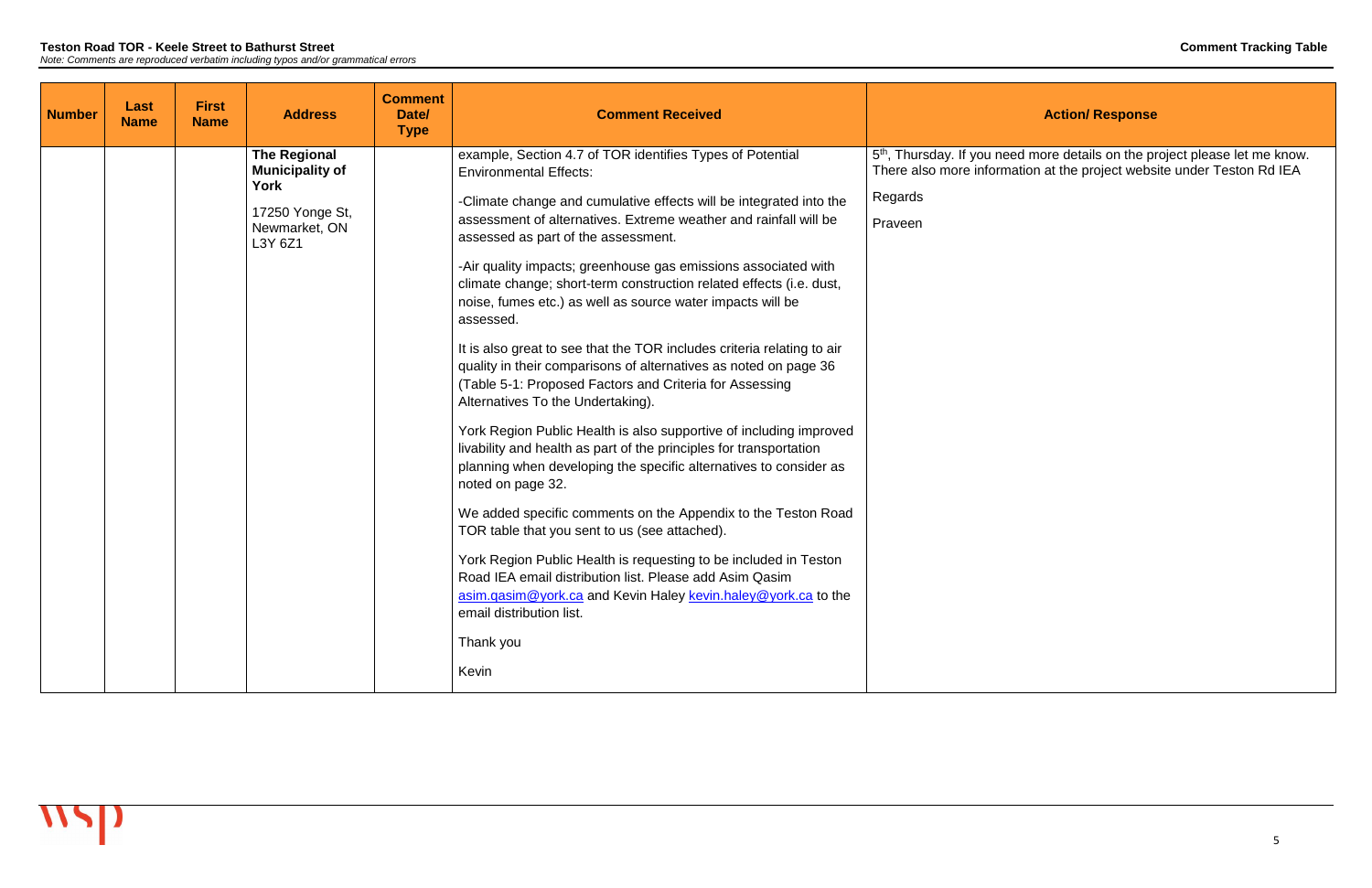| <b>Number</b> | Last<br><b>Name</b> | <b>First</b><br><b>Name</b> | <b>Address</b>                                                                                                       | <b>Comment</b><br>Date/<br><b>Type</b> | <b>Comment Received</b>                                                                                                                                                                                                                                                                                                                                                                                                                                                                                                                                                                                                                                                                                                                                                                         |                                                            |
|---------------|---------------------|-----------------------------|----------------------------------------------------------------------------------------------------------------------|----------------------------------------|-------------------------------------------------------------------------------------------------------------------------------------------------------------------------------------------------------------------------------------------------------------------------------------------------------------------------------------------------------------------------------------------------------------------------------------------------------------------------------------------------------------------------------------------------------------------------------------------------------------------------------------------------------------------------------------------------------------------------------------------------------------------------------------------------|------------------------------------------------------------|
| 8.            | Smith               | <b>Scott</b>                | <b>TRCA</b><br>5 Shoreham Drive,<br>Toronto, ON, M3N<br><b>1S4</b><br>416-661-6600 ext.<br>5758<br>ssmith@trca.on.ca | Apr. 06,<br>2018/EM                    | Praveen,<br>Please find attached our comment table from our review of the draft<br>Terms of Reference for Teston Road. The first comment is being<br>drafted now - hopefully I'll have it ready prior to our meeting<br>Wednesday. The final letter may take another week as it is being<br>sent up to our CAO for review; however, I don't anticipate any<br>changes to the table attached, only the cover letter. Also, as<br>discussed, many of our comments are recommendations to<br>strengthen the clarity and cohesiveness of the document; as such<br>we'll discuss them Wednesday, but I'll defer action on them to<br>yourself and your project team. We'll only request written<br>responses where I've noted there is TRCA policy in support.<br>thank you,<br><b>Scott Smith</b>   |                                                            |
| 9.            | Mulcahy             | Lynda                       | <b>City of Toronto</b>                                                                                               | Apr. 12,<br>2018/EM                    | Praveen, please find attached the city of Toronto's comments for<br>the revised TOR.<br>Our original comments letter is also included.<br>Pls confirm receipt of these comments-<br>Thanks Lynda<br>June 6, 2017, Letter Comments Summary:<br>City of Toronto firmly opposes any selected alternative that<br>$\bullet$<br>impacts the Keele Valley Landfill (KVL).<br>Would require amendment to the Certificate of Approval<br>(CofA) or relocation of KVL infrastructure.<br>The study area, as shown in the notice of commencement<br>$\bullet$<br>and posted to the York Region website, implies a direct<br>(straight-line) connection between Keele Street and Dufferin<br>Street. This suggests that only one alignment for the<br>proposed Teston Road connection is being considered. | Noted, comme<br>• Noted.<br>The study area<br>larger area. |

ent to be carried forward to IEA.

a has since been expanded to encompass a much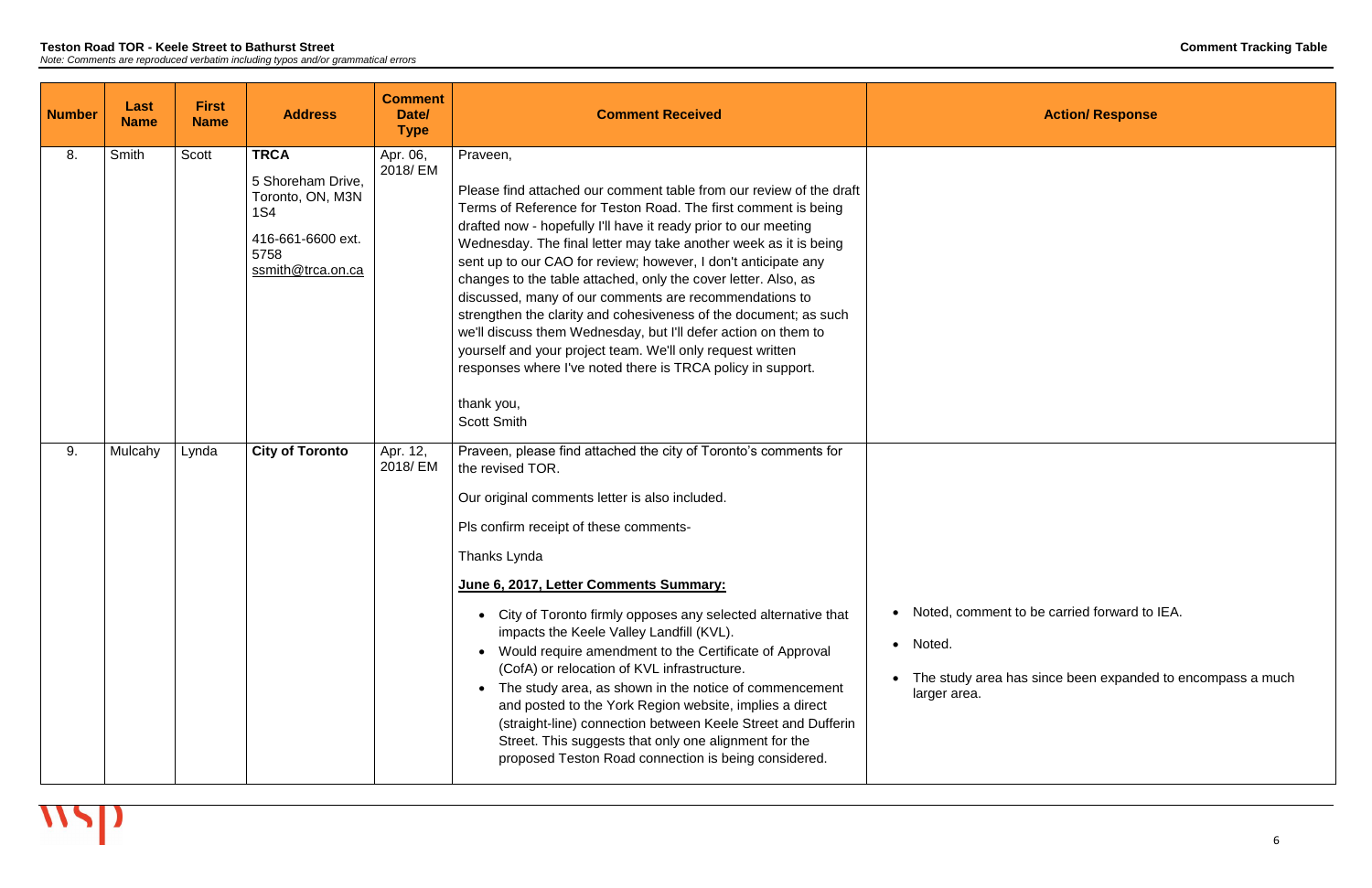| <b>Number</b> | Last<br><b>Name</b> | <b>First</b><br><b>Name</b> | <b>Address</b> | <b>Comment</b><br>Date/<br><b>Type</b> | <b>Comment Received</b>                                                                                                                                                                                                                                                                                                                                                                                   |                    |
|---------------|---------------------|-----------------------------|----------------|----------------------------------------|-----------------------------------------------------------------------------------------------------------------------------------------------------------------------------------------------------------------------------------------------------------------------------------------------------------------------------------------------------------------------------------------------------------|--------------------|
|               |                     |                             |                |                                        | • It is important that the EA should include an assessment of<br>alternative alignments for the Teston Road connection. The<br>study area should reflect these alternatives.                                                                                                                                                                                                                              | • Agreed, the stud |
|               |                     |                             |                |                                        | The presentation materials that York Region provided at a<br>meeting held on March 20, 2017 at KVL implies a straight-<br>line alignment for Teston Road. This may create a bias from<br>the onset regarding the preferred alignment or alternative for<br>transportation improvement in the area.                                                                                                        | Agreed, the stud   |
|               |                     |                             |                |                                        | A York Region easement is present along the north end of<br>the KVL, separating the KVL and the Vaughan Landfill.                                                                                                                                                                                                                                                                                         | Agreed.            |
|               |                     |                             |                |                                        | There is Extensive infrastructure in this area which is used<br>to control groundwater impacts from the Vaughan Landfill.<br>This infrastructure could be impacted if the proposed straight<br>alignment is implemented. The infrastructure includes purge<br>wells, observation wells, manholes containing flow meters,<br>plumbing and associated buried electrical services as well<br>as a forcemain. | Noted, this will I |
|               |                     |                             |                |                                        | City of Toronto is currently monitoring and maintaining the<br>KVL. Toronto is required to operate a purge well system that<br>controls contaminated ground water plume from the<br>Vaughan Landfill, located immediately north of the Teston<br>Road easement.                                                                                                                                           | Noted.             |
|               |                     |                             |                |                                        | The Teston Road Purge Well System includes thirteen<br>purge wells located in the area, eleven are operational.                                                                                                                                                                                                                                                                                           | Noted.             |
|               |                     |                             |                |                                        | Note that purge wells are in constant operation and are<br>predicted to be needed for decades.                                                                                                                                                                                                                                                                                                            | Noted.             |
|               |                     |                             |                |                                        | The accessible area in the vicinity of the Teston Road<br>easement, where the subject infrastructure is located is<br>'tight' as it is located in a narrow valley between the slopes<br>of the KVL and Vaughan Landfill.                                                                                                                                                                                  | Noted.             |
|               |                     |                             |                |                                        | Toronto is concerned about the requirement to amend the<br>KVL CofA, to accommodate the proposed project.<br>Amendment of the CofA would take significant time and<br>effort and Ministry concerns, or new requirements, cannot<br>be entirely anticipated.                                                                                                                                               | Noted, this will I |

dy area has been expanded.

dy area has been expanded.

be a consideration during the IEA.

be a consideration in the IEA.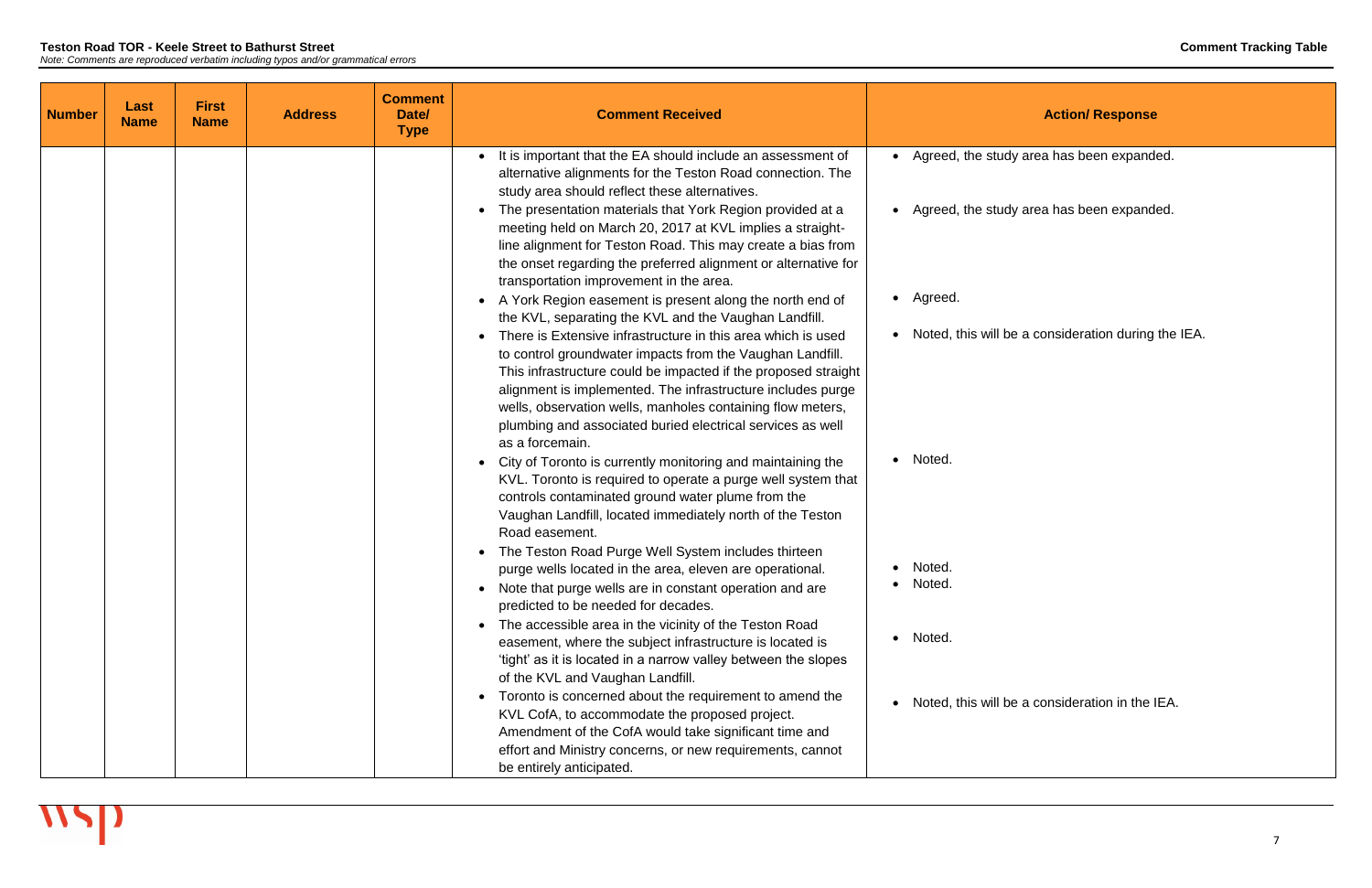| <b>Number</b> | Last<br><b>Name</b> | <b>First</b><br><b>Name</b> | <b>Address</b>                                                                                                                       | <b>Comment</b><br>Date/<br><b>Type</b> | <b>Comment Received</b>                                                                                                                                                                                                                                                                                                                                                                                                                                                                                                                                                                                                                                                                                                     |                                                                              |
|---------------|---------------------|-----------------------------|--------------------------------------------------------------------------------------------------------------------------------------|----------------------------------------|-----------------------------------------------------------------------------------------------------------------------------------------------------------------------------------------------------------------------------------------------------------------------------------------------------------------------------------------------------------------------------------------------------------------------------------------------------------------------------------------------------------------------------------------------------------------------------------------------------------------------------------------------------------------------------------------------------------------------------|------------------------------------------------------------------------------|
|               |                     |                             |                                                                                                                                      |                                        | Toronto also has concerns about possible changes to<br>operational or compliance triggers with the CofA.<br>A previous EA for the general purpose of considering a<br>connection of Teston Road between Keele Street and<br>Dufferin Street was conducted in 2003. The Ministry<br>recommended status quo be maintained due to concerns by<br>the Ministry and the Toronto Region Conservation Authority.<br>The concerns/issues identified at that time should be fully<br>revisited and addressed in the current EA.<br>Toronto understands that York Region is in the "information"<br>gathering" stage and appreciates being identified as a key<br>stakeholder and intended to participate fully in the EA<br>process. | Noted, this will I<br>Agreed, this is t<br>Agreed. The Ci<br>during the IEA. |
| 10.           | Cameron             | Anne                        | <b>MOECC</b><br>135 St. Clair<br>Avenue West I 1st<br>Floor I Toronto I<br><b>ON M4V 1P5</b><br>T: 416-314-1181 I<br>F: 416-314-8452 | Apr. 17,<br>2018/ EM                   | Hi Rhonda,<br>Please find attached the ministry's review of the draft Terms of<br>Reference.<br>Attached are the following documents:<br>Environmental Assessment Services Section (EASS) Memo<br><b>EASS Comment Table</b><br><b>Central Region Comment Table</b><br><b>Air Quality Comment Table</b><br><b>District Engineer Comment Table</b><br>I am awaiting comments from our Noise Team however I wanted to<br>get you these other comments so that you can start reviewing<br>them. I will forward the comments from the Noise Team asap.<br>Please let me know if you have any questions and I appreciate<br>your patience on this matter.<br>All the best,<br><b>Anne Cameron   Project Officer</b>               |                                                                              |

be a consideration in the IEA.

the purpose of the IEA.

lity of Toronto will be considered a key stakeholder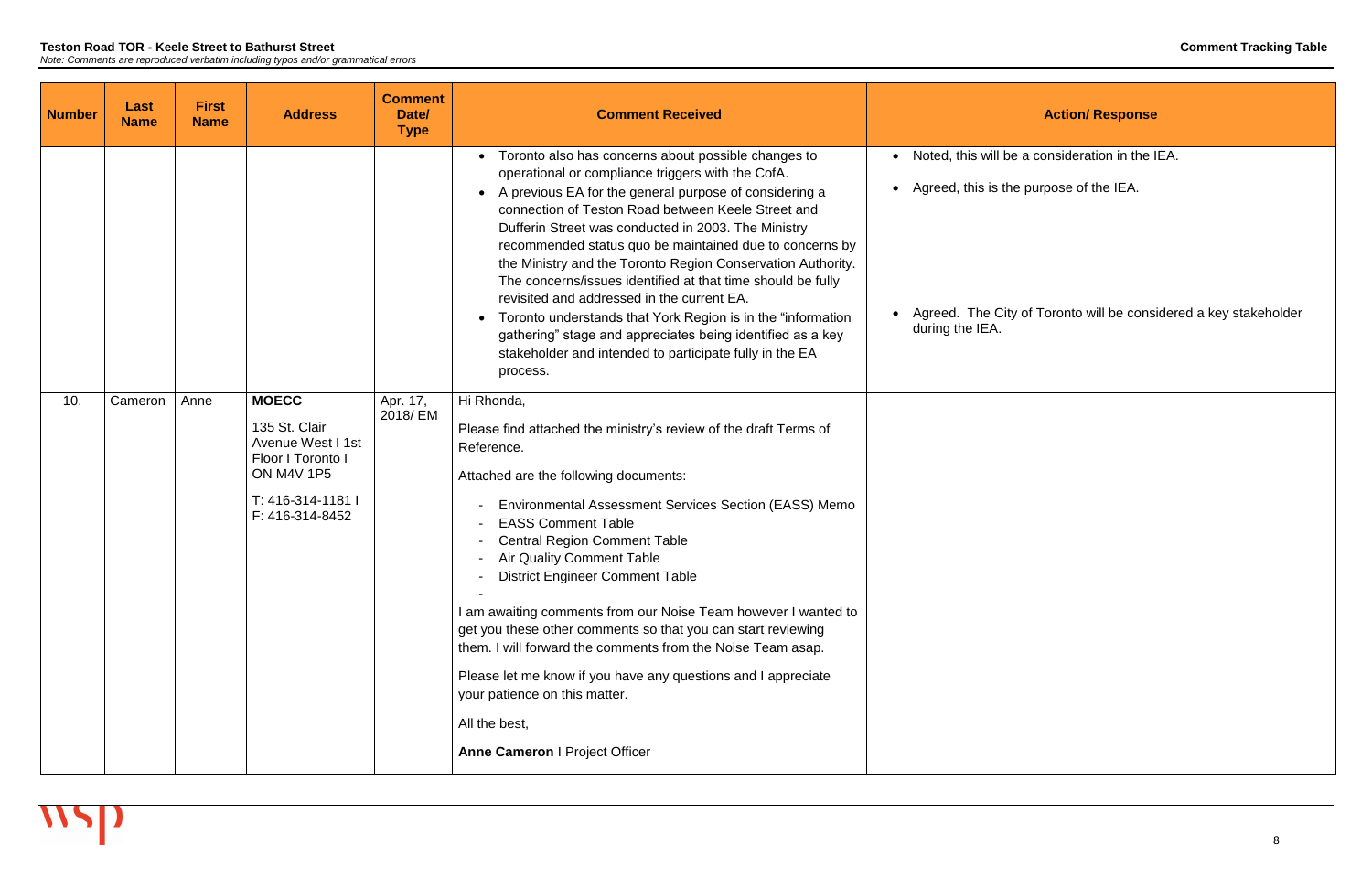| <b>Number</b> | Last<br><b>Name</b> | <b>First</b><br><b>Name</b> | <b>Address</b>                                                                                                                                                                                                           | <b>Comment</b><br>Date/<br><b>Type</b> | <b>Comment Received</b>                                                                                                                                                                                                                                                                                                                                                                                                                                                                                                                                                                                                                                                                                                                                                                                                                                                                                                                                                                                                                                                                                                                                                                                                                                                                                                                                                                                                                                                                                                                                                                                                                                                                                                                                                                                                                                                                         |  |
|---------------|---------------------|-----------------------------|--------------------------------------------------------------------------------------------------------------------------------------------------------------------------------------------------------------------------|----------------------------------------|-------------------------------------------------------------------------------------------------------------------------------------------------------------------------------------------------------------------------------------------------------------------------------------------------------------------------------------------------------------------------------------------------------------------------------------------------------------------------------------------------------------------------------------------------------------------------------------------------------------------------------------------------------------------------------------------------------------------------------------------------------------------------------------------------------------------------------------------------------------------------------------------------------------------------------------------------------------------------------------------------------------------------------------------------------------------------------------------------------------------------------------------------------------------------------------------------------------------------------------------------------------------------------------------------------------------------------------------------------------------------------------------------------------------------------------------------------------------------------------------------------------------------------------------------------------------------------------------------------------------------------------------------------------------------------------------------------------------------------------------------------------------------------------------------------------------------------------------------------------------------------------------------|--|
| 11.           | Strong              | <b>Steven</b>               | <b>Ministry of</b><br><b>Natural</b><br><b>Resources and</b><br><b>Forestry</b><br>50 Bloomington<br>Road, 4 <sup>th</sup> Floor,<br>Aurora, ON   L4G<br>OL <sub>8</sub><br>905-713-7366<br>steven.strong@ont<br>ario.ca | Mar. 14.<br>2018/ EM                   | Thank you for the opportunity to review the draft Terms of<br>Reference for the proposed extension of Teston Road between<br>Bathurst Street and Keele Street. Please find attached comments<br>from staff at the Ministry of Natural Resources and Forestry. There<br>are three main themes staff would recommend need to be<br>strengthened in the Terms of Reference:<br>1) The Oak Ridges Moraine Conservation Plan (ORMCP) has<br>policies that address the development of infrastructure on<br>the Oak Ridges Moraine. There has been no analysis of this<br>proposal in the context of those polices, especially those<br>policies in section 41.<br>2) The study area in question has been presented as an<br>environment that has been impacted by<br>urbanization. MNRF staff are of the opinion that the study<br>area contains some very significant natural heritage features<br>and the quality of these features has been understated.<br>3) Given the significance of the Oak Ridges Moraine and the<br>direction of provincial policy for development of<br>infrastructure on the moraine, an assessment of social,<br>economic and environmental considerations should add<br>additional weighting to environmental considerations, given<br>the policies contained in the ORMCP.<br>It should also be noted that other authorizations and approvals will<br>be required for this undertaking. Authorizations will likely be<br>required pursuant to the Endangered Species Act. It is possible<br>that approvals may also be required pursuant to the Lakes and<br>Rivers Improvement Act (e.g., removal of water control structures,<br>if any) and the Public Lands Act (e.g., if works are required in<br>proximity to the beds of navigable waters). It is recommended that<br>a meeting occur with MNRF staff to determine if any additional<br>approvals are required. |  |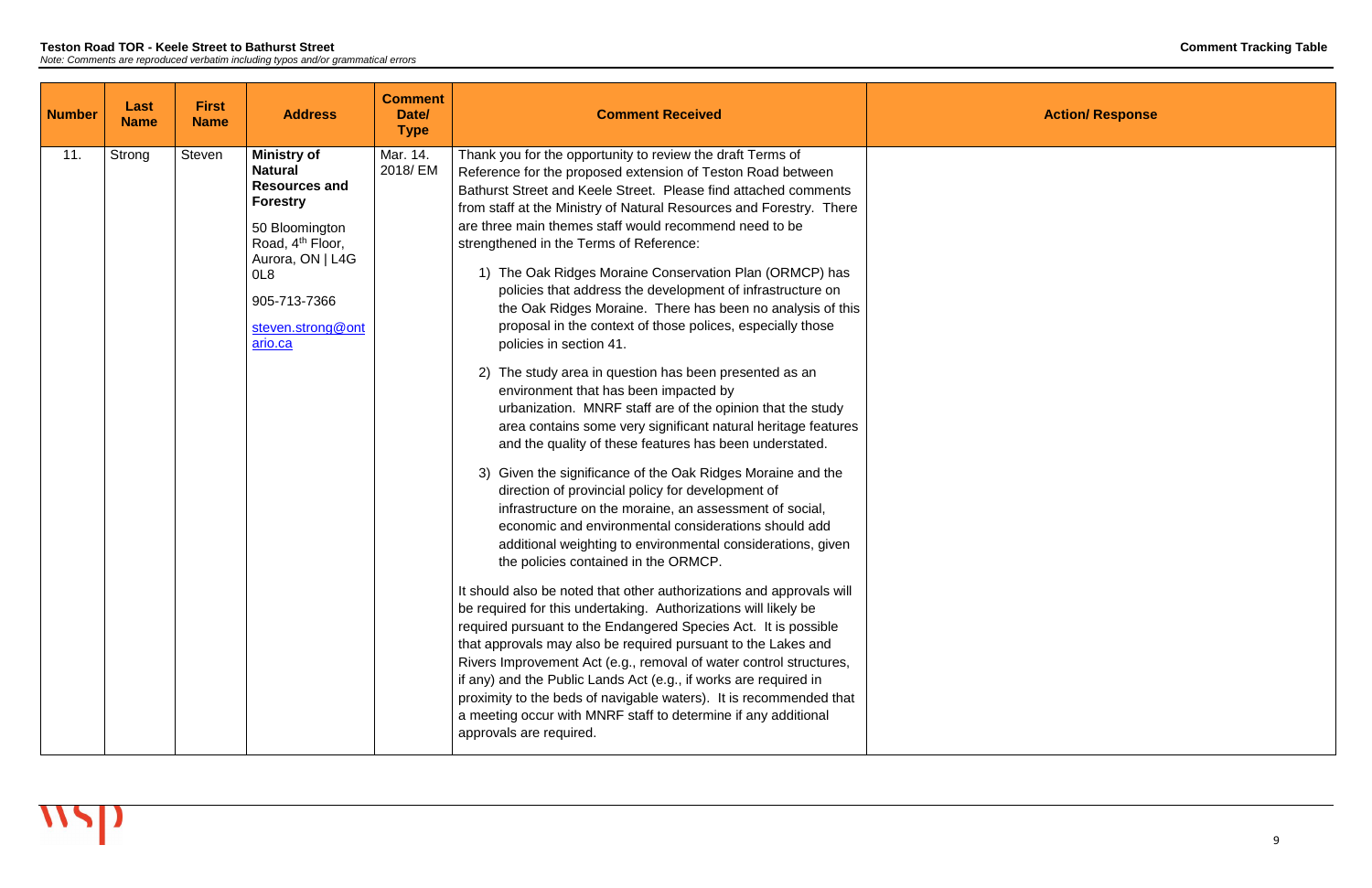4. Refers to the Vaughan Disposal Site, clarified this. We did not have access to the KVLS so we cannot comment on the site conditions. t was requested and never received thus has not been

6. These specific references will be used during the IEA. 7. This information will come from landfill reports, which are to be าg the IEA. added.

| <b>Number</b> | Last<br><b>Name</b> | <b>First</b><br><b>Name</b> | <b>Address</b>                                                                                            | <b>Comment</b><br>Date/<br><b>Type</b> | <b>Comment Received</b>                                                                                                                                                                                                                                                                                                                                                                                                                                                                                                                                                                                                                                                                                                                                                                                                                                                                                                                                                                                                                                                                                                                                                                                                                                                                                                                                                                                                                                                                                                                                                                                                                                                                                                                                                                                                                                   |                                                                                                                                                                                                                                                                        |
|---------------|---------------------|-----------------------------|-----------------------------------------------------------------------------------------------------------|----------------------------------------|-----------------------------------------------------------------------------------------------------------------------------------------------------------------------------------------------------------------------------------------------------------------------------------------------------------------------------------------------------------------------------------------------------------------------------------------------------------------------------------------------------------------------------------------------------------------------------------------------------------------------------------------------------------------------------------------------------------------------------------------------------------------------------------------------------------------------------------------------------------------------------------------------------------------------------------------------------------------------------------------------------------------------------------------------------------------------------------------------------------------------------------------------------------------------------------------------------------------------------------------------------------------------------------------------------------------------------------------------------------------------------------------------------------------------------------------------------------------------------------------------------------------------------------------------------------------------------------------------------------------------------------------------------------------------------------------------------------------------------------------------------------------------------------------------------------------------------------------------------------|------------------------------------------------------------------------------------------------------------------------------------------------------------------------------------------------------------------------------------------------------------------------|
|               |                     |                             |                                                                                                           |                                        | Please find attached our comment template for consideration. If<br>you have any questions on the foregoing, please feel free to<br>contact me directly.<br><b>Steve</b>                                                                                                                                                                                                                                                                                                                                                                                                                                                                                                                                                                                                                                                                                                                                                                                                                                                                                                                                                                                                                                                                                                                                                                                                                                                                                                                                                                                                                                                                                                                                                                                                                                                                                   |                                                                                                                                                                                                                                                                        |
| 12.           | <b>Brown</b>        | Andrea                      | <b>MOECC</b><br><b>York Durham</b><br>District, Ministry of<br>the Environment &<br><b>Climate Change</b> |                                        | 1. P. 21, Keele Valley Landfill Site (KVLS) is subject to<br>MOECC guidelines for land use in 30m of the fill area -<br>there are numerous (70+) waste, air, stormwater<br>approvals and amendments that supersede the general<br>guidelines and apply to the larger area of the waste site,<br>primary, secondary buffer, and lands where<br>easements/agreements exist relating to landfill related<br>monitoring, mitigation or contingency measures. At a<br>minimum, the approvals, and closure plan set out the<br>required leachate and landfill gas mitigation and<br>monitoring requirements more specifically than the D-4<br>guideline<br>2. Section 4.3 provides very little description of the KVLS and<br>the reference to the Maple Valley Plan presumes that plan<br>would be implemented within the period of the TOR<br>project (noting that plan will have to address the approvals<br>requirements referenced above)<br>3. Section 4.5, Built Environment and Table 6-2: Summary of<br><b>Evaluation Factors and Sub-Factors for Alternative</b><br>Methods, are silent on the significant landfill infrastructure<br>present at the 3 waste sites (leachate, gas collection,<br>stormwater, caps, liners etc.). While Groundwater includes<br>existing landfills as a sub-factor, there is no corresponding<br>surface water sub-factor, and factor 2.6, contaminated<br>property and waste management includes no sub-factors<br>relating to engineering, approval or other considerations (I<br>note there's at least one brownfield in the area in addition<br>to the 3 waste sites)<br>4. P. 27 – it is unclear how or why the TOR has<br>assumed KVLS closure in 2002 with ongoing<br>maintenance, monitoring and controls have<br>resulted in grassland/old field habitat creation in<br>relation to potential species at risk | 1. Changed the re<br>MOECC D-4 gu<br>2. The detailed de<br>detailed contan<br>3. Sub-factors ad<br>Refers to the V<br>4.<br>access to the K<br>5. Closure report<br>referenced<br>These specific<br>6.<br>7. This information<br>reviewed during<br>8. Additional text |

## **Action/ Response**

reference to approvals and closure report rather than  $u$ ide.

2. The detailed description of the landfill will be provided in more detailed contaminant studies during the IEA.

ded.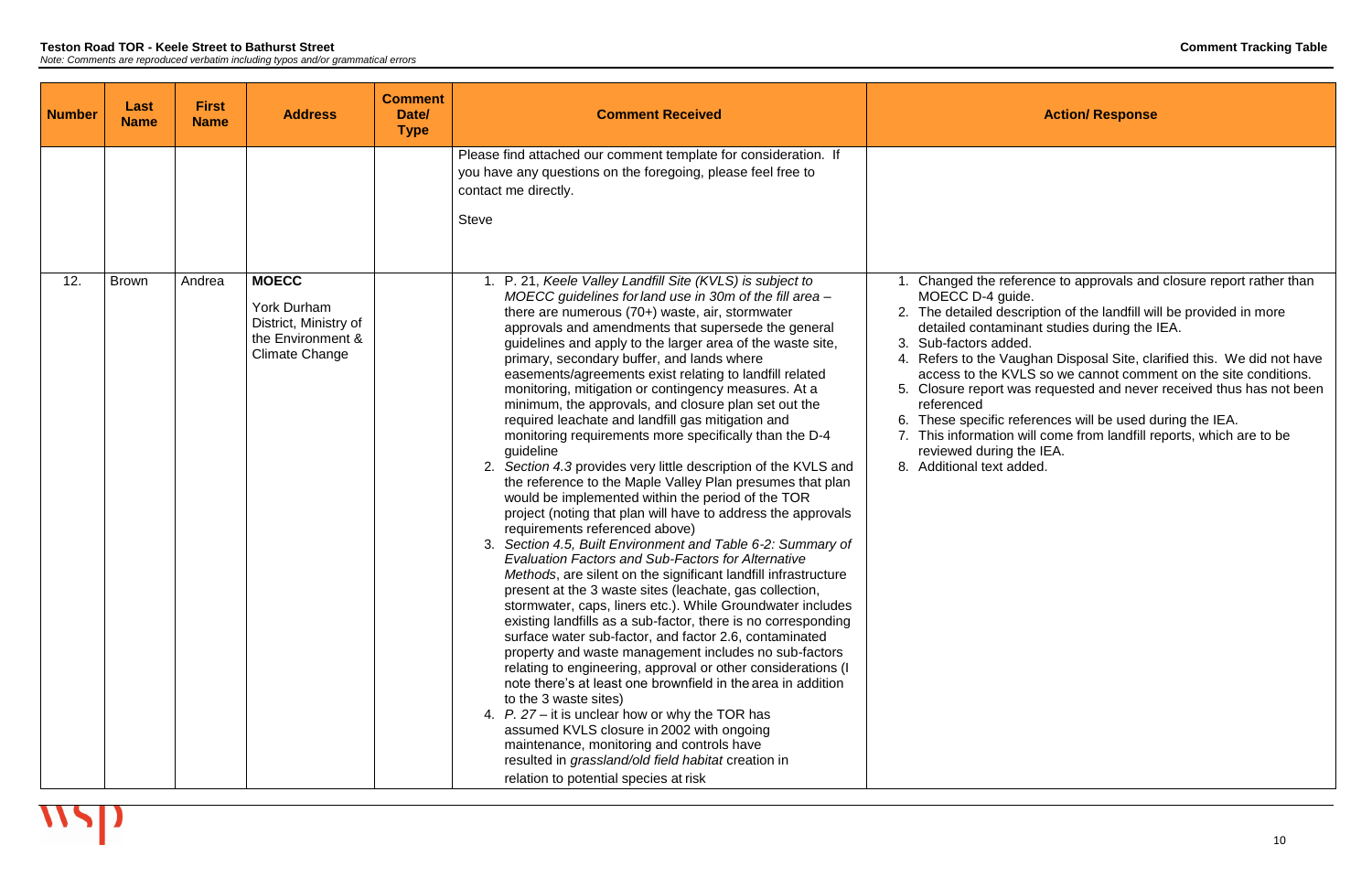The ToR is intended to be a very high level document, comprehensive background review will occur during the IEA. Will add some additional text on KVLS. As noted above, while we had requested the Landfill Closure as not provided and thus the information on the KVLS  $limited.$ 

ale" column in item 2.3 (Noise Sensitive Areas) in

| <b>Number</b> | Last<br><b>Name</b> | <b>First</b><br><b>Name</b> | <b>Address</b> | <b>Comment</b><br>Date/<br><b>Type</b> | <b>Comment Received</b>                                                                                                                                                                                                                                                                                                                                                                                                                                                                                                                                                                                                                                                                                                                                                                                                    |                                                                                                 |
|---------------|---------------------|-----------------------------|----------------|----------------------------------------|----------------------------------------------------------------------------------------------------------------------------------------------------------------------------------------------------------------------------------------------------------------------------------------------------------------------------------------------------------------------------------------------------------------------------------------------------------------------------------------------------------------------------------------------------------------------------------------------------------------------------------------------------------------------------------------------------------------------------------------------------------------------------------------------------------------------------|-------------------------------------------------------------------------------------------------|
|               |                     |                             |                |                                        | 5. Section 12 – references do not include the KVLS Closure<br>Plan or approvals (although landfill reports are broadly<br>referenced in 1.3 in relation to groundwater data sources)<br>- the closure plan is included under land use<br>6. References - No data sources are identified for<br>contaminant concerns (O.Reg 153 RSC Registry,<br>ministry files, ERIS might be appropriate)<br>7. References – existing landfills refers to the D series<br>guidelines and site approvals and monitoring and reports<br>should be considered<br>Appendix A, 2.6 – studies are proposed to consider road salt<br>effects and in addition to the project as a source of potential<br>contamination, the project as a preferential pathway, or new<br>conduit for contamination and landfill gas should also be<br>considered. | The ToR is intended t                                                                           |
|               |                     |                             |                |                                        | In general, while the TOR is a very high level and broad overview<br>to the proposed approach to the project, I am concerned that there<br>is no preliminary recognition that KVLS is the largest municipal<br>landfill in Canada with significant infrastructure and long-term<br>management requirements, and there is a similarly complex and<br>rigorous approvals framework associated with the site - which<br>would also be a consideration.                                                                                                                                                                                                                                                                                                                                                                        | background review w<br>on KVLS. As noted a<br>Report, the report wa<br>at this ToR stage is lin |
|               |                     |                             |                |                                        | Noise Limits shall comply with:<br>1)<br>a. Publication NPC-115, "Construction Equipment"<br>b. Publication NPC-118, "Motorized Conveyances"<br>c. Publication NPC-300, "Environmental Noise Guideline,<br>Stationary and Transportation Sources - Approval and<br>Planning Publication NPC", August 2013; and<br>d. All applicable regional, municipal and MTO guidelines<br>with respect to noise.                                                                                                                                                                                                                                                                                                                                                                                                                       | Listed under "Rationa<br>Appendix A.                                                            |
|               |                     |                             |                |                                        | Noise Report shall be prepared in accordance with:<br>2)<br>a. Publication NPC-233, "Information to be Submitted for<br>Approval of Stationary Sources of Sound", October 1995<br>as amended; and<br>b. "Basic Comprehensive Certificates of Approval (Air),<br>User Guide, Appendix A - Supporting Information for an                                                                                                                                                                                                                                                                                                                                                                                                                                                                                                     |                                                                                                 |

**Action/ Response**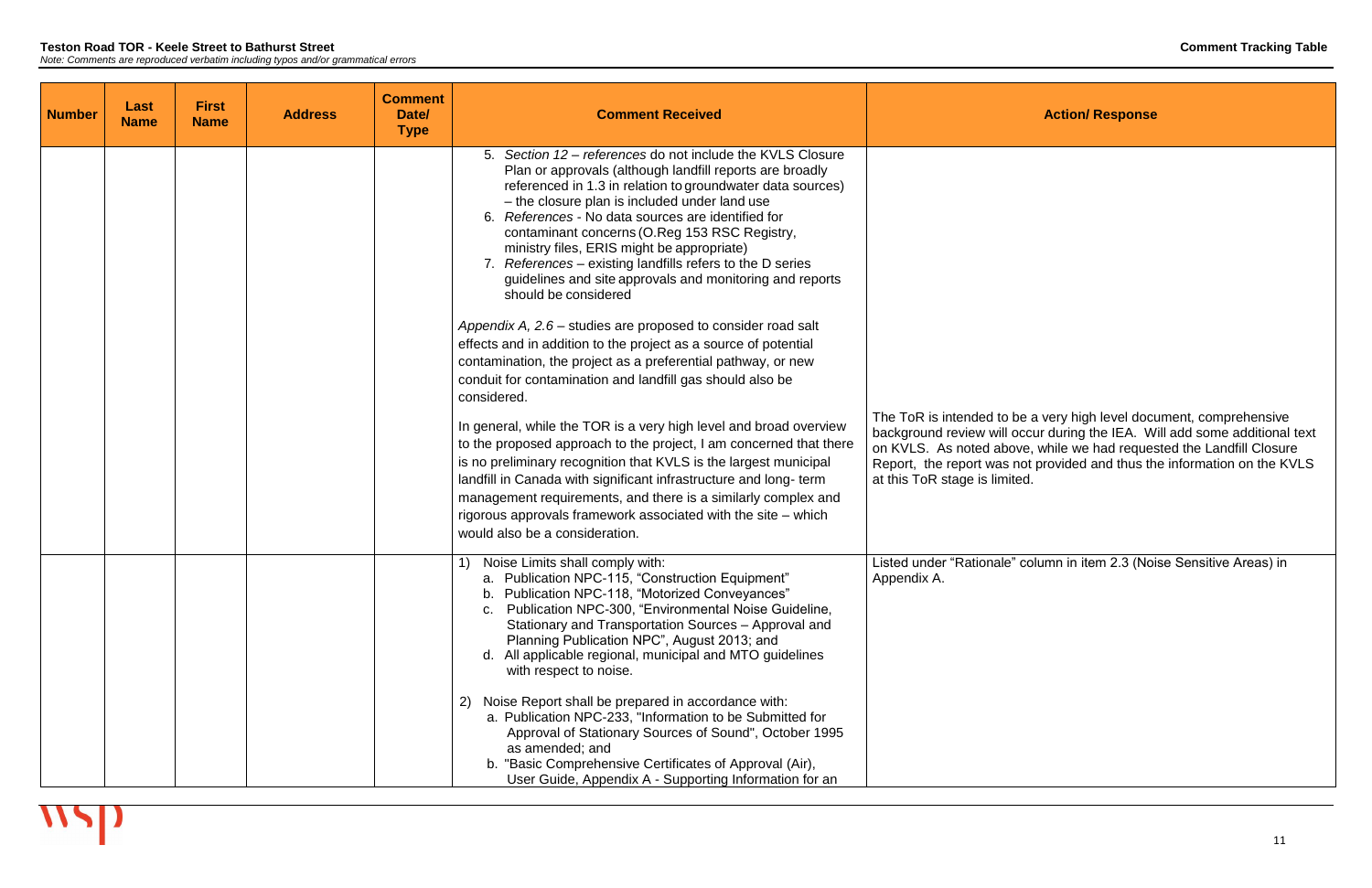| <b>Number</b> | Last<br><b>Name</b> | <b>First</b><br><b>Name</b> | <b>Address</b>                                                | <b>Comment</b><br>Date/<br><b>Type</b> | <b>Comment Received</b>                                                                                                                                                                                                                                                                                                                                                                                                                                                                                                                                                                                                                                                                                                                                                                            |                                                                         |
|---------------|---------------------|-----------------------------|---------------------------------------------------------------|----------------------------------------|----------------------------------------------------------------------------------------------------------------------------------------------------------------------------------------------------------------------------------------------------------------------------------------------------------------------------------------------------------------------------------------------------------------------------------------------------------------------------------------------------------------------------------------------------------------------------------------------------------------------------------------------------------------------------------------------------------------------------------------------------------------------------------------------------|-------------------------------------------------------------------------|
|               |                     |                             |                                                               |                                        | Acoustic Assessment Report or Vibration Assessment<br>Report Required by a Basic Comprehensive CofA"<br>prepared by the Environmental Assessment and<br>Approvals Branch, Version 2.1, March 2011.                                                                                                                                                                                                                                                                                                                                                                                                                                                                                                                                                                                                 |                                                                         |
|               |                     |                             |                                                               |                                        | Vibration Limits: shall comply with:<br>3)<br>a. Publication NPC-207, "Impulse Vibration in Residential<br>Buildings", November 1983;<br>b. Publication NPC-119, "Blasting"; and<br>c. All applicable regional, municipal and MTO guidelines<br>with respect to vibration.                                                                                                                                                                                                                                                                                                                                                                                                                                                                                                                         |                                                                         |
|               |                     |                             |                                                               |                                        | Vibration Reports: shall be prepared in accordance with:<br>4)<br>a. Publication NPC-233, "Information to be Submitted for<br>Approval of Stationary Sources of Sound", October, 1995 as<br>amended; and<br>b. "Basic Comprehensive Certificates of Approval (Air),<br>User Guide, Appendix A - Supporting Information for an<br>Acoustic Assessment Report or Vibration Assessment<br>Report Required by a Basic Comprehensive CofA"<br>prepared by the Environmental Assessment and<br>Approvals Branch, Version 2.1, March 2011.<br>Please note that MOECC publication LU-131 has been<br>superseded by NPC-300.                                                                                                                                                                                |                                                                         |
| 13.           |                     |                             | <b>MOECC - Air</b><br><b>Quality Comments</b><br>on Draft ToR |                                        | The following comments pertain only to the potential local<br>ambient air quality impacts of the proposed new roadway on the<br>environment and nearby sensitive receptors. However, the IEA<br>should ensure that all potential impacts during construction and<br>operation of the preferred alternative be assessed. Since the<br>study area contains the former Keele Valley Landfill, the<br>Vaughan Waste Disposal site and the Disposal Services Landfill,<br>it is our position that York Region conduct baseline ambient<br>monitoring and ambient monitoring during construction activities<br>for methane and other contaminants of concern to ensure that<br>activities do not impact nearby current and future sensitive<br>receptors. This commitment should be included in the ToR. | At this stage, a prefer<br>commitments will be<br>As per Chapter 8.5, N |

At this stage, a preferred alternative has not been chosen. These commitments will be included in a future IEA as appropriate. As per Chapter 8.5, MOECC will continue to be consulted during the IEA.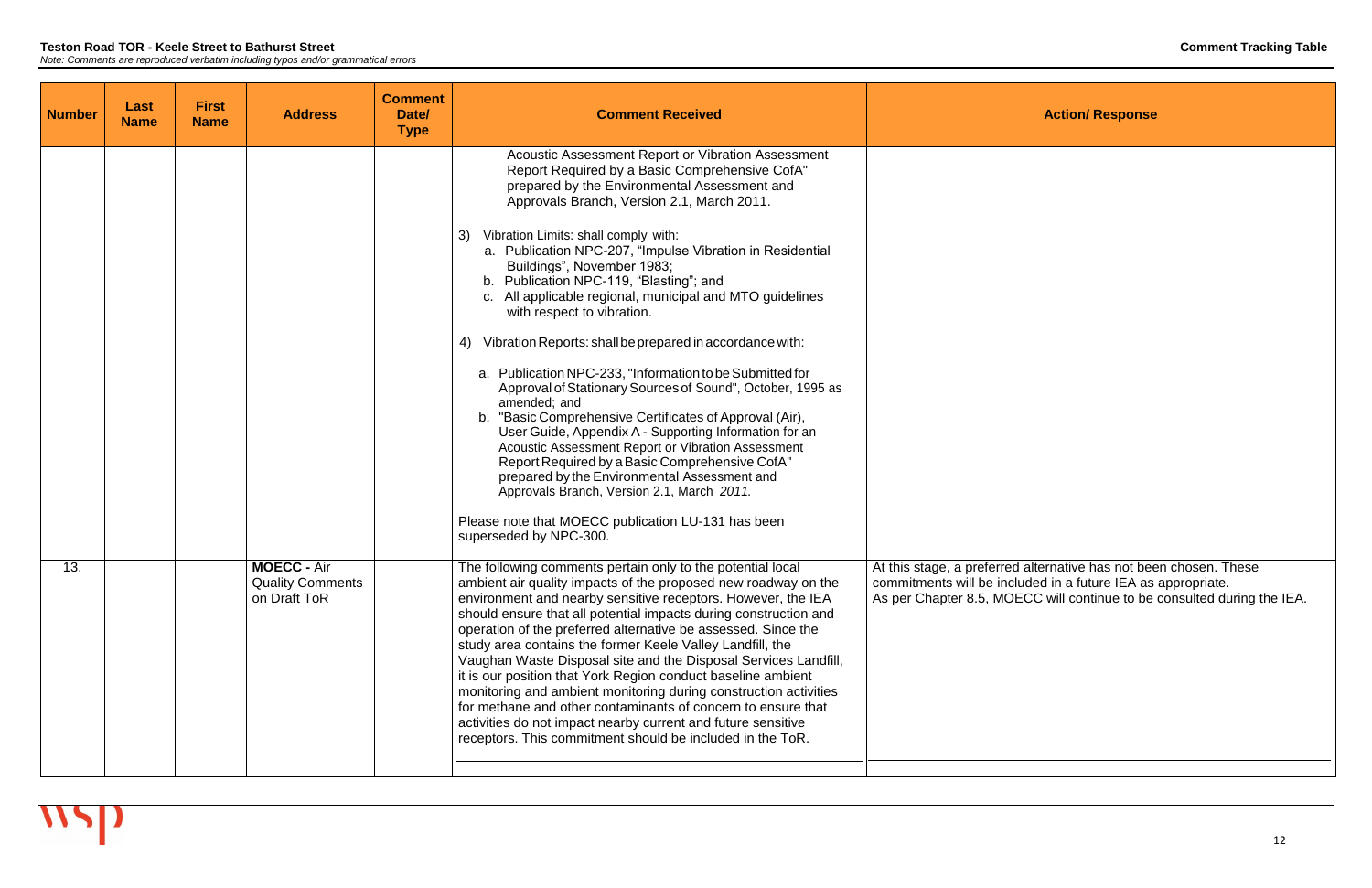| <b>Number</b> | Last<br><b>Name</b> | <b>First</b><br><b>Name</b> | <b>Address</b>                                       | <b>Comment</b><br>Date/<br><b>Type</b> | <b>Comment Received</b>                                                                                                                                                                                                                                                                                                                                                                                                                                                                                                   |                                                                                                                                                                                                                                                                    |
|---------------|---------------------|-----------------------------|------------------------------------------------------|----------------------------------------|---------------------------------------------------------------------------------------------------------------------------------------------------------------------------------------------------------------------------------------------------------------------------------------------------------------------------------------------------------------------------------------------------------------------------------------------------------------------------------------------------------------------------|--------------------------------------------------------------------------------------------------------------------------------------------------------------------------------------------------------------------------------------------------------------------|
|               |                     |                             |                                                      |                                        | Section 2.2, page 10: Please explain why the weekday morning peak<br>hour traffic conditions were used to assess existing and future traffic<br>conditions. Typically the weekday afternoon peak hour traffic is more<br>congested than in the morning.                                                                                                                                                                                                                                                                   | Agree, the demand ma<br>York Region's travel de<br>hour. Therefore, the ar<br>During the IEA, if the T<br>morning and afternoon<br>peak hours.                                                                                                                     |
|               |                     |                             |                                                      |                                        | Table 5-1, page 36; Table 6-1, page 40; Table 6-2, page 42: Please<br>clarify why Table 5-1, Table 6-1 and Table 6-2 include local and regional<br>air quality under the socio-economic environment heading, while Table 4-<br>1 includes air quality under the natural environmental features heading.                                                                                                                                                                                                                   | Tables revised.                                                                                                                                                                                                                                                    |
|               |                     |                             |                                                      |                                        | Appendices: Further discussion with the MOECC regarding the<br>level of AQIA will be required once the preferred alternative has<br>been determined. Please include under the "Data Source"<br>column for 2.7 the following text: "Agency Consultation<br>(MOECC)".                                                                                                                                                                                                                                                       | Added.                                                                                                                                                                                                                                                             |
| 14.           |                     |                             | MOECC-<br>Planning/Regional<br><b>EA Coordinator</b> |                                        | Section 2.2/Page 10:<br>Re: "York Region's Travel Demand Forecasting model (YRTDF<br>model, EMME based) was used to evaluate future traffic<br>conditions and assess the 'Need and Justification' for the<br>proposed Undertaking"<br>-Space need between "and" "assess"<br>-Delete the double period                                                                                                                                                                                                                     | Revision made.                                                                                                                                                                                                                                                     |
|               |                     |                             |                                                      |                                        | 2.2/10: Re: "Additionally, York Region's travel demand model<br>considers future growth in Active Transportation and Transit<br>Modal shares within the Region. The proposed Kirby GO Station<br>on the Barrie line, to be located at the southwest corner of Kirby<br>Road and Keele Street intersection, falls within the study area."<br>This paragraph should be clarified. What exactly is considered in<br>the<br>model; is it just the proposed Kirby GO station? The paragraph<br>does not explicitly state this. | Noted. The York Regio<br>2041 conditions for the<br>This model also assum<br>improvements in the ex<br>York Region's travel de<br><b>Transportation and Tra</b><br>The proposed Kirby G<br>southwest corner of Ki<br>study area. Based on<br>the travel demand ana |

ay be higher during afternoon peak hour. The current lemand model is developed only for the morning peak nalysis was conducted for the morning peak hour.

Fravel Demand Model may be available for both the peak hour then analysis could be conducted for both

on's travel demand model provides forecast for the proposed land use in the GTA.

mes all other planned/proposed road network extended study area.

lemand model considers future growth in Active ansit Modal shares within the Region.

The proposed Kirby GO Station on the Barrie line, to be located at the southwest corner of Kirby Road and Keele Street intersection, falls within the the review of the recent version of the model used for llysis for this study, we understand the model was not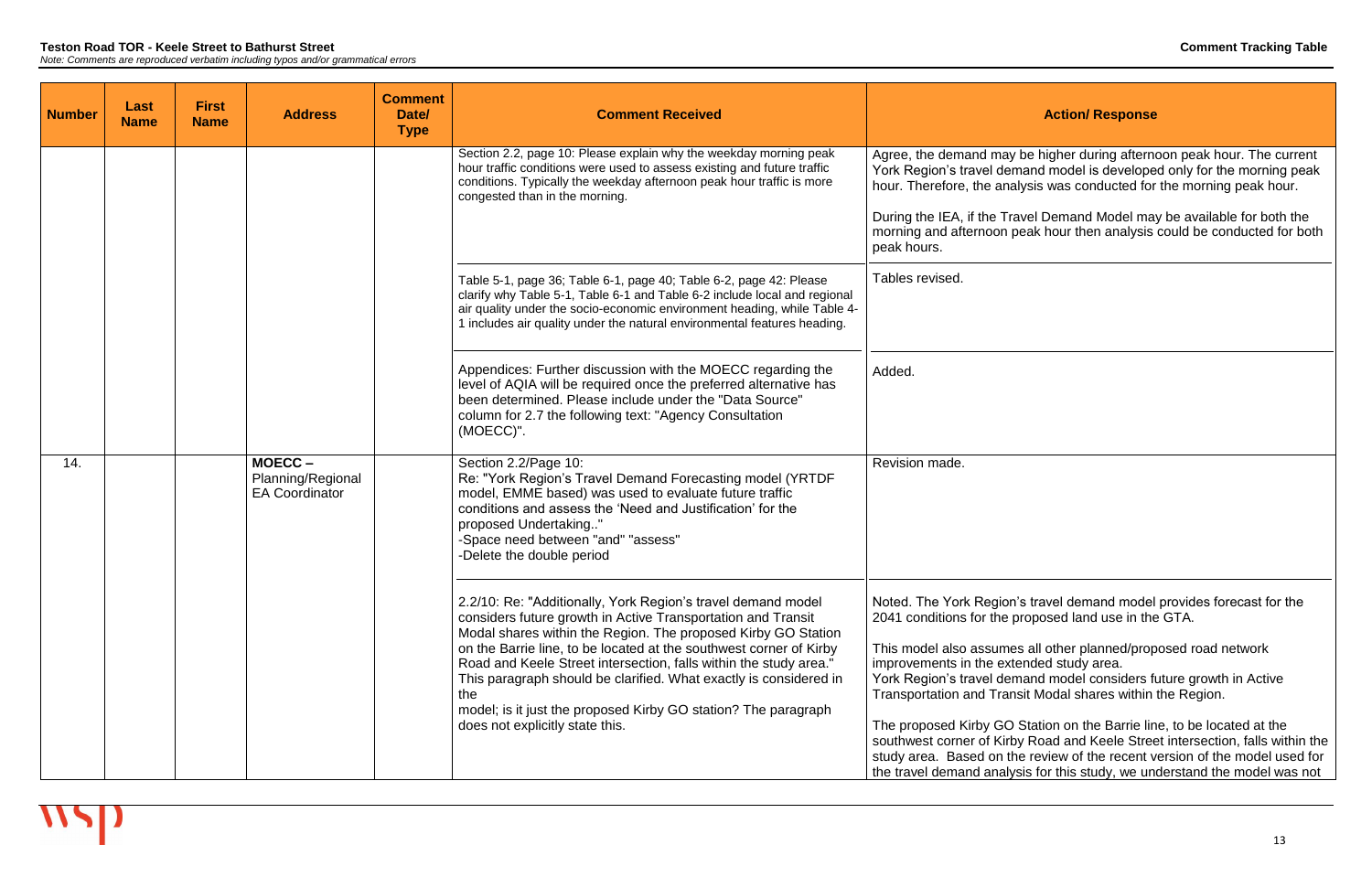| <b>Number</b> | <b>Last</b><br><b>Name</b> | <b>First</b><br><b>Name</b> | <b>Address</b> | <b>Comment</b><br>Date/<br><b>Type</b> | <b>Comment Received</b>                                                                                                                                                                                                                                                                                                                                                                                                                                                                                                                                                                                                                                          | <b>Action/Re</b>                                                                       |
|---------------|----------------------------|-----------------------------|----------------|----------------------------------------|------------------------------------------------------------------------------------------------------------------------------------------------------------------------------------------------------------------------------------------------------------------------------------------------------------------------------------------------------------------------------------------------------------------------------------------------------------------------------------------------------------------------------------------------------------------------------------------------------------------------------------------------------------------|----------------------------------------------------------------------------------------|
|               |                            |                             |                |                                        |                                                                                                                                                                                                                                                                                                                                                                                                                                                                                                                                                                                                                                                                  | considering any trips to/from the Kirby (                                              |
|               |                            |                             |                |                                        | 2.2/10: Is there currently an environmental assessment<br>underway for the proposed Kirby GO station? No information is<br>provided on the level of assessment co2.2/10mpleted for this<br>assumption, even though that information is provided for the<br>other assumptions (the planned road improvements).                                                                                                                                                                                                                                                                                                                                                    | This EA is underway.<br>Kirby GO station assessment has been                           |
|               |                            |                             |                |                                        | 4.3/18: Parts of the study area are subject to the Oak Ridges<br>Moraine Conservation Plan (2017), the Greenbelt Plan (2017)<br>and Growth Plan for the Greater Golden Horseshoe (2017).<br>Please include a commitment that the IEA will reference<br>applicable policies of the plans and describe how the proposed<br>project adheres to the applicable policies.                                                                                                                                                                                                                                                                                             | Added.                                                                                 |
|               |                            |                             |                |                                        | 4.3/18: The Provincial Policy Statement (2014) contains policies<br>that protect Ontario's natural heritage and water resources.<br>Please include a commitment that the IEA will reference<br>applicable policies and describe how this proposed project is<br>consistent with these policies.                                                                                                                                                                                                                                                                                                                                                                  | Added that the IEA is to reference these<br>project is consistent with these policies. |
|               |                            |                             |                |                                        | 4.3/19: Re: "Areas to the north of Teston Road are primarily<br>made up of the Natural Heritage System and Protected<br>Countryside consisting of rural and open space lands as part of<br>the Oak Ridges Moraine, shown in Figure 4-2."<br>This sentence is confusing. Also, there should be a better<br>description of the study area in terms of the land designations<br>under the Oak Ridges Moraine Conservation Plan (2017), as a<br>significant amount of the study area contains lands designated<br>under the Plan. Please revise this section for clarity and also<br>include a more detailed description of land use in the context of<br>the ORMCP. | Added a separate ORM figure and address                                                |
|               |                            |                             |                |                                        | 4.3/19: This section should also discuss that the project is<br>subject to the Growth Plan for the Greater Golden Horseshoe<br>(2017) and the Greenbelt Plan (2017).                                                                                                                                                                                                                                                                                                                                                                                                                                                                                             | Added.                                                                                 |
|               |                            |                             |                |                                        | 4.3/21: Re: "These guidelines state that no land use change may<br>take place within 30 meters of a fill area to protect the integrity of                                                                                                                                                                                                                                                                                                                                                                                                                                                                                                                        | The wording was revised in Section 4.3                                                 |

co/from the Kirby GO Station.

ssment has been clarified (see response above).

Added that the IEA is to reference these policies and it's to describe how the

figure and addressed.

sed in Section 4.3, as per the MOECC's suggestion.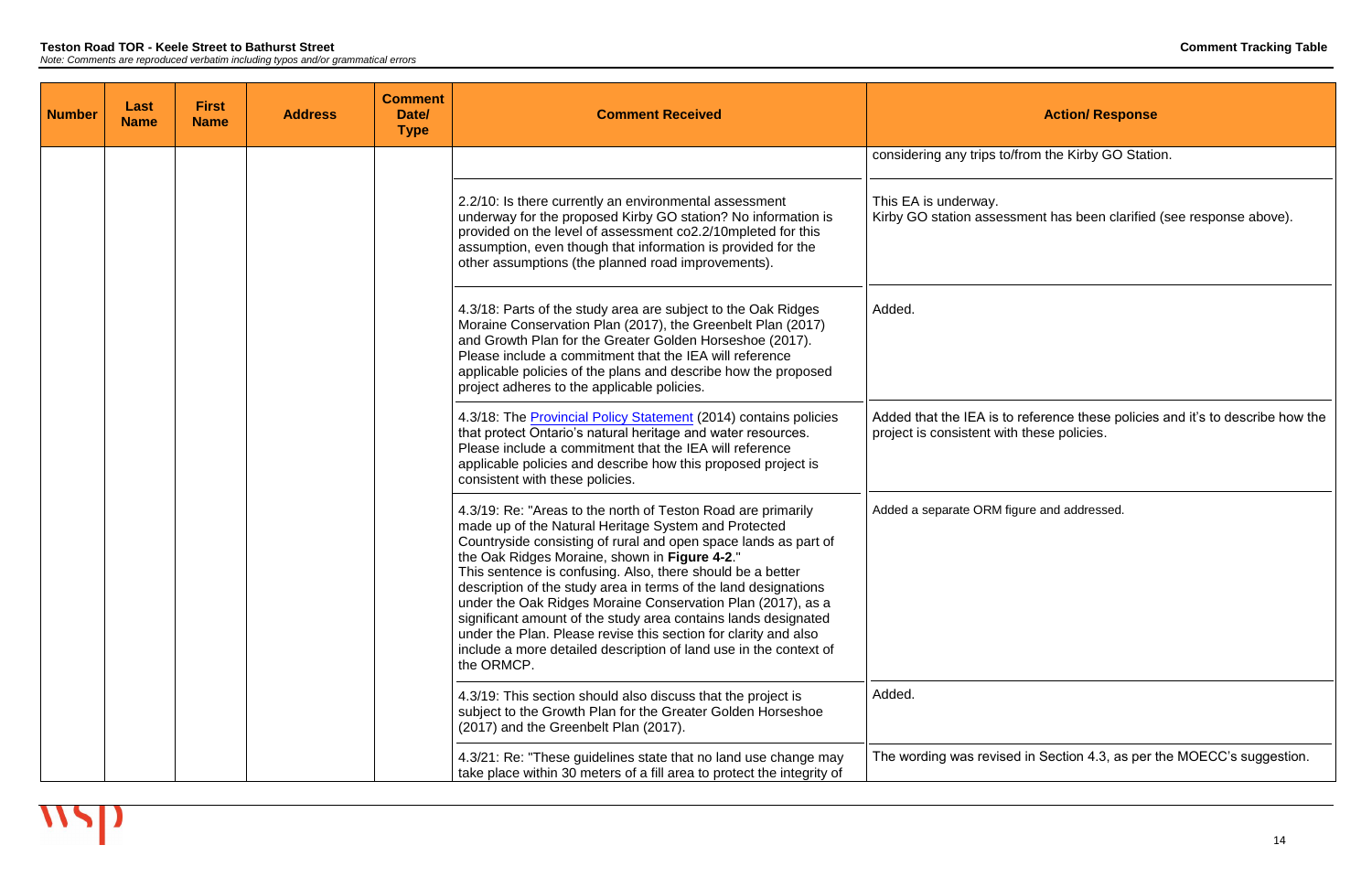| <b>Number</b> | Last<br><b>Name</b> | <b>First</b><br><b>Name</b> | <b>Address</b> | <b>Comment</b><br>Date/<br><b>Type</b> | <b>Comment Received</b>                                                                                                                                                                                                                                                                                                                                                                                                                                                                                                                                                                                                |                                                                                                                                                           |
|---------------|---------------------|-----------------------------|----------------|----------------------------------------|------------------------------------------------------------------------------------------------------------------------------------------------------------------------------------------------------------------------------------------------------------------------------------------------------------------------------------------------------------------------------------------------------------------------------------------------------------------------------------------------------------------------------------------------------------------------------------------------------------------------|-----------------------------------------------------------------------------------------------------------------------------------------------------------|
|               |                     |                             |                |                                        | the clay liner of the Keele Valley Landfill site and that there<br>should be mitigation measures for gas and leachate surrounding<br>a fill area (MOECC, D-4 Land Use On or Near Landfills and<br>Dumps, Section 5.2)."<br>MOECC D-4 guideline, section 5.2 does not make the statement<br>above. Section 5.2.2 of the D-4 guideline states for non-<br>operating sites: "Where technical controls for leachate, or<br>leachate and has are required surrounding a fill area, no land<br>use [change] may take place within 30 metres of its perimeter.<br>Please revise this section to include accurate information. |                                                                                                                                                           |
|               |                     |                             |                |                                        | 4.3/21: Please provide a more detailed description of the two<br>landfill sites. This detailed discussion may be more appropriate<br>under section 4.5. (Note that the two sentences provided under<br>section 4.5 about the Keele Valley landfill site are not sufficient).                                                                                                                                                                                                                                                                                                                                           | We agree that descript<br>information regarding t<br>TOR preparation. The<br>completion of more det<br>provide landfill details.                          |
|               |                     |                             |                |                                        |                                                                                                                                                                                                                                                                                                                                                                                                                                                                                                                                                                                                                        | The landfill information<br>"landfills" are part of ev<br>Waste Management", v<br>evaluation factor.                                                      |
|               |                     |                             |                |                                        | 4.3/21: There is no discussion on other potential or known<br>contaminated sites/properties beyond the landfill sites. Please<br>include this.                                                                                                                                                                                                                                                                                                                                                                                                                                                                         | A contamination overvi<br>presence of potential o<br>area, has not been con<br>nature and sets up the<br>further detailed contam<br>The text has been add |
|               |                     |                             |                |                                        |                                                                                                                                                                                                                                                                                                                                                                                                                                                                                                                                                                                                                        | some other contaminar                                                                                                                                     |
|               |                     |                             |                |                                        | 4.4 and 4.5/25: How is the proponent defining "Built"<br>Environment"? It is unclear what this section is supposed to be<br>describing.                                                                                                                                                                                                                                                                                                                                                                                                                                                                                | <b>Refers to Built Heritage</b>                                                                                                                           |
|               |                     |                             |                |                                        | 4.4 and 4.5/25: The discussion of historic mapping and cultural<br>heritage resources should be moved to section 4.4.                                                                                                                                                                                                                                                                                                                                                                                                                                                                                                  | Revised.                                                                                                                                                  |
|               |                     |                             |                |                                        | 4.2/18 and 4.7/30: The proponent should be more specific about<br>detailing exactly what "further environmental investigations" and<br>"environmental work" will be undertaken during the IEA to                                                                                                                                                                                                                                                                                                                                                                                                                       | Refer to Appendix A ar<br>part of the IEA.<br>Added reference to Ap                                                                                       |

tion of these two landfill sites is brief, as detailed these two landfills was not available at the time of the  $\theta$  intent of the TOR is to provide the framework for etailed investigations. Detailed investigations will

was presented in Section 4.3 of the TOR, as valuation of the factor "Contaminated Property and which fits within the Socio-Economic Environment

view study (COS), which typically evaluates the or known contaminated sites/properties in the project mpleted at this time. This report is preliminary in framework / Terms of Reference for completion of minant investigations.

ded in the report, to acknowledge that there may be ant sites in the project area.

ge Environment – revised for clarity.

and work plans will be developed for agency review as

opendix A on p. 28 and what it contains.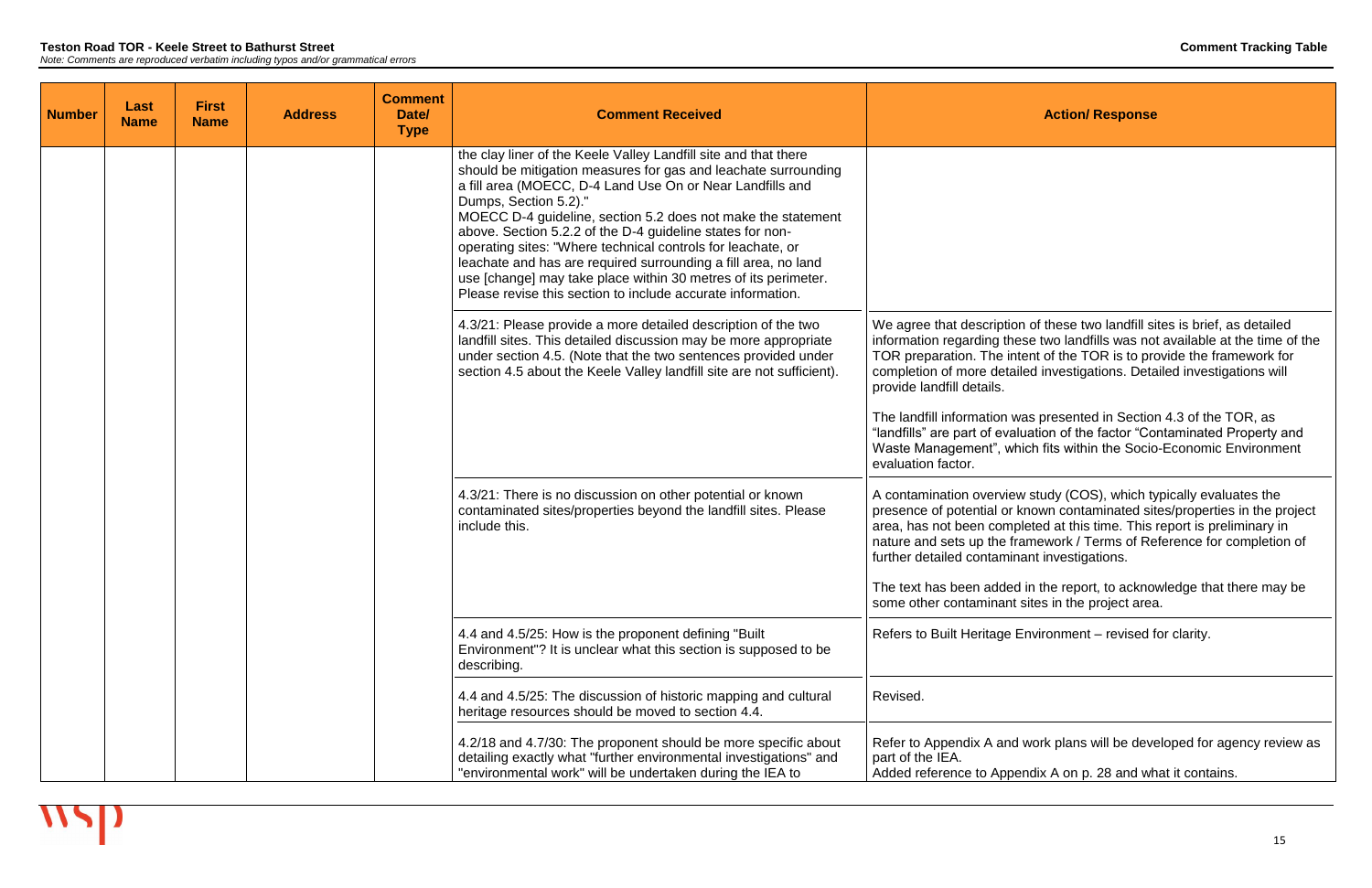| <b>Number</b> | Last<br><b>Name</b> | <b>First</b><br><b>Name</b> | <b>Address</b>      | <b>Comment</b><br>Date/<br><b>Type</b> | <b>Comment Received</b>                                                                                                                                                                                                                                                                                                                                                                                                                                                                                                             |                                    |
|---------------|---------------------|-----------------------------|---------------------|----------------------------------------|-------------------------------------------------------------------------------------------------------------------------------------------------------------------------------------------------------------------------------------------------------------------------------------------------------------------------------------------------------------------------------------------------------------------------------------------------------------------------------------------------------------------------------------|------------------------------------|
|               |                     |                             |                     |                                        | inventory the existing environment. At present the only hard<br>commitment made regarding further work is on page 28: "As part<br>of the IEA, detailed natural environmental investigations will be<br>undertaken." What other environmental investigations and work<br>is the proponent committed to undertaking during the IEA? It is<br>not clear. Please describe.                                                                                                                                                              |                                    |
|               |                     |                             |                     |                                        | 5.2 (Table 5-1)/36: Under Social/Economic Environment please<br>include the following criteria:<br>-Landfills and Hazardous Waste Sites<br>-Provincial / Federal / Municipal Land Use Planning<br>Policies/Goals/Objectives                                                                                                                                                                                                                                                                                                         | Added.                             |
|               |                     |                             |                     |                                        | 6.4/4.2: The study area contains lands that are designated as<br>"Highly Vulnerable Aquifers" under the local source protection<br>plan. As such, Table 6-2 should include "Highly Vulnerable<br>Aquifers" as a sub-factor.                                                                                                                                                                                                                                                                                                         | Added.                             |
|               |                     |                             |                     |                                        | Appendix A, 2.2, PDF page 73 – The correct reference year for the<br>Provincial Policy Statement is 2014, not 2015.                                                                                                                                                                                                                                                                                                                                                                                                                 | Revised.                           |
|               |                     |                             |                     |                                        | A coordinated review of Ontario's four land use plans (Growth Plan for<br>the Greater Golden Horseshoe, Greenbelt Plan, Oak Ridges Moraine<br>Plan and Niagara Escarpment Plan) began in 2015. The updated plans<br>were released in May 2017. As the new provincial plans are now in<br>effect as of July 1, 2017, all planning matters including those<br>associated with the environmental assessment process must conform<br>to the new 2017 plans. Please ensure that all references to these<br>Plans are for the 2017 plans. | Reviewed and confirm               |
| 15.           |                     |                             | <b>MOECC - EASS</b> |                                        | Need to include a page that lists all of the acronyms used throughout<br>the document.                                                                                                                                                                                                                                                                                                                                                                                                                                              | Added                              |
|               |                     |                             |                     |                                        | Ensure that a commitment that the EA will discuss net effects (those<br>remaining after mitigation) and that the EA will evaluate the<br>advantages and disadvantages to the environment of the proposed<br>undertaking and the alternatives methods based on net effects, is<br>highlighted in the document.                                                                                                                                                                                                                       | This is noted in several<br>6.4.1) |
|               |                     |                             |                     |                                        | Ensure that cumulative effects are incorporated into the assessment of<br>alternatives throughout the assessment process.                                                                                                                                                                                                                                                                                                                                                                                                           | Added more text to this            |
|               |                     |                             |                     |                                        | Section 2.1/p6:<br>When and why was the section of Teston Road that crossed over the                                                                                                                                                                                                                                                                                                                                                                                                                                                | <b>Added Hurricane Hazel</b>       |

**Action/ Response** ned 2017 date. Iocations in the ToR document (Section 4.6, 5.2, 6.4 and deffect. Information.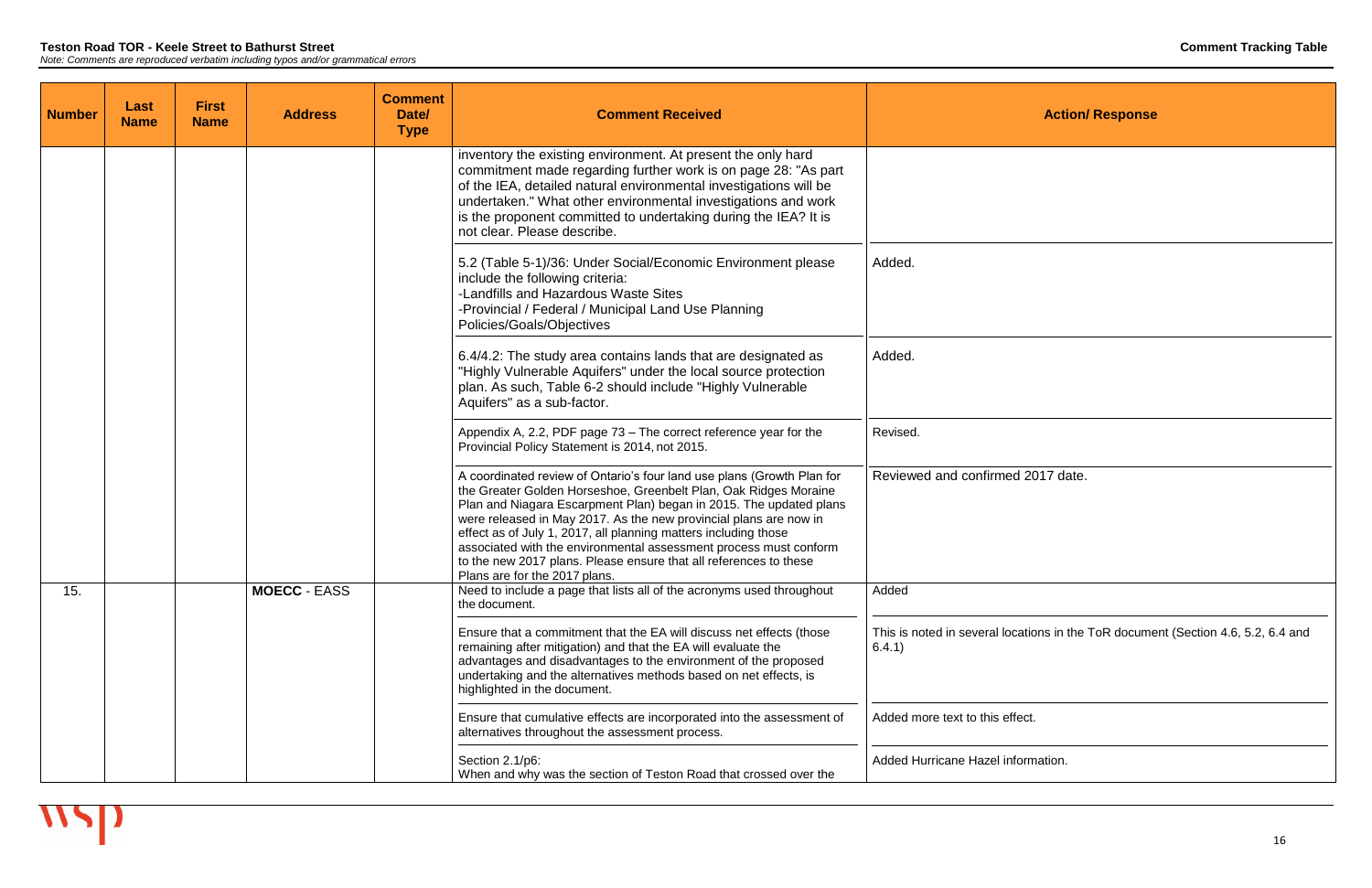| <b>Number</b> | Last<br><b>Name</b> | <b>First</b><br><b>Name</b> | <b>Address</b> | <b>Comment</b><br>Date/<br><b>Type</b> | <b>Comment Received</b>                                                                                                                                                                                                                                                                                                                                                   |                                                        |
|---------------|---------------------|-----------------------------|----------------|----------------------------------------|---------------------------------------------------------------------------------------------------------------------------------------------------------------------------------------------------------------------------------------------------------------------------------------------------------------------------------------------------------------------------|--------------------------------------------------------|
|               |                     |                             |                |                                        | East Don River washed away? Include this information in the<br>background.                                                                                                                                                                                                                                                                                                |                                                        |
|               |                     |                             |                |                                        | 2.1/p7: The ministry requires more rationale for why the boundaries of<br>the study area were established.                                                                                                                                                                                                                                                                | Rationale is provided in \$                            |
|               |                     |                             |                |                                        | 2.2/p10: Detailed traffic analysis has been conducted, presented and<br>reported as required by the ministry.                                                                                                                                                                                                                                                             | Noted.                                                 |
|               |                     |                             |                |                                        | 2.2/p10: Consider including a figure that shows the planned/proposed<br>network improvements identified in the Transportation Master Plan and<br>as detailed in the Draft ToR as part of Scenario B.                                                                                                                                                                      | Added map from TMP sh                                  |
|               |                     |                             |                |                                        | 2.2/p10: The first sentence of the third paragraph, "Additionally, York<br>Region's travel", seems to relate and provide context to the last<br>paragraph on the page which talks about volume to capacity ratios.<br>Consider rearranging these paragraphs.                                                                                                              | Paragraph rearranged.                                  |
|               |                     |                             |                |                                        | 2.2/11: The paragraph beginning with "With the currently planned"<br>has extra commas and the word "improvement" should be plural.                                                                                                                                                                                                                                        | Revised.                                               |
|               |                     |                             |                |                                        | Section 3/p14:<br>Would be beneficial to clarify what "transportation improvements"<br>means to the proponent. This is related to the traffic analysis and we<br>would like further information as to what "improvements" looks like for<br>this.                                                                                                                         | Will review and revise.                                |
|               |                     |                             |                |                                        | Section 4.1/p16<br>Detail was provided for why the study area was chosen, however pre-<br>Draft ToR and the current draft ToR do not provide enough detail for<br>why the study area is sufficient. The Ministry is concerned that the<br>study area is too narrow in scope and limits the alternatives or options<br>that would be feasible for the proponents to study. | Study are started out fror<br>expanded if needed durin |
|               |                     |                             |                |                                        | 4.3/p19: Page 19 contains a spelling error; "rid sharing" should be<br>corrected.                                                                                                                                                                                                                                                                                         | Revised.                                               |
|               |                     |                             |                |                                        | Discrepancy on page 19 which uses 'm' for metre, but later spells out<br>metre and kilometres on page 21.                                                                                                                                                                                                                                                                 |                                                        |
|               |                     |                             |                |                                        | 4.3/p21: In the first paragraph on the page, when Area of Natural and<br>Scientific Interest (ANSI) Maple Uplands are mentioned, please<br>reference Figure 4-6 which provides an image of where the ANSI is<br>located.                                                                                                                                                  | Revised                                                |

Section 4.1.

howing 2041 proposed road network.

Study are started out from what was defined during the Class EA. Can be expanded if needed during IEA. Refer to section 4.1 Preliminary Study Area.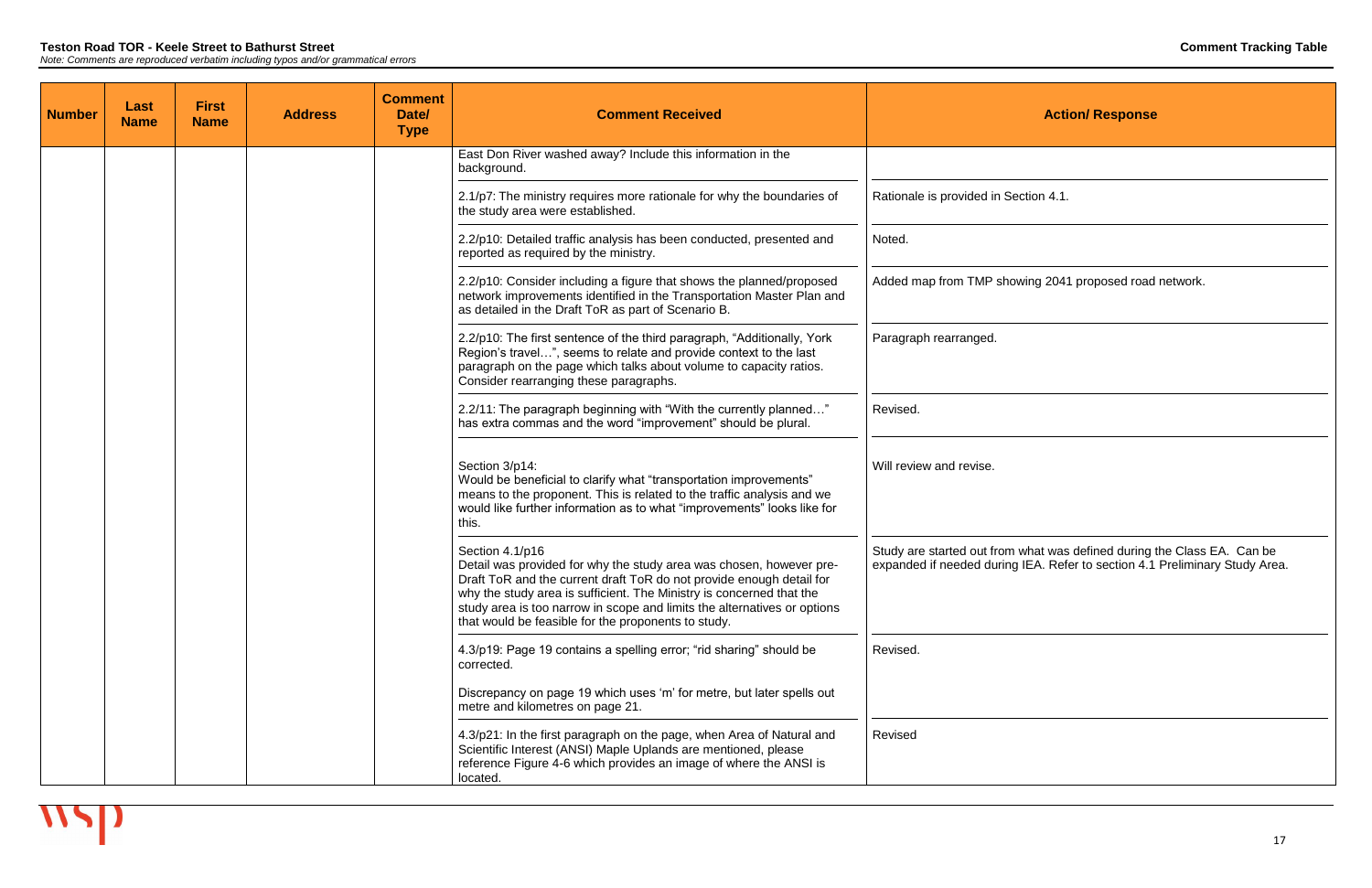| <b>Number</b> | Last<br><b>Name</b> | <b>First</b><br><b>Name</b> | <b>Address</b> | <b>Comment</b><br>Date/<br><b>Type</b> | <b>Comment Received</b>                                                                                                                                                                                                                                                                                                                                                                                    | <b>Action/ Resp</b>                                                                                                                                                                                                                                              |
|---------------|---------------------|-----------------------------|----------------|----------------------------------------|------------------------------------------------------------------------------------------------------------------------------------------------------------------------------------------------------------------------------------------------------------------------------------------------------------------------------------------------------------------------------------------------------------|------------------------------------------------------------------------------------------------------------------------------------------------------------------------------------------------------------------------------------------------------------------|
|               |                     |                             |                |                                        | 4.6/p27: Scientific name of the Redside Dace (Clinostomus elongates)<br>was not included in the list of species.                                                                                                                                                                                                                                                                                           | Revised                                                                                                                                                                                                                                                          |
|               |                     |                             |                |                                        | 4.7/p30: The ministry suggests that extreme weather such as one in<br>500 year storm is considered in order to address climate change. This<br>is to ensure that the frequency of storm events is appropriately<br>assessed for current and future scenarios (which is greater than the<br>one in 100 year storm event) and the mitigation measures proposed<br>are adequate.                              | Currently, we are not aware of any available da<br>event. The current practice in Ontario is a 100<br>is for Regional storm event, which is higher tha<br>is available at the time of the IEA, a larger stor<br>(this is noted in the text of the ToR document). |
|               |                     |                             |                |                                        | 4.7/p31: In Table 4-1, please consider including more positive effects.<br>Also, cumulative impacts and the influence of nearby landfills should<br>also be included.                                                                                                                                                                                                                                      | More positive effects added. Cumulative effect<br>IEA, consistent with Section 4.3.                                                                                                                                                                              |
|               |                     |                             |                |                                        | Noise should be considered under the category of Socio-economic.                                                                                                                                                                                                                                                                                                                                           |                                                                                                                                                                                                                                                                  |
|               |                     |                             |                |                                        | Section 5:<br>Ensure consistency within this section (including titles) in regards to<br>using the capitalization of "Alternatives To" rather than "Alternatives"<br>to". The use of "Alternatives To" is the correct form.                                                                                                                                                                                | Revised.                                                                                                                                                                                                                                                         |
|               |                     |                             |                |                                        | p34: The first sentence in the second paragraph under the Evaluation<br>Method heading is missing the word "be" $-$ "and the public should be<br>consulted early in the IEA study".                                                                                                                                                                                                                        | Revised.                                                                                                                                                                                                                                                         |
|               |                     |                             |                |                                        | Section 6.4/p41:<br>"Net effects, or the effects on the environment that remain after<br>standard mitigation measures have been applied, will be identified". It<br>would be beneficial to also note that it will be considered as required<br>under the EAA to ensure that the statement is clear.                                                                                                        | Revised.                                                                                                                                                                                                                                                         |
|               |                     |                             |                |                                        | Section 7.1/p45:<br>The section states that the IEA Report will include a list of all<br>commitments made during the Terms of Reference process.<br>A commitment should be made in the Terms of Reference that a table<br>will be included in the IEA to list all commitments and where those<br>commitments can be found in the IEA Report.                                                               | Revised.                                                                                                                                                                                                                                                         |
|               |                     |                             |                |                                        | 7.2/p45: Include a statement about Adaptive Management. Something<br>along the lines of "The monitoring program will include adaptive<br>environmental management strategies which will allow for the early<br>identification of undesirable environmental effects and the<br>development and implementation of an intervention strategy aimed at<br>addressing such effects before they become problems". | Revised and added.                                                                                                                                                                                                                                               |

Currently, we are not aware of any available data or model for a 500 year storm event. The current practice in Ontario is a 100 year storm event, the available data is for Regional storm event, which is higher than a 100 year storm. If sufficient data is available at the time of the IEA, a larger storm event can be used for evaluation

> ded. Cumulative effects will be considered as part of the  $t$ ion 4.3.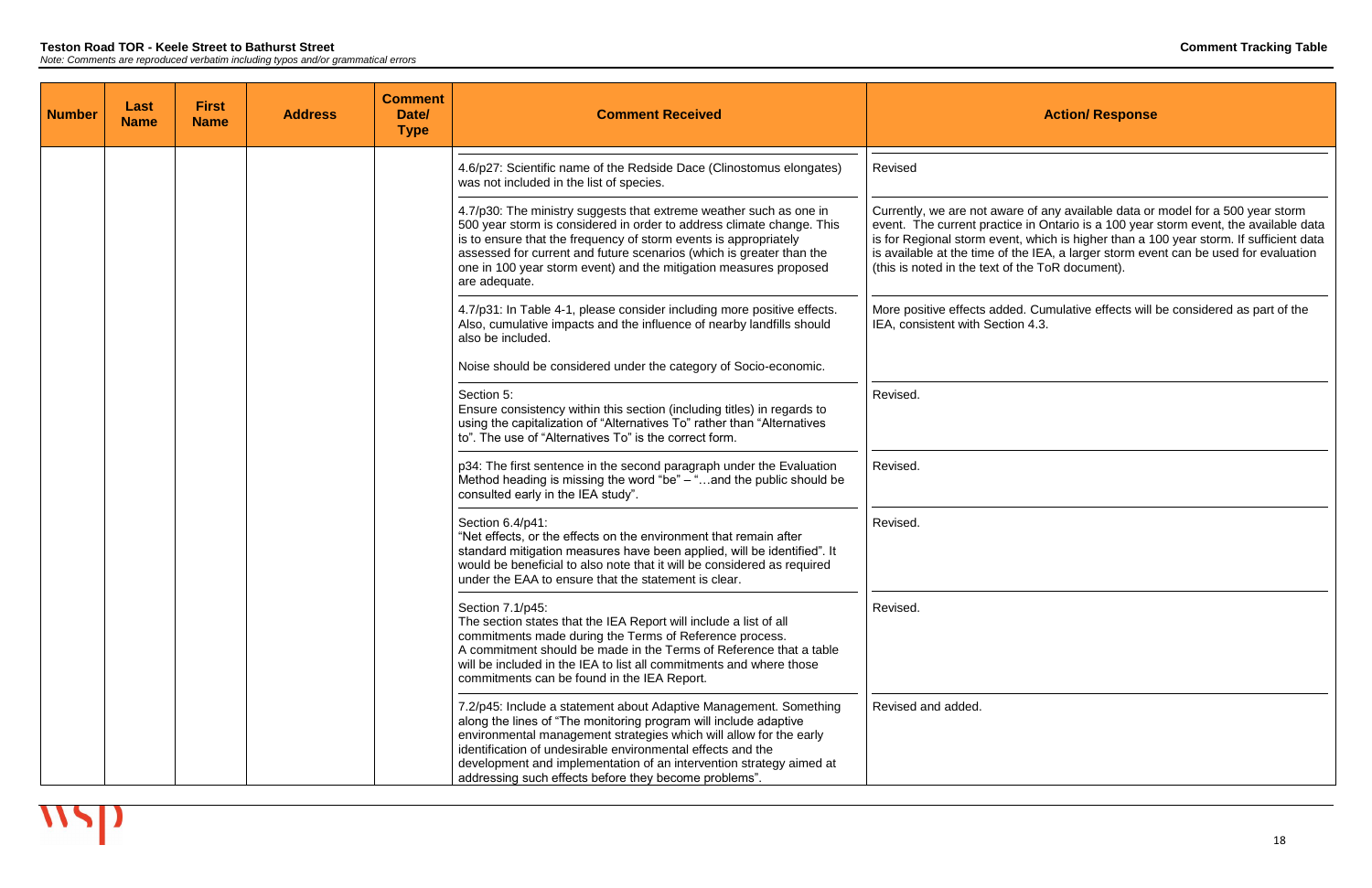| <b>Number</b> | Last<br><b>Name</b> | <b>First</b><br><b>Name</b> | <b>Address</b> | <b>Comment</b><br>Date/<br><b>Type</b> | <b>Comment Received</b>                                                                                                                                                                                                                                                                                                                                                                                                                                                                                                                                                                                                                                                                                                                                                                                                                               |                                                         |
|---------------|---------------------|-----------------------------|----------------|----------------------------------------|-------------------------------------------------------------------------------------------------------------------------------------------------------------------------------------------------------------------------------------------------------------------------------------------------------------------------------------------------------------------------------------------------------------------------------------------------------------------------------------------------------------------------------------------------------------------------------------------------------------------------------------------------------------------------------------------------------------------------------------------------------------------------------------------------------------------------------------------------------|---------------------------------------------------------|
|               |                     |                             |                |                                        | Section 8:<br>Businesses and Utilities should be included in the consultation plan.                                                                                                                                                                                                                                                                                                                                                                                                                                                                                                                                                                                                                                                                                                                                                                   | Added.                                                  |
|               |                     |                             |                |                                        | 8.2: Will a Stakeholder Committee be formed? If so, this should be<br>included.                                                                                                                                                                                                                                                                                                                                                                                                                                                                                                                                                                                                                                                                                                                                                                       | Added wording that Stak                                 |
|               |                     |                             |                |                                        | 8.3: It should be stated that all Notices (Notice of Commencement,<br>etc.) will be sent to all identified Indigenous Communities and it should<br>clearly state by what means (i.e. mail, email, etc.)                                                                                                                                                                                                                                                                                                                                                                                                                                                                                                                                                                                                                                               | Added (mail out)                                        |
|               |                     |                             |                |                                        | 8.5/p50: It would be beneficial to include additional details as to what<br>will be included in the executive summary as noted in the Ministry's<br>July 4, 2017 comments under Ontario Regulation 334 Requirements.                                                                                                                                                                                                                                                                                                                                                                                                                                                                                                                                                                                                                                  | Added.                                                  |
|               |                     |                             |                |                                        | Section 9:<br>Please provide a brief summary of the consultation that has occurred<br>for the ToR stage. For example, "During the ToR, the following<br>consultation mechanisms were used: Notice of Commencement<br>published in local newspapers; formation of a Stakeholder Committee;<br>formation of a Technical Advisory Committee (TAC); direct agency<br>engagement; development of a webpage and e-newsletter; Public<br>Information Centres; etc.                                                                                                                                                                                                                                                                                                                                                                                           | Added                                                   |
|               |                     |                             |                |                                        | Also include a brief summary of Indigenous consultation undertaken to<br>date                                                                                                                                                                                                                                                                                                                                                                                                                                                                                                                                                                                                                                                                                                                                                                         |                                                         |
|               |                     |                             |                |                                        | Section 11/p53:<br>Be more specific as to what approvals may be required. As an<br>example, next to the bullet point for Ministry of the Environment and<br>Climate Change, you could include the following approvals - Permit To<br>Take Water, Environmental Compliance Approval, etc.                                                                                                                                                                                                                                                                                                                                                                                                                                                                                                                                                              | Deferred to the IEA proc<br>time it is hard to determin |
| 16.           |                     |                             | <b>TRCA</b>    |                                        | While TRCA staff acknowledges that many ecosystem functions are<br>already included the factors/criteria for the alternatives assessment<br>and alternative methods assessment, TRCA staff strongly encourages<br>York Region to consider a much more comprehensive assessment of<br>ecosystem functions that captures site to landscape level functions,<br>and quantifies functions to a greater extent than in a Schedule C<br>Municipal Engineer's Class EA, taking into account exceptional<br>circumstances at this location (e.g. s41 Oak Ridges Moraine<br>Conservation Plan (ORMCP) requirements). A more comprehensive<br>assessment of functions will support a stronger, more defensible<br>assessment of alternative methods, alternative designs, and mitigation<br>measures for the preferred design. Should the connection across the | Applicable during the IE/<br>Preferred alternative has  |

keholder Groups can be formed as needed during the IEA.

Deferred to the IEA process – since the preferred alternative is unknown at this time it is hard to determine what permits may be required.

> A and TRCA will be consulted with during that time. s not been determined.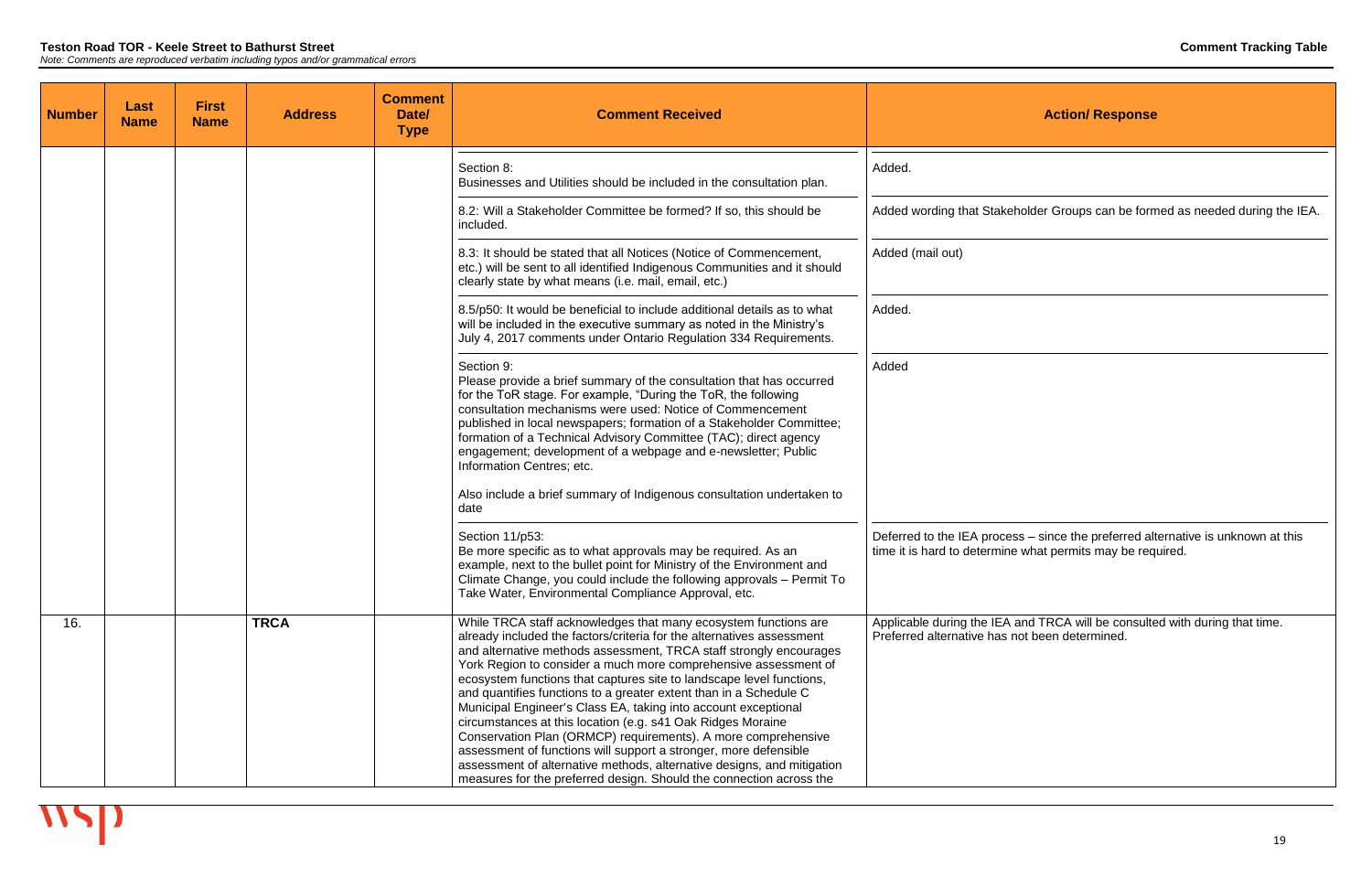| <b>Number</b> | Last<br><b>Name</b> | <b>First</b><br><b>Name</b> | <b>Address</b> | <b>Comment</b><br>Date/<br><b>Type</b> | <b>Comment Received</b>                                                                                                                                                                                                                                                                                                                                                                                                                                                                                                                                                                                                                                                                                                                                            |  |
|---------------|---------------------|-----------------------------|----------------|----------------------------------------|--------------------------------------------------------------------------------------------------------------------------------------------------------------------------------------------------------------------------------------------------------------------------------------------------------------------------------------------------------------------------------------------------------------------------------------------------------------------------------------------------------------------------------------------------------------------------------------------------------------------------------------------------------------------------------------------------------------------------------------------------------------------|--|
|               |                     |                             |                |                                        | unopened road allowance proceed to design alternatives, meeting<br>TRCA's policies, especially regarding maintaining ecological and<br>hydrological functions, not exacerbating existing natural hazards<br>(including slopes), and meeting TRCA's stormwater management<br>criteria, will require extensive and innovative designs that would be<br>supported by a detailed assessment of ecosystem functions. Additional<br>statements in the TOR supporting the need to assess ecosystem<br>functions comprehensively at various scales, and quantified where<br>possible, should be sufficient (e.g. s4.7, s5.2, s6.3 & s6.4.1).                                                                                                                               |  |
|               |                     |                             |                |                                        | Please consider supplementing the analysis of ecosystem functions<br>with an assessment of ecosystem services (ES). An ecosystem<br>services assessment will provide a more integrated assessment of<br>socio-ecological systems with a focus on human well-being, and be a<br>more effective way to frame and communicate the environmental<br>impacts.                                                                                                                                                                                                                                                                                                                                                                                                           |  |
|               |                     |                             |                |                                        | The Ecosystem Services Toolkit, 2017, created by the Canadian<br>Councils of Resources Ministers, is a useful guide that has a section<br>on incorporating an assessment of ES into the impact assessment<br>process. The guide can be accessed through publications.gc.ca. The<br>guideline suggests that the ES assessment may include:<br>• Review of the extent, condition and trends in ecosystem<br>services in the study area<br>Socio-cultural and economic values of ecosystem services<br>benefits (valuation)<br>The interactions among ES<br>The relationships among ES, drivers of change and the<br>provision of ES benefits<br>Alternative future scenarios of ES and human well-being<br>resulting from possible management interventions (page 6) |  |
|               |                     |                             |                |                                        | Valuation should be used selectively where it is not cost prohibitive<br>and can be undertaken with robustness, objectivity and with sound and<br>defensible methodology. TRCA staff note that based on the current<br>state of science it is not appropriate to assign a value to the majority of<br>ecosystem services; rather most ecosystem services should be<br>qualitatively assessed.                                                                                                                                                                                                                                                                                                                                                                      |  |
|               |                     |                             |                |                                        | TRCA staff has expertise in ES assessment techniques and are<br>available to assist in the revisions to the Terms of Reference and in the<br>preparation of the RFP to ensure that the ES assessment is scoped to<br>be sufficiently robust, while flexible enough to accommodate the<br>variety of approaches to this rapidly evolving science.                                                                                                                                                                                                                                                                                                                                                                                                                   |  |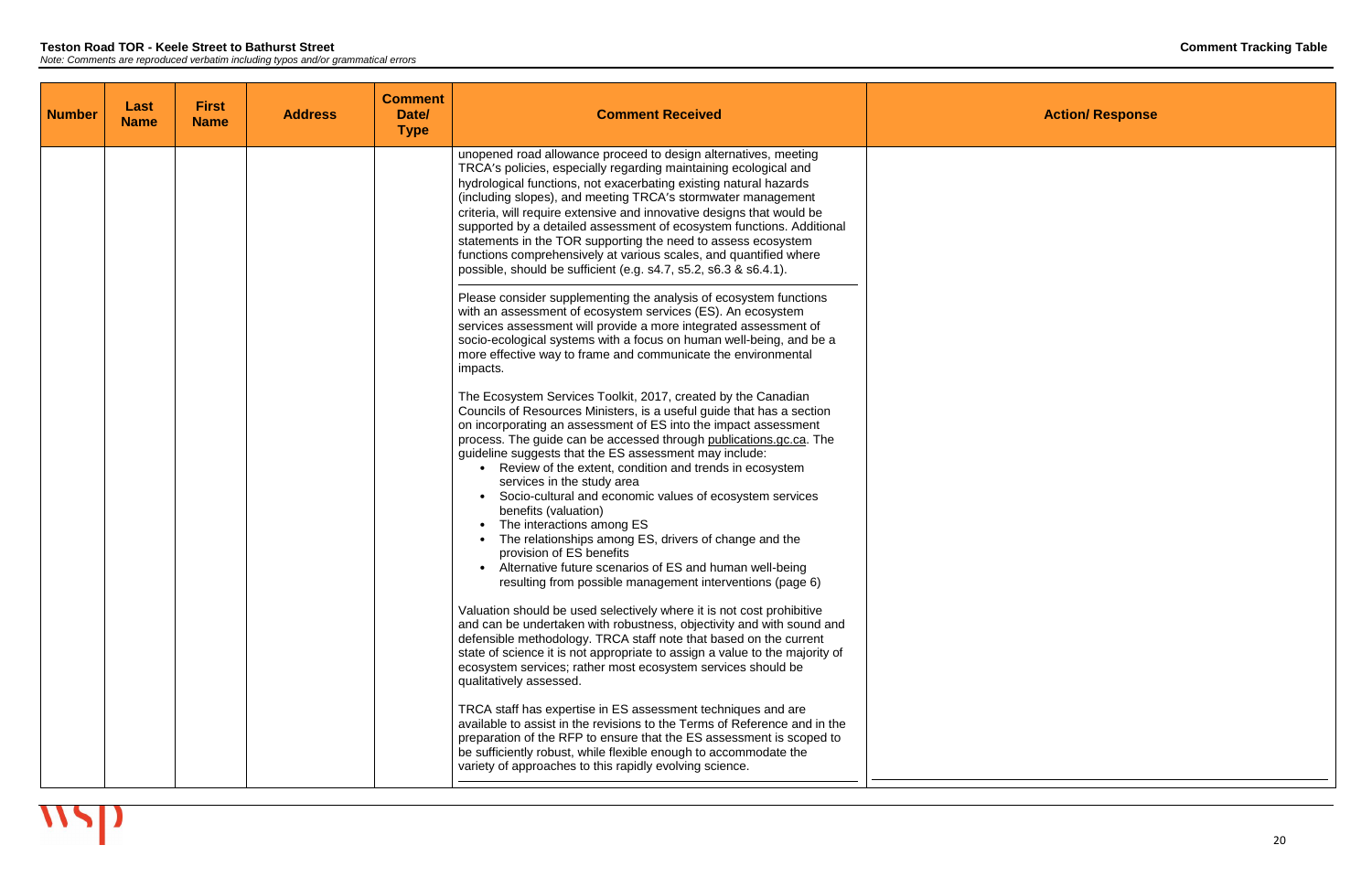| <b>Number</b> | Last<br><b>Name</b> | <b>First</b><br><b>Name</b> | <b>Address</b> | <b>Comment</b><br>Date/<br><b>Type</b> | <b>Comment Received</b>                                                                                                                                                                                                                                                                                                                                                                                                                                                                                                                                                                                                                                                                                                                                                                                                                                                                                                                                                                                                                                                                                                                                                                                                                                                                                                                                                                                                                                                                                                                                                                                                                                                                                                                                                                                                                                                                                                                                                                                                                                                                                                                                                                                                                                                                                                   |                                                                                                                                                     |
|---------------|---------------------|-----------------------------|----------------|----------------------------------------|---------------------------------------------------------------------------------------------------------------------------------------------------------------------------------------------------------------------------------------------------------------------------------------------------------------------------------------------------------------------------------------------------------------------------------------------------------------------------------------------------------------------------------------------------------------------------------------------------------------------------------------------------------------------------------------------------------------------------------------------------------------------------------------------------------------------------------------------------------------------------------------------------------------------------------------------------------------------------------------------------------------------------------------------------------------------------------------------------------------------------------------------------------------------------------------------------------------------------------------------------------------------------------------------------------------------------------------------------------------------------------------------------------------------------------------------------------------------------------------------------------------------------------------------------------------------------------------------------------------------------------------------------------------------------------------------------------------------------------------------------------------------------------------------------------------------------------------------------------------------------------------------------------------------------------------------------------------------------------------------------------------------------------------------------------------------------------------------------------------------------------------------------------------------------------------------------------------------------------------------------------------------------------------------------------------------------|-----------------------------------------------------------------------------------------------------------------------------------------------------|
|               |                     |                             |                |                                        | Climate change has been insufficiently considered and inappropriately<br>isolated in the document as a separate environmental effect (table 4-1)<br>or criterion (table 5-1). Climate change is a multi-faceted challenge that<br>has potential impacts on a wide variety of criteria. See table 3 in the<br>MOECC's guideline: considering climate change in the environmental<br>assessment process (MOECC's Guideline). Table 3 lists examples of<br>climatic variables or stressors exacerbated by climate change through<br>alterations to their frequency, severity or duration that have effects on<br>a variety of project components.<br>The draft Terms of Reference (TOR) does not follow MOECC's<br>Guideline. It is strongly recommended that this guideline be followed<br>both because it supports various provincial policy directions, and<br>because the MOECC could be more strictly enforcing this document<br>through the IEA process. Here is a summary of areas for integrating<br>climate change, as supported by the MOECC Guideline:<br>Section 4 – Add a sub-section summarizing various chronic and acute<br>stressors whose frequency, severity or duration could be altered by<br>climate change and that effect components of the environment (social,<br>economic and natural). A summary of such stressors is provided in<br>MOECC's guideline in section 4. Summarize the greenhouse gas sinks<br>and sources in the study area.<br>Section 4.7 – various alternatives to the undertaken could impact<br>carbon sink or sources, or could impact the resiliency of various socio-<br>economic and natural systems to chronic and acute stressors<br>potentially exacerbated by climate change. The introductory text and<br>table 4-1 should both integrate this language into the types of<br>environmental effects. The introductory text to section 5 and table 5-1,<br>and the introductory text to section 6 and table 6-1 should reflect a<br>similar approach.<br>The MOECC Guidelines are clear that the project must demonstrate<br>how climate change impacts have been incorporated into project<br>planning (see section 3 of the MOECC climate change guideline under<br>"business-as-usual vs. climate-focused approaches"). This analysis<br>could conclude section 6.4. | Added a sub-sec<br>$\bullet$<br>been added to th<br>in section 52 (this<br>Greenhouse gas<br>determined durin<br><b>Removed Climat</b><br>$\bullet$ |
|               |                     |                             |                |                                        | The various guiding principles, factors and criteria seem disjointed. It is<br>not clear how they relate to each other.<br>Table 4-1 lists potential environmental effects, categorized<br>$\bullet$<br>under socio-economic, cultural, and natural.                                                                                                                                                                                                                                                                                                                                                                                                                                                                                                                                                                                                                                                                                                                                                                                                                                                                                                                                                                                                                                                                                                                                                                                                                                                                                                                                                                                                                                                                                                                                                                                                                                                                                                                                                                                                                                                                                                                                                                                                                                                                      |                                                                                                                                                     |

• Added a sub-section in chapter 4 on Climate Change. Climate change has been added to the list of things that should be considered in the evaluation in section 52 (this list is also referred to in Section 6.4).

sinks and sources in the study will be reviewed and ng the IEA.

te Change as a factor in table 4-1.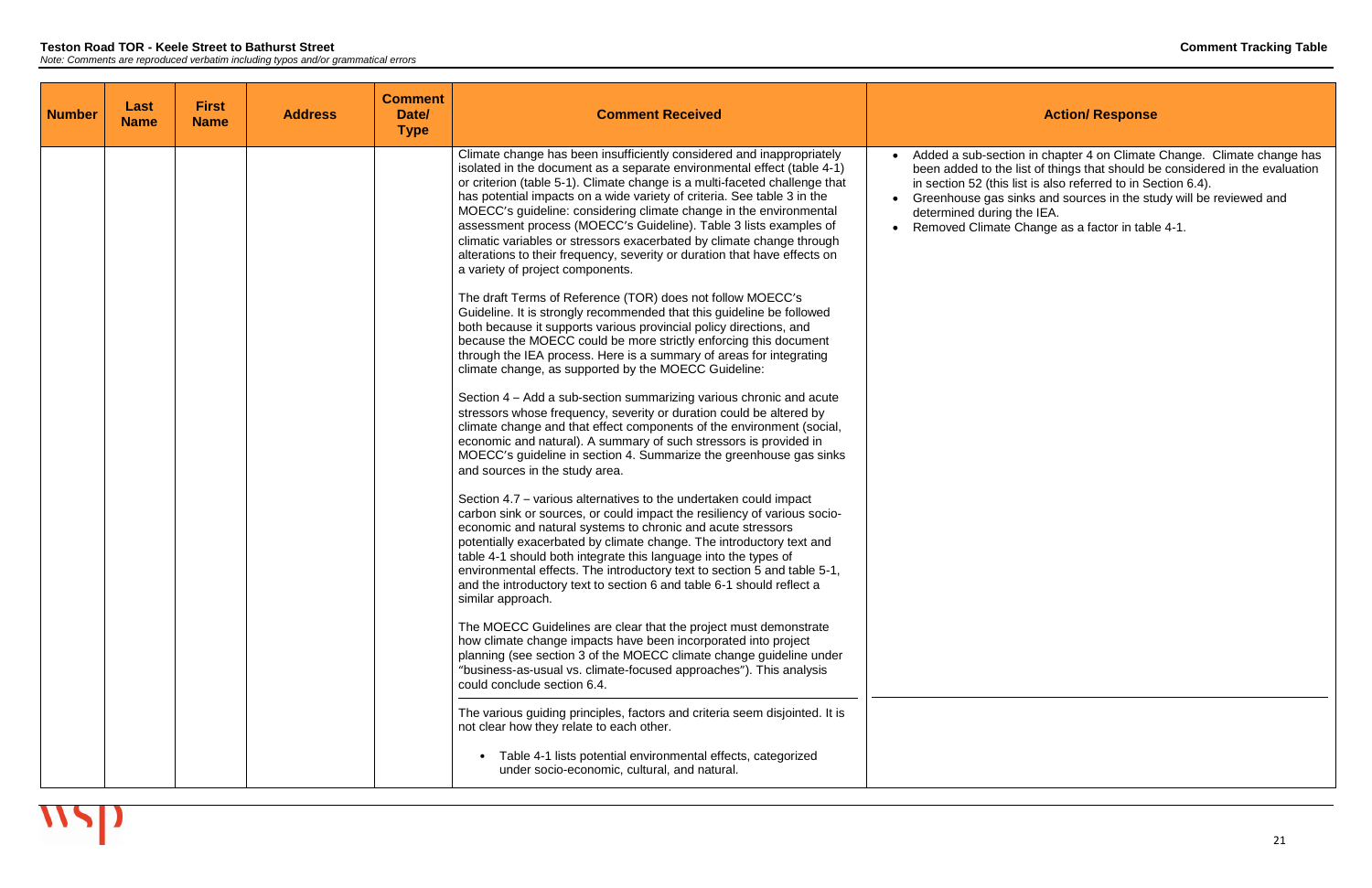| <b>Number</b> | Last<br><b>Name</b> | <b>First</b><br><b>Name</b> | <b>Address</b> | <b>Comment</b><br>Date/<br><b>Type</b> | <b>Comment Received</b>                                                                                                                                                                                                                                                                                                                                                                                                                                                                                                                                                                                                                                                                                                                                                                                                                                                                                                                                                                                                                                                                                                                                                                                                                                                                                                                                                                                                                                                                                                                                                                                                                                                                                                                                                                                                                                                                                                                                                                                                                                                                                                                                                                                                                                                                                                                                                                                                                                                                                                                                                                                                                                                                 |                                               |
|---------------|---------------------|-----------------------------|----------------|----------------------------------------|-----------------------------------------------------------------------------------------------------------------------------------------------------------------------------------------------------------------------------------------------------------------------------------------------------------------------------------------------------------------------------------------------------------------------------------------------------------------------------------------------------------------------------------------------------------------------------------------------------------------------------------------------------------------------------------------------------------------------------------------------------------------------------------------------------------------------------------------------------------------------------------------------------------------------------------------------------------------------------------------------------------------------------------------------------------------------------------------------------------------------------------------------------------------------------------------------------------------------------------------------------------------------------------------------------------------------------------------------------------------------------------------------------------------------------------------------------------------------------------------------------------------------------------------------------------------------------------------------------------------------------------------------------------------------------------------------------------------------------------------------------------------------------------------------------------------------------------------------------------------------------------------------------------------------------------------------------------------------------------------------------------------------------------------------------------------------------------------------------------------------------------------------------------------------------------------------------------------------------------------------------------------------------------------------------------------------------------------------------------------------------------------------------------------------------------------------------------------------------------------------------------------------------------------------------------------------------------------------------------------------------------------------------------------------------------------|-----------------------------------------------|
|               |                     |                             |                |                                        | Section 5 – lists 6 guiding principles for developing the<br>$\bullet$<br>alternatives to the undertaking<br>Table 5-1 provides criteria organized under 5 factors for<br>assessing alternatives to the undertaking. As compared to<br>table 4-1 land use, economic, and transportation have been<br>separated from social/economic.<br>Section 6.1 lists four "types of inputs" to guide the generation<br>$\bullet$<br>of the study limits.<br>Section 6.3 - starts with 6 principles to guide the generation of<br>$\bullet$<br>alternative methods. It is not clear why these principles are<br>different from the 6 principles for the generation of alternatives<br>to the undertaking.<br>Table 6-1 lists features and considerations organized under 4<br>$\bullet$<br>components that are described as technical considerations<br>during the generation of alternative methods. It is not clear why<br>the categorization has changed as compared to table 5-1, and<br>components here differ from the factors in table 5-1.<br>The last sentence states that "specific objectives or guiding<br>$\bullet$<br>principles for each of the above components/considerations will<br>be developed during the IEA in consultation with stakeholders."<br>The first part of 6.3 lists guiding principles for some of the<br>components in table 6-1. The relationship between the first list<br>of guiding principles, the detailed components and features in<br>table 6-1, and the commitment to develop specific objectives<br>and guiding principles is not clear.<br>Table 6-2 lists factors and sub-factors under 4 categories for<br>$\bullet$<br>the evaluation of alternative methods. The 4 categories used<br>don't match the components in table 6-1, the Criteria in table 5-<br>1 or the potential environmental effects in table 4-1. It's not<br>clear why the terminology has changed to factors and sub-<br>factors and how these relate to the factors in prior tables.<br>The terminology and the categorization/organization should flow<br>between the tables and lists above. It should be clear to the reader<br>why terminology or categorization/organization changes. A glossary of<br>terms could be helpful.<br>The Regional Municipality of York has undertaken great work in<br>advancing the concept of context sensitive design, and integrates this<br>into their EAs. TRCA strongly supports context sensitive design as a<br>framework for designing infrastructure adjacent to the natural heritage<br>system. There are no references to context sensitive design in the<br>TOR. Please consider some references to context sensitive design. | Different stages<br>Tables have bee<br>Added. |

and levels of detail, therefore intentional.

en revised and updated for consistency.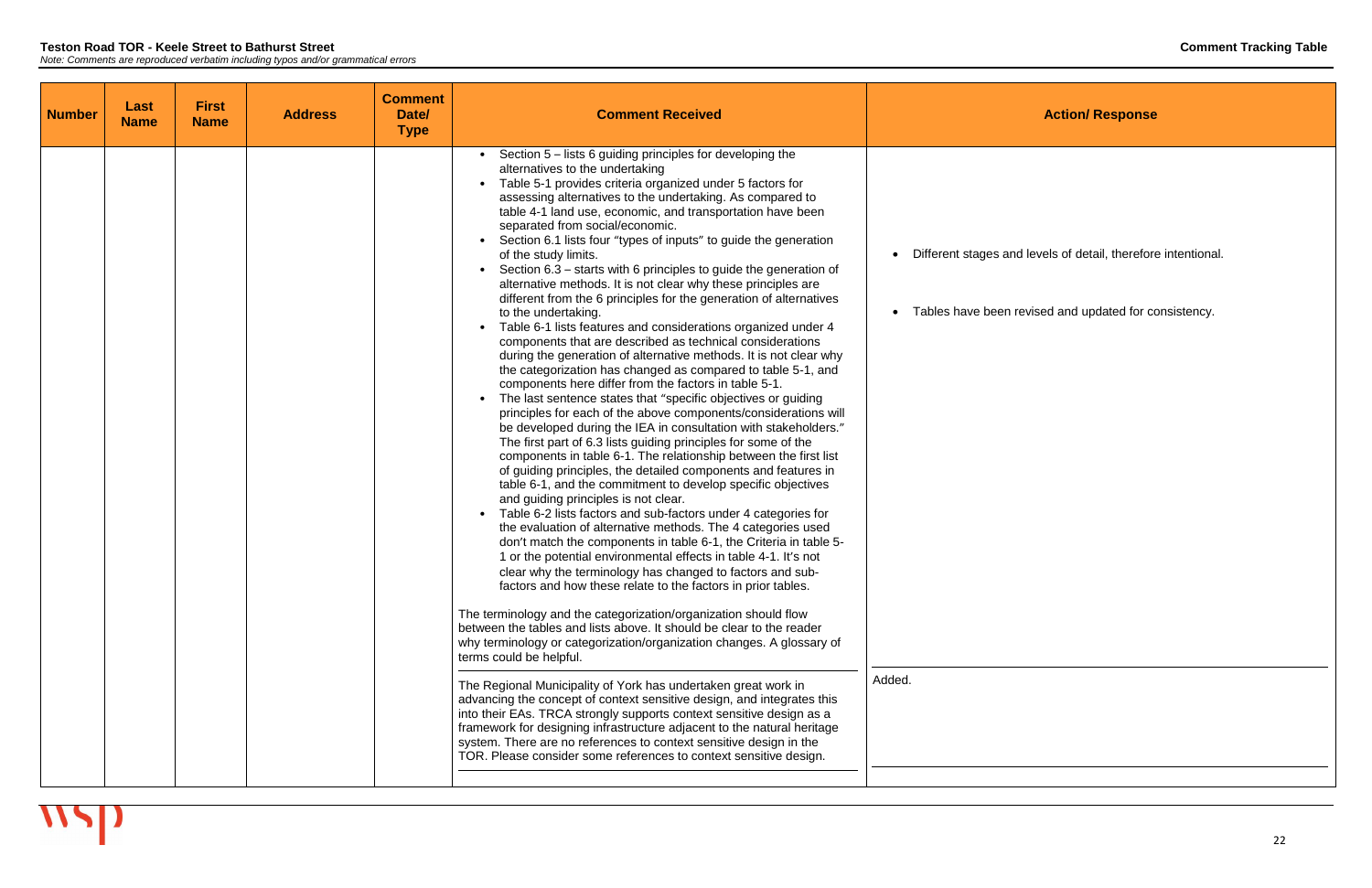As per section 2.2, p. 10 we have considered that the 4 lanes and the connection as part of the future network; if the connection along Kirby doesn't go in east-west ased.

added.

| <b>Number</b> | Last<br><b>Name</b> | <b>First</b><br><b>Name</b> | <b>Address</b> | <b>Comment</b><br>Date/<br><b>Type</b> | <b>Comment Received</b>                                                                                                                                                                                                                                                                                                                                                                                                                                                                                                                                                                                                                              |                                                                                      |
|---------------|---------------------|-----------------------------|----------------|----------------------------------------|------------------------------------------------------------------------------------------------------------------------------------------------------------------------------------------------------------------------------------------------------------------------------------------------------------------------------------------------------------------------------------------------------------------------------------------------------------------------------------------------------------------------------------------------------------------------------------------------------------------------------------------------------|--------------------------------------------------------------------------------------|
|               |                     |                             |                |                                        | Section 1/p1:<br>In the first paragraph there is a reference to the IEA needing to<br>accommodate a "range of transportation solutions", but the first<br>paragraph does not state that there is a transportation problem. TRCA<br>staff suggests adding a general purpose statement to the first<br>paragraph.                                                                                                                                                                                                                                                                                                                                      | Addressed throughout So                                                              |
|               |                     |                             |                |                                        | S1: Please consider providing a sentence indicating that an IEA is<br>being conducted rather than a municipal Class EA as a commitment<br>from the previous Municipal Class EA study for the widening and<br>reconstruction of Teston Road between Pine Valley Drive and Bathurst<br>Street.                                                                                                                                                                                                                                                                                                                                                         | This is explained in secti-                                                          |
|               |                     |                             |                |                                        | S1/p2: The first sentence of the last paragraph is vague in its<br>description of the purpose of a TOR. Please provide a more clear<br>description for the objectives of the Terms of Reference. For example,<br>TRCA staff suggests stating that the purpose of the Terms of<br>Reference is to set out in detail the requirements for the preparation of<br>the IEA.                                                                                                                                                                                                                                                                               | The description of the To<br>the MOECC's Code of P                                   |
|               |                     |                             |                |                                        | S2.1/p6: In the first paragraph the meaning of the phrase "fully"<br>urbanized road network" is not clear in the context of a transformation<br>in Vaughan from being auto oriented.                                                                                                                                                                                                                                                                                                                                                                                                                                                                 | Added some examples.                                                                 |
|               |                     |                             |                |                                        | S2.1/p6: In the fifth paragraph, revise the first sentence to "over the<br>East Don River during Hurricane Hazel resulted in"                                                                                                                                                                                                                                                                                                                                                                                                                                                                                                                        | Added.                                                                               |
|               |                     |                             |                |                                        | S2.1/p7: The fourth paragraph ends with "Should Kirby Road be added<br>to the Regional Road network, improvements could include widening<br>to 4 lanes and a connection between Dufferin Street and Bathurst<br>Street." There is an EA underway exploring options for a 4 lane<br>connection between Dufferin Street and Bathurst Street. The EA is<br>being undertaken under Schedule C of the Municipal Class<br>Environmental Assessment, with Rizmy Holdings and the City of<br>Vaughan as co-proponents. It is the understanding of TRCA staff that<br>Kirby Road may be added to the Regional Road network after the<br>conclusion of the EA. | As per section 2.2, p. 10<br>as part of the future netw<br>congestion will be increa |
|               |                     |                             |                |                                        | S2.2: The Need and Justification section should end with a clear<br>problem statement and clear opportunity statement to support the<br>purpose in the next section.                                                                                                                                                                                                                                                                                                                                                                                                                                                                                 | Additional text has been                                                             |
|               |                     |                             |                |                                        | S2.3: The purpose of the undertaking is stated as "improving the<br>efficiency, safety and continuity of the transportation network within the                                                                                                                                                                                                                                                                                                                                                                                                                                                                                                       | At the study commencen<br>between Keele and Bath<br>The project team felt that       |

## **Action/ Response**

ection 2.

tion 2.1 (Background)

The description of the ToR has been expanded – the wording has been taken from the MOECC's Code of Practice for Preparing a Terms of Reference.

At the study commencement the project was identified as "Teston Road IEA ToR between Keele and Bathust Street". Subsequently the study area was expanded. The project team felt that changing the study name could cause confusion.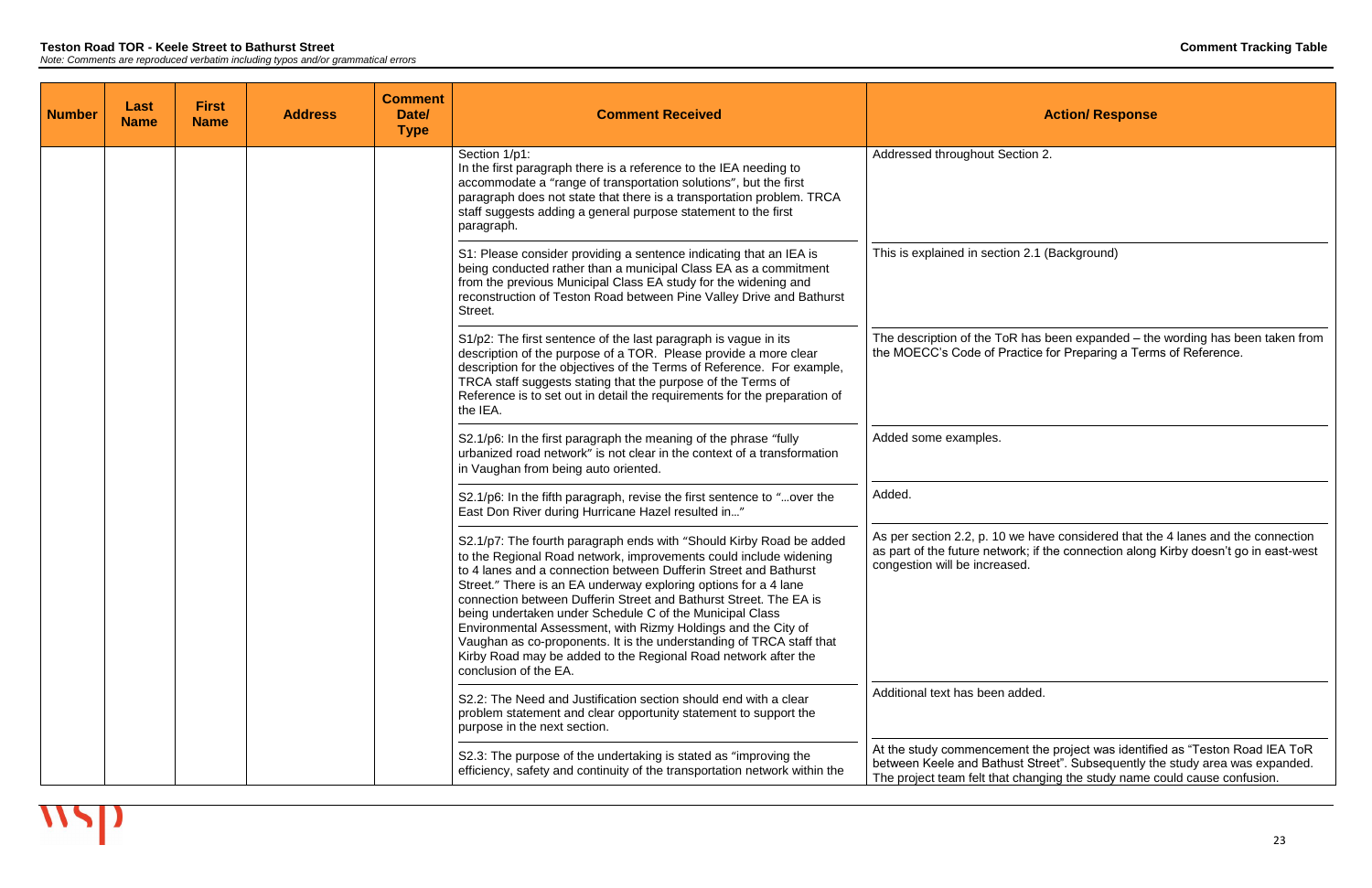| <b>Number</b> | Last<br><b>Name</b> | <b>First</b><br><b>Name</b> | <b>Address</b> | <b>Comment</b><br>Date/<br><b>Type</b> | <b>Comment Received</b>                                                                                                                                                                                                                                                                                                                                                                                                                                                                                                                                                                                                                                                                                                                                                                                                                                                                                                                                                                                                                                                                                                                          |                                                              |
|---------------|---------------------|-----------------------------|----------------|----------------------------------------|--------------------------------------------------------------------------------------------------------------------------------------------------------------------------------------------------------------------------------------------------------------------------------------------------------------------------------------------------------------------------------------------------------------------------------------------------------------------------------------------------------------------------------------------------------------------------------------------------------------------------------------------------------------------------------------------------------------------------------------------------------------------------------------------------------------------------------------------------------------------------------------------------------------------------------------------------------------------------------------------------------------------------------------------------------------------------------------------------------------------------------------------------|--------------------------------------------------------------|
|               |                     |                             |                |                                        | study area" with "the specific need for any proposed<br>undertaking(s)determined during the initial phases of the IEA study."<br>However, the introductory paragraph in section 1 states that the IEA is<br>for Teston Road between Keele Street and Bathurst Street while<br>providing a larger study area to "allow for a range of alternatives to be<br>reviewed during the IEA." The two sections do not provide clarity as to<br>the relationship between the implied primary study area of Teston<br>Road between Keele Street and Bathurst Street and the broader study<br>area. This is an approach similar to an MCEA where a master plan has<br>already identified the preferred alternative. Section 1 appears to<br>support that the decision has already been made to undertake a<br>transportation solution on Teston Road between Keele Street and<br>Bathurst Street with an analysis of alternatives in the broader study<br>area to reconfirm this approach. Section 2.3 appears to contradict this<br>with stating a broad purpose as applies to the larger study area. TRCA<br>staff recommends these sections be clarified. |                                                              |
|               |                     |                             |                |                                        | Section 4.3/p19:<br>The report indicates that "The portion south of Teston Road is<br>predominantly urban". This statement is misleading. Please note that<br>as depicted in Figures 4.2 and 4.6 of this report that a vast and<br>extensive natural heritage system is coincident with a large extent of<br>the existing southern boundary of Teston Road eg: natural Core Area<br>of the ORM, Significant Woodlands, Significant Valley lands, including<br>the Terrestrial Natural Heritage System, Interior Forest, and numerous<br>watercourse crossings.                                                                                                                                                                                                                                                                                                                                                                                                                                                                                                                                                                                   | Wording revised.                                             |
|               |                     |                             |                |                                        | S4.3/Figure 4-2: The figure is very busy and only covers a few of the<br>Oak Ridges Moraine Plan planning zones. TRCA staff recommends a<br>separate figure be added clearly showing the boundary of the Oak<br>Ridges Moraine Plan and the planning zones.                                                                                                                                                                                                                                                                                                                                                                                                                                                                                                                                                                                                                                                                                                                                                                                                                                                                                      | Added a separate ORM                                         |
|               |                     |                             |                |                                        | S4.6: Please note that there are regulatory floodplains associated with<br>various tributaries across the study area. Please either add a figure<br>showing the regulatory floodplains in the study area or add text noting<br>the regulatory floodplain, as appropriate.                                                                                                                                                                                                                                                                                                                                                                                                                                                                                                                                                                                                                                                                                                                                                                                                                                                                        | Regulatory floodplains<br>meeting added some te<br>mapping). |
|               |                     |                             |                |                                        | S4.6/p27 & Figure 4-6: Please note that all of the wetlands on Block 27<br>have now been evaluated by the MNRF and most of the wetlands<br>within the North Maple Park have been evaluated. The referenced<br>ponds within the North Maple Park have now been identified as PSWs.<br>Please contact MNRF for updates to the Block 27 planning area and<br>the landfill site area.                                                                                                                                                                                                                                                                                                                                                                                                                                                                                                                                                                                                                                                                                                                                                                | MNRF has not provided<br>Will include dates when             |
|               |                     |                             |                |                                        |                                                                                                                                                                                                                                                                                                                                                                                                                                                                                                                                                                                                                                                                                                                                                                                                                                                                                                                                                                                                                                                                                                                                                  |                                                              |

ACP figure

Regulatory floodplains will be addressed in the IEA. As per our April 11, 2018 meeting added some text regarding the flood plains (no need to include in

MNRF has not provided this information when the information requests were made. Will include dates when the desktop study was completed.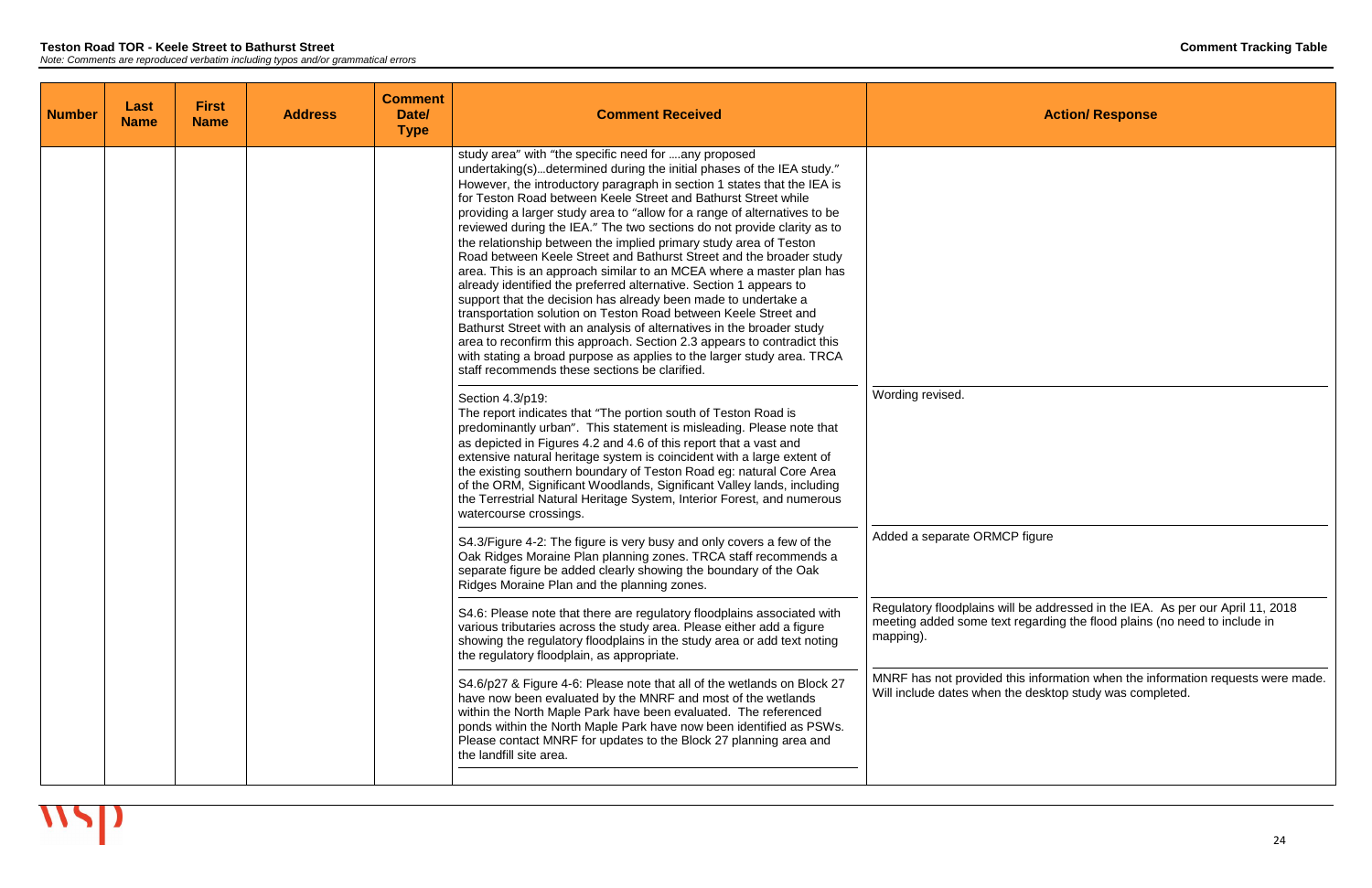This sentence is just referring to the potential SAR present in the woodlands and agricultural lands – RSD as a potential SAR is noted early in this section when River.

| <b>Number</b> | Last<br><b>Name</b> | <b>First</b><br><b>Name</b> | <b>Address</b> | <b>Comment</b><br>Date/<br><b>Type</b> | <b>Comment Received</b>                                                                                                                                                                                                                                                                                                                                                                                                                                                                                                                                                                                                                                                                                                                                                                                                                                                          |                                                                                    |
|---------------|---------------------|-----------------------------|----------------|----------------------------------------|----------------------------------------------------------------------------------------------------------------------------------------------------------------------------------------------------------------------------------------------------------------------------------------------------------------------------------------------------------------------------------------------------------------------------------------------------------------------------------------------------------------------------------------------------------------------------------------------------------------------------------------------------------------------------------------------------------------------------------------------------------------------------------------------------------------------------------------------------------------------------------|------------------------------------------------------------------------------------|
|               |                     |                             |                |                                        | S4.6/p27: The second paragraph states "These forest and wetland<br>habitats can be expected to be sensitive to encroachment; however,<br>current land use practices have likely already had impacts to<br>ecological functions of these features. In addition, the current land use<br>practices have already fragmented these features on the landscape."<br>Please note that close to all of the wetland features on the Block 27<br>site have been identified as PSWs by the MNRF. The City of Vaughan<br>has also identified a number of Significant Woodlands as well as Key<br>Natural Heritage Features within the Block 27 lands. Given the<br>significance of these features, they are protected individually and are<br>to be pulled together into a more comprehensive and connected<br>natural heritage system through the Secondary Plan and Block Plan<br>process. |                                                                                    |
|               |                     |                             |                |                                        | S4.6/p27: The fourth paragraph states "The current habitat<br>classification and extent for these regulated areas is unknown". Please<br>note the DFO is working collaboratively with the MNRF in terms of the<br>up-listing of RSD and as such the RSD regulated areas are known.                                                                                                                                                                                                                                                                                                                                                                                                                                                                                                                                                                                               | Noted. Current informat<br>stage.                                                  |
|               |                     |                             |                |                                        | S4.6/p28: The section states that "Species at risk potential within the<br>agricultural lands and isolated pockets of woodland are likely limited to<br>birds, bats and the Butternut tree." Please also include fish (Redside<br>dace). Amphibians and reptiles are also likely candidates as are<br>species of regional concern in TRCA's jurisdiction (L1 to L3 ranked<br>species). Further assessments and discussions with MNRF are<br>required on this matter.                                                                                                                                                                                                                                                                                                                                                                                                             | This sentence is just ref<br>agricultural lands - RSD<br>discussing the East Don   |
|               |                     |                             |                |                                        | Figure 4-6: Please update Figure 4-6 to include: PSWs, and Significant<br>Woodlands (Vaughan). Please note that the Natural Heritage System<br>(TRCA) is very difficult to discern in the figure; please change the<br>legend to better showcase the system. If needed please provide two<br>figures to reflect requested layers.                                                                                                                                                                                                                                                                                                                                                                                                                                                                                                                                                | All available PSW and w<br>been included - further<br>detailed field investigation |
|               |                     |                             |                |                                        | S4.7: The first paragraph notes "The most current rainfall intensity-<br>duration-frequency (IDF) curves for drainage include consideration of<br>climate will be used." The meaning of the sentence is not clear. IDF<br>curves are based on past data, and do not incorporate anticipated<br>future alterations to IDF curves as a result of climate change.                                                                                                                                                                                                                                                                                                                                                                                                                                                                                                                   | Wording revised.<br>The MTO curves include<br>conservative curves will             |
|               |                     |                             |                |                                        | S4.7: In the first paragraph, revise to "Current practice is to review the<br>regional storm event, which is greater than the 100 year storm event in<br>the study area."                                                                                                                                                                                                                                                                                                                                                                                                                                                                                                                                                                                                                                                                                                        | Revised                                                                            |
|               |                     |                             |                |                                        | S4.7: In the fourth paragraph, please clarify how you differentiate                                                                                                                                                                                                                                                                                                                                                                                                                                                                                                                                                                                                                                                                                                                                                                                                              | Removed "avoid".                                                                   |

**Action/ Response** 

ation subsequent to this ToR will be gathered at the IEA

All available PSW and woodlands information that were provided at the time have been included – further information will be gathered during the IEA (including detailed field investigations). The figure has been split into two figures for clarity.

> Ie consideration of climate change, Region's do not – most be used.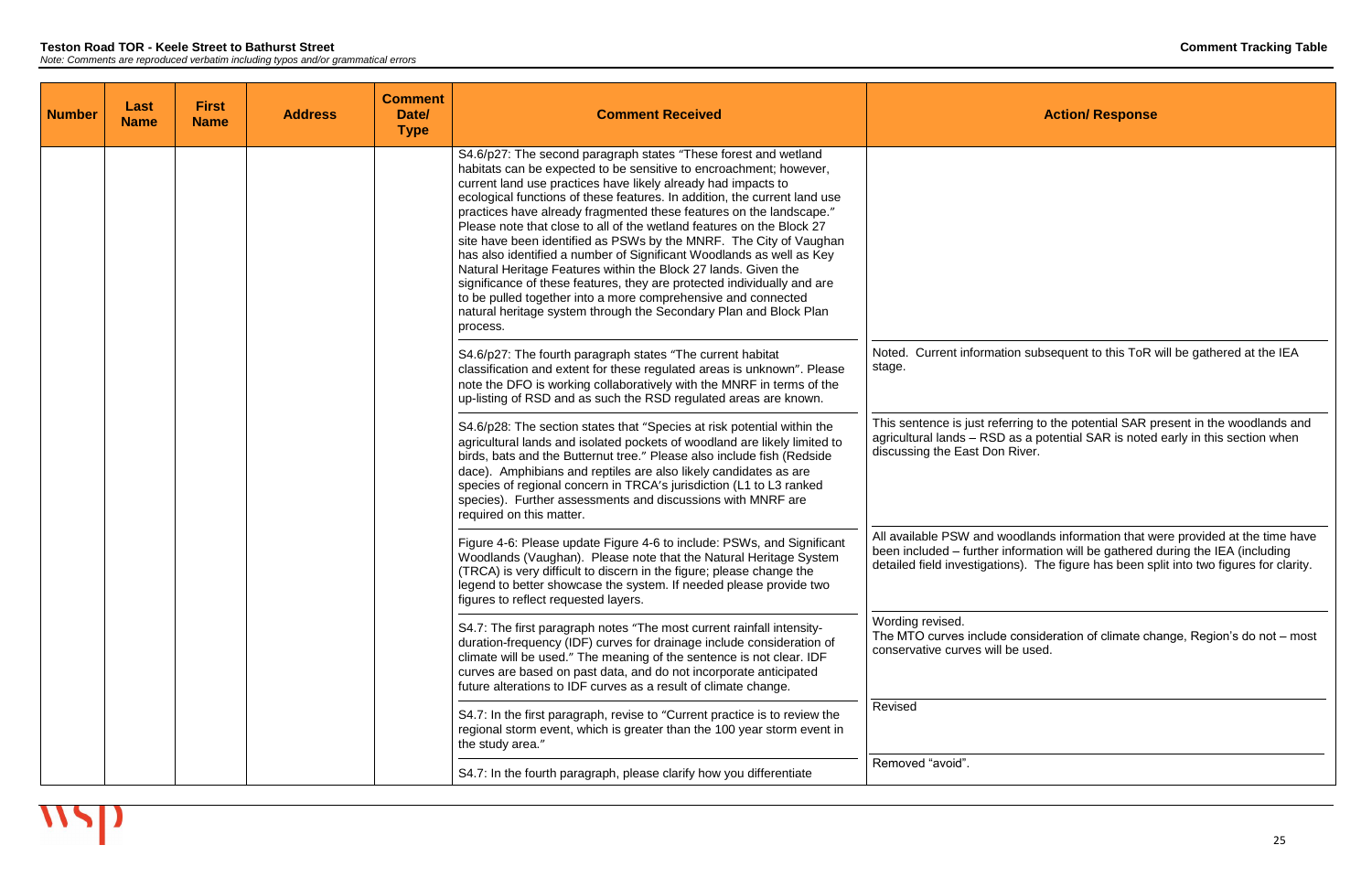| <b>Number</b> | Last<br><b>Name</b> | <b>First</b><br><b>Name</b> | <b>Address</b> | <b>Comment</b><br>Date/<br><b>Type</b> | <b>Comment Received</b>                                                                                                                                                                                                                                                                                                                                                                                                                                                                                                                                                                                                                                                                                                                                         |                                                                         |
|---------------|---------------------|-----------------------------|----------------|----------------------------------------|-----------------------------------------------------------------------------------------------------------------------------------------------------------------------------------------------------------------------------------------------------------------------------------------------------------------------------------------------------------------------------------------------------------------------------------------------------------------------------------------------------------------------------------------------------------------------------------------------------------------------------------------------------------------------------------------------------------------------------------------------------------------|-------------------------------------------------------------------------|
|               |                     |                             |                |                                        | "avoid" and "prevent".                                                                                                                                                                                                                                                                                                                                                                                                                                                                                                                                                                                                                                                                                                                                          |                                                                         |
|               |                     |                             |                |                                        | S4.7: The environmental effects in table 4-1 are both positive and<br>negative. Therefore, consider adding to the main objective supporting<br>positive environmental effects. Otherwise table 4-1 should be<br>reworded to be only negative effects.                                                                                                                                                                                                                                                                                                                                                                                                                                                                                                           | Both positive and negativ<br>MOECC.                                     |
|               |                     |                             |                |                                        | S4.7/Table 4-1: Under "Socio-Economic" is "improved air quality". It<br>may be more accurate to specify improved local and regional air<br>quality as the geographic extent of impacts from alterations to the local<br>road network is limited.                                                                                                                                                                                                                                                                                                                                                                                                                                                                                                                | Added wording.                                                          |
|               |                     |                             |                |                                        | S4.7: Under the second bullet, note that the concern is with any<br>alteration to water quality, not just reduction. Consider revising to<br>"and/or alteration to quantity."                                                                                                                                                                                                                                                                                                                                                                                                                                                                                                                                                                                   | Added wording.                                                          |
|               |                     |                             |                |                                        | S4.7: The third, fourth and sixth bullets are confusing as the terms<br>overlap. TRCA staff suggests the following categories:<br>Landscape form and function, including wildlife passage and<br>the genetic connectivity of plants<br>Aquatic ecosystem form and function, including flora, fauna &<br>habitat<br>Terrestrial ecosystem form and function, including flora, fauna<br>& habitat<br>Wetlands could be a separate category or included in one of the<br>above. Furthermore, each bullet should also evaluate alterations to<br>system resiliency especially to chronic or acute stressors exacerbated<br>by climate change.                                                                                                                       | This categorization and v<br>to include wording to sat<br>been revised. |
|               |                     |                             |                |                                        | S4.7: The seventh bullet is regarding air quality impacts and<br>greenhouse gas emissions. Note that the tailpipe emissions associated<br>with local air quality impacts are different than those that are<br>associated with climate change. Also, their impacts and associated<br>mitigation are at different geographic scales - air quality has more local<br>impacts, while greenhouse gases emissions have global impacts.<br>Finally, climate change has impacts to socio-economic systems as<br>well. Consider separating air quality and climate change, and consider<br>adding a separate bullet for greenhouse gas emissions under "socio-<br>economic" (note that effects on climate change are under<br>social/economic environment in table 5-1). | Reviewed and revised to<br>change                                       |
|               |                     |                             |                |                                        | Section 5:<br>The phrase "reducing ecological impacts" is ambiguous. The point is<br>stronger and clearer with just "protecting and sustaining the natural                                                                                                                                                                                                                                                                                                                                                                                                                                                                                                                                                                                                      | To be reviewed.                                                         |

ive effects were included in this table at the request of

This categorization and wording is very specific to the TRCA, this document needs to include wording to satisfy all reviewing agencies and the public. Wording has

b two separate bullets and remove reference to climate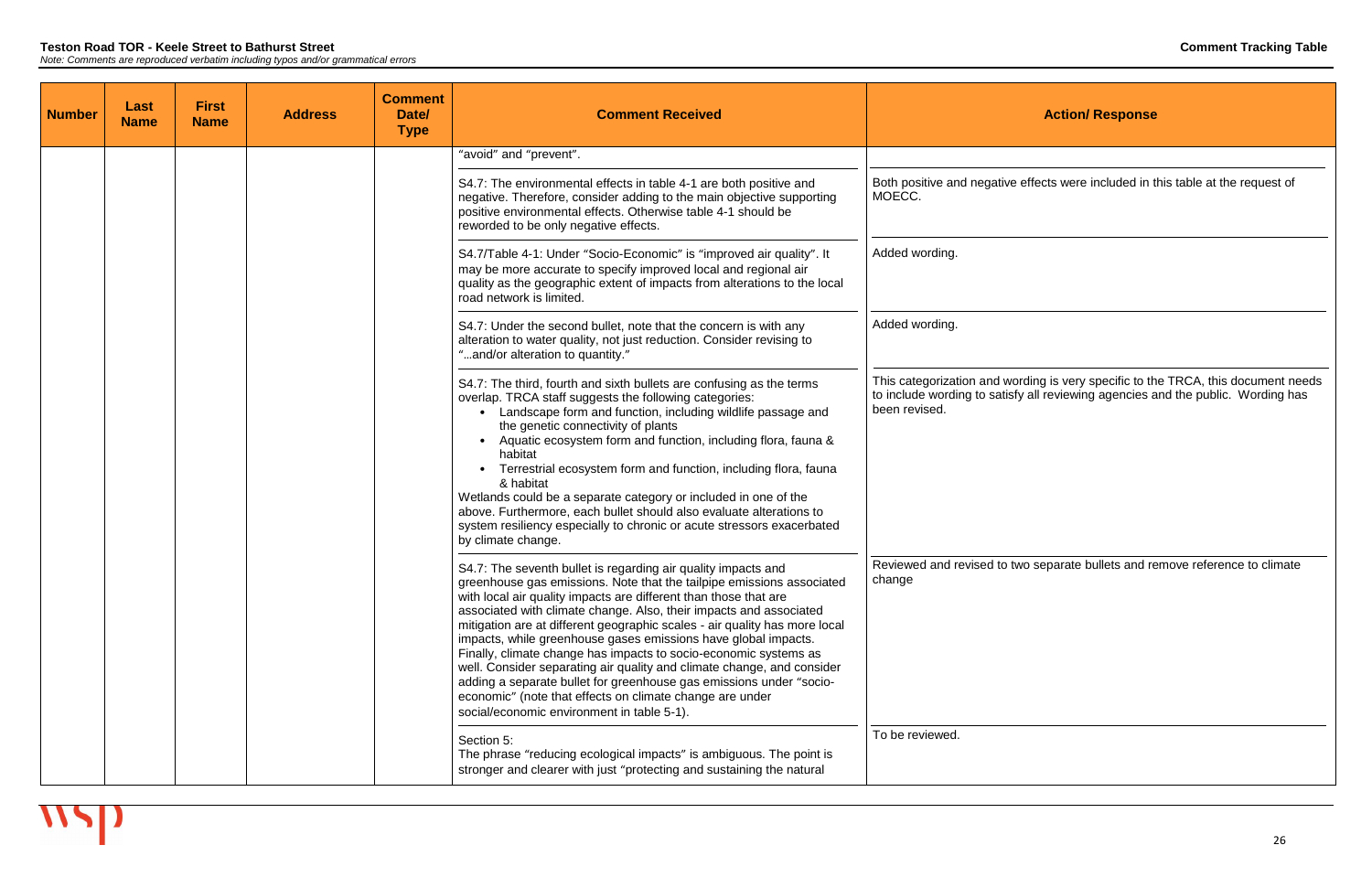| <b>Number</b> | Last<br><b>Name</b> | <b>First</b><br><b>Name</b> | <b>Address</b> | <b>Comment</b><br>Date/<br><b>Type</b> | <b>Comment Received</b>                                                                                                                                                                                                                                                                                                                                                                                                                                                                                                                                                                                                                                                                                                                                                                                                                                                                                                                                                             |                                            |
|---------------|---------------------|-----------------------------|----------------|----------------------------------------|-------------------------------------------------------------------------------------------------------------------------------------------------------------------------------------------------------------------------------------------------------------------------------------------------------------------------------------------------------------------------------------------------------------------------------------------------------------------------------------------------------------------------------------------------------------------------------------------------------------------------------------------------------------------------------------------------------------------------------------------------------------------------------------------------------------------------------------------------------------------------------------------------------------------------------------------------------------------------------------|--------------------------------------------|
|               |                     |                             |                |                                        | and build environment". Consider deleting "and reducing ecological<br>impacts".                                                                                                                                                                                                                                                                                                                                                                                                                                                                                                                                                                                                                                                                                                                                                                                                                                                                                                     |                                            |
|               |                     |                             |                |                                        | S5.1: Often when road widenings are proposed along with new active<br>transportation facilities, the additional active transportation facilities are<br>relied upon strongly to support the sustainability improvements of a<br>widening alternative. Active transportation improvements can be made<br>along existing corridors, and an active transportation connection can<br>be made across the unopened road allowance at far less cost and with<br>far less impact on the ecological form and function as compared to a<br>new road crossing. Please consider separating active transportation as<br>a separate alternative to the undertaking.                                                                                                                                                                                                                                                                                                                               | Active transportation is an<br>on its own. |
|               |                     |                             |                |                                        | S5.2/p33: The first bullet point is very general. TRCA staff are<br>concerned that TRCA policy (the Living City Policies), regulation<br>(Ontario Regulation 166/06) and guidelines (especially the Stormwater<br>Management Criteria, Wetland Water Balance, and Crossings<br>Guideline) may be overlooked, but are importance in the evaluation of<br>alternatives to the undertaking. TRCA staff suggests that either the first<br>bullet be expanded a bit such as to "Federal, Provincial, Conservation<br>Authority, and Municipal legislation, plans". Alternatively, a separate<br>bullet could be added specific to TRCA such as "TRCA Policy and<br>Guidelines (e.g. Living City Policies, Crossing Guidelines). Please note<br>that the outcome of this IEA may require a permit from TRCA and that<br>TRCA has a Board approved crossing guideline documenting the<br>requirements for bridge crossings which may significantly affect the<br>cost of the Alternatives. | Revised (i.e. expanded "G                  |
|               |                     |                             |                |                                        | Table 5-1: The criteria are understood to be translations of<br>environmental effects into measurable criteria. However, it is not clear<br>why the effects in table 4-1 are more detailed than the criteria in table<br>5-1. TRCA staff recommends that the relationship between table 5-1<br>and table 4-1 be clearly stated. Consider making the criteria in table 5-<br>1 at least as detailed as the impacts listed in table 4-1.                                                                                                                                                                                                                                                                                                                                                                                                                                                                                                                                              | Tables have been revised.                  |
|               |                     |                             |                |                                        | Table 5-1: TRCA staff notes that the category "socio-economic" has<br>been expanded in table 5-1 to social/economic, land use, economy<br>and transportation. Furthermore, the criteria under the category<br>Transportation are far more detailed and specific than those listed<br>under Natural Environment. Lastly, several categories contain criterion<br>that will have economic metrics. While no criteria weighting has been<br>discussed, there could be the perception of a weighting or bias in<br>favour of socio-economic criteria relative to the natural environment<br>based on the categorization, the relative level of detail of the criteria                                                                                                                                                                                                                                                                                                                   | Tables have been revised.                  |

an opportunity as part of this project, but is not an initiative

"Government).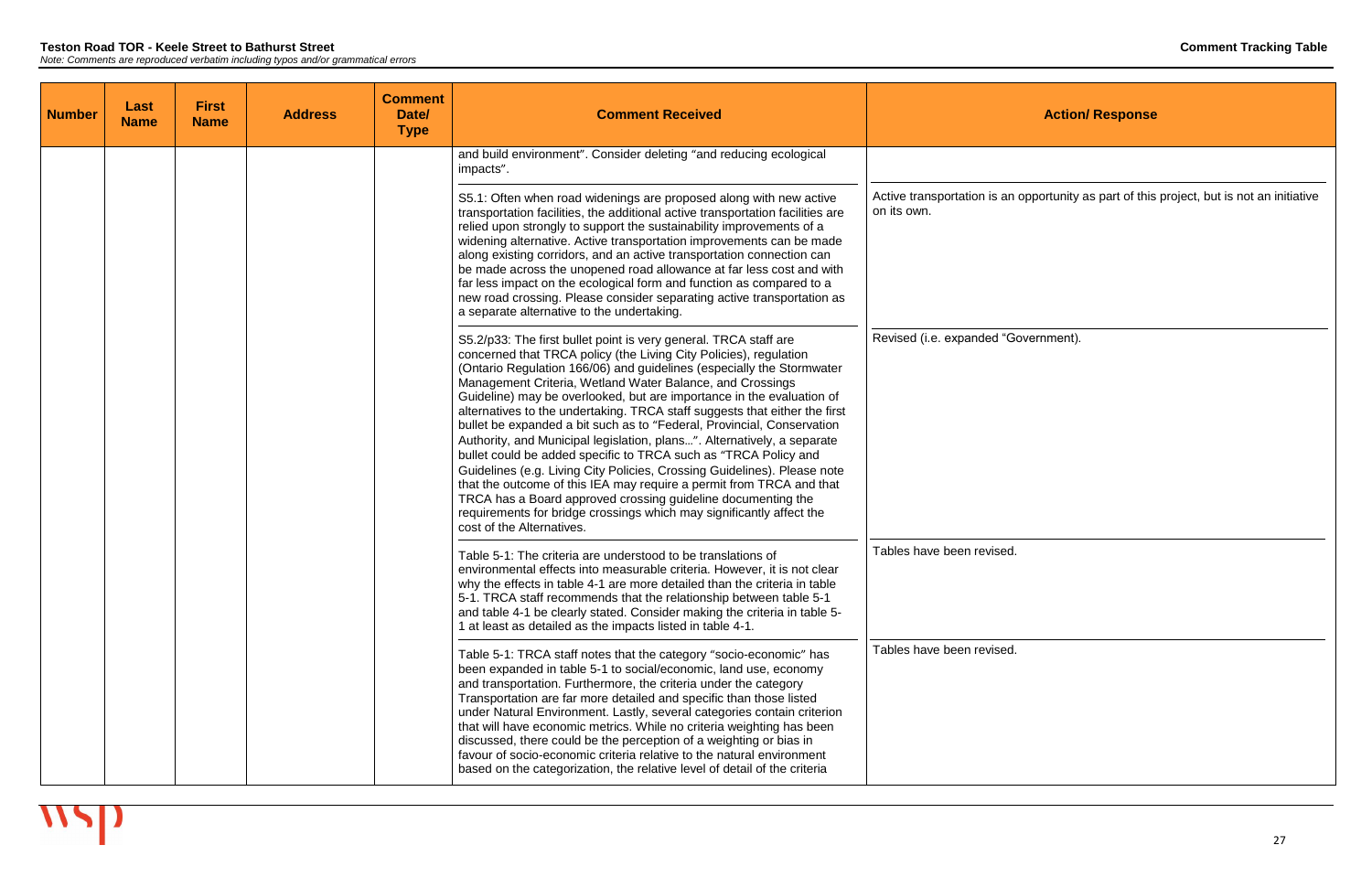| <b>Number</b> | Last<br><b>Name</b> | <b>First</b><br><b>Name</b> | <b>Address</b> | <b>Comment</b><br>Date/<br><b>Type</b> | <b>Comment Received</b>                                                                                                                                                                                                                                                                                                                                                                                                                                                                                                                                                                                                                                                                                                                                                                               |                                                                             |
|---------------|---------------------|-----------------------------|----------------|----------------------------------------|-------------------------------------------------------------------------------------------------------------------------------------------------------------------------------------------------------------------------------------------------------------------------------------------------------------------------------------------------------------------------------------------------------------------------------------------------------------------------------------------------------------------------------------------------------------------------------------------------------------------------------------------------------------------------------------------------------------------------------------------------------------------------------------------------------|-----------------------------------------------------------------------------|
|               |                     |                             |                |                                        | between categories, and the number of criteria between categories<br>that could have economic metrics.                                                                                                                                                                                                                                                                                                                                                                                                                                                                                                                                                                                                                                                                                                |                                                                             |
|               |                     |                             |                |                                        | Table 5-1: The first two bullets under Natural Environment are<br>incomplete. TRCA staff suggests the following categories:<br>• Landscape form and function, including wildlife passage and<br>the genetic connectivity of plants<br>Aquatic ecosystem form and function, including flora, fauna &<br>habitat<br>Terrestrial ecosystem form and function, including flora, fauna<br>& habitat<br>Wetlands could be a separate category or included in one of the<br>above. Furthermore, each bullet should also evaluate alterations to<br>system resiliency especially to chronic or acute stressors exacerbated<br>by climate change. Furthermore, each bullet should also evaluate<br>alterations to system resiliency especially to chronic or acute stressors<br>exacerbated by climate change. | This categorization and wo<br>to include wording to satisf<br>been revised. |
|               |                     |                             |                |                                        | Table 5-1: Land use appears under the factor Social/Economic and is<br>its own separate factor. This appears to be a duplication.                                                                                                                                                                                                                                                                                                                                                                                                                                                                                                                                                                                                                                                                     | Tables have been revised.                                                   |
|               |                     |                             |                |                                        | Table 5-1: It is not clear what "resources" refers to. There does not<br>appear to be a clear environmental effect in table 4-1 to match.                                                                                                                                                                                                                                                                                                                                                                                                                                                                                                                                                                                                                                                             | Tables have been revised.                                                   |
|               |                     |                             |                |                                        | Table 5-1: For the eighth bullet under Transportation the phrase "more<br>balanced transportation system" is ambiguous. Please consider a<br>more specific description of the desired transportation system.                                                                                                                                                                                                                                                                                                                                                                                                                                                                                                                                                                                          | Addressed.                                                                  |
|               |                     |                             |                |                                        | Section 6.2:<br>TRCA staff appreciates the need to stage data collection as the study<br>area is refined and saving the most detailed field studies for when the<br>preferred alternative method is identified. However, one of the<br>alternative methods and the most likely preferred alternative based on<br>the Vaughan TMP, the draft North Vaughan and New Communities<br>TMP, and the York Region TMP is a new road connection across the<br>unopened road allowance of Teston Road. This section of the valley is<br>highly sensitive and complex and should be studied over several<br>seasons. TRCA staff has been in conversation with York Region staff<br>about undertaking this multi-season monitoring. Please note. No<br>revisions necessary.                                       | <b>Comment Noted.</b>                                                       |
|               |                     |                             |                |                                        | S6.4.1: The last sentence is that "all stakeholders will be provided with<br>the opportunity to review and provide comments on the factors, criteria<br>and measures used to identify a preferred Alternative Method(s)." Staff                                                                                                                                                                                                                                                                                                                                                                                                                                                                                                                                                                       | Revised text for clarity.                                                   |

This categorization and wording is very specific to the TRCA, this document needs to include wording to satisfy all reviewing agencies and the public. Wording has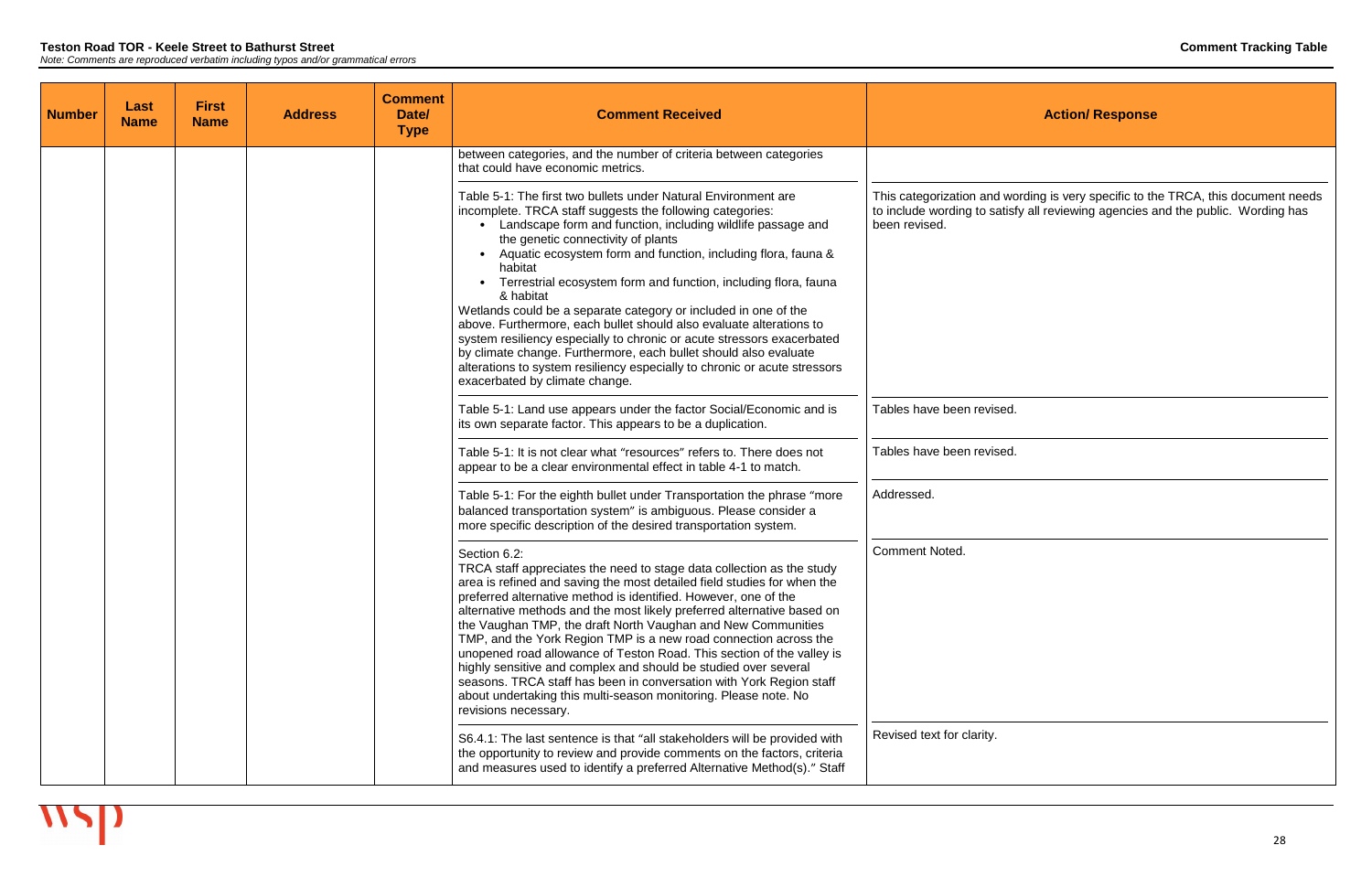| <b>Number</b> | Last<br><b>Name</b> | <b>First</b><br><b>Name</b> | <b>Address</b> | <b>Comment</b><br>Date/<br><b>Type</b> | <b>Comment Received</b>                                                                                                                                                                                                                                                                                                                                                                                                                                                                                                                                                                                                                          |                                                                             |
|---------------|---------------------|-----------------------------|----------------|----------------------------------------|--------------------------------------------------------------------------------------------------------------------------------------------------------------------------------------------------------------------------------------------------------------------------------------------------------------------------------------------------------------------------------------------------------------------------------------------------------------------------------------------------------------------------------------------------------------------------------------------------------------------------------------------------|-----------------------------------------------------------------------------|
|               |                     |                             |                |                                        | notes that no measures have been provided in table 6-1 or Appendix<br>A. It would be preferable for the measures (metrics, indicators) be<br>developed now and refined during the EA. Otherwise TRCA staff<br>recommend that it be clearly stated that the development of indicators<br>(metrics, indicators) has been deferred to the EA.                                                                                                                                                                                                                                                                                                       |                                                                             |
|               |                     |                             |                |                                        | Table 6-1 & 6-2: Climate change is listed under the Social/Economic<br>environment component, but is absent from the other components.<br>TRCA staff note that as requested in earlier comments, air quality and<br>climate change be either listed under each features/components, or<br>the analysis otherwise framed that climate change will be considered<br>for each criteria.                                                                                                                                                                                                                                                             | Tables have been revised.                                                   |
|               |                     |                             |                |                                        | Table 6-1 and 6-2: The first two bullets under Natural Environment are<br>incomplete. TRCA staff suggests the following categories:<br>• Landscape form and function, including wildlife passage and<br>the genetic connectivity of plants<br>Aquatic ecosystem form and function, including flora, fauna &<br>habitat<br>Terrestrial ecosystem form and function, including flora, fauna<br>& habitat<br>Wetlands could be a separate category or included in one of the<br>above. Furthermore, each bullet should also evaluate alterations to<br>system resiliency especially to chronic or acute stressors exacerbated<br>by climate change. | This categorization and wo<br>to include wording to satisf<br>been revised. |
|               |                     |                             |                |                                        | Table 6-1 and 6-2: Provincial/Federal and Municipal policies/goals and<br>objectives should be in each component. Add Conservation Authority<br>to the list under Natural Environment                                                                                                                                                                                                                                                                                                                                                                                                                                                            | Added text.                                                                 |
|               |                     |                             |                |                                        | Table 6-2: Add "flowing artesian conditions" as a sub-factor of 1.3:<br>Groundwater.                                                                                                                                                                                                                                                                                                                                                                                                                                                                                                                                                             | Added.                                                                      |
|               |                     |                             |                |                                        | S8.2.4: Note that TRCA staff expects to be consulted as per the<br>Service Level Agreement, which involves additional milestones than<br>those listed. No revisions required.                                                                                                                                                                                                                                                                                                                                                                                                                                                                    | Comment noted.                                                              |
|               |                     |                             |                |                                        | Section 12:<br>In October 2017 the Ministry of the Environment and Climate Change<br>released their guideline: Considering climate change in the<br>environmental assessment process. This guideline is noticeably<br>absent from the list of references. The document is very clear that it is<br>to be used for Individual EAs. Given the growing emphasis on the<br>consideration of climate change from all levels of government and from<br>the public, TRCA staff strongly recommends that this guideline be                                                                                                                               | <b>Added MOECC Guideline</b>                                                |

This categorization and wording is very specific to the TRCA, this document needs to include wording to satisfy all reviewing agencies and the public. Wording has

he to references.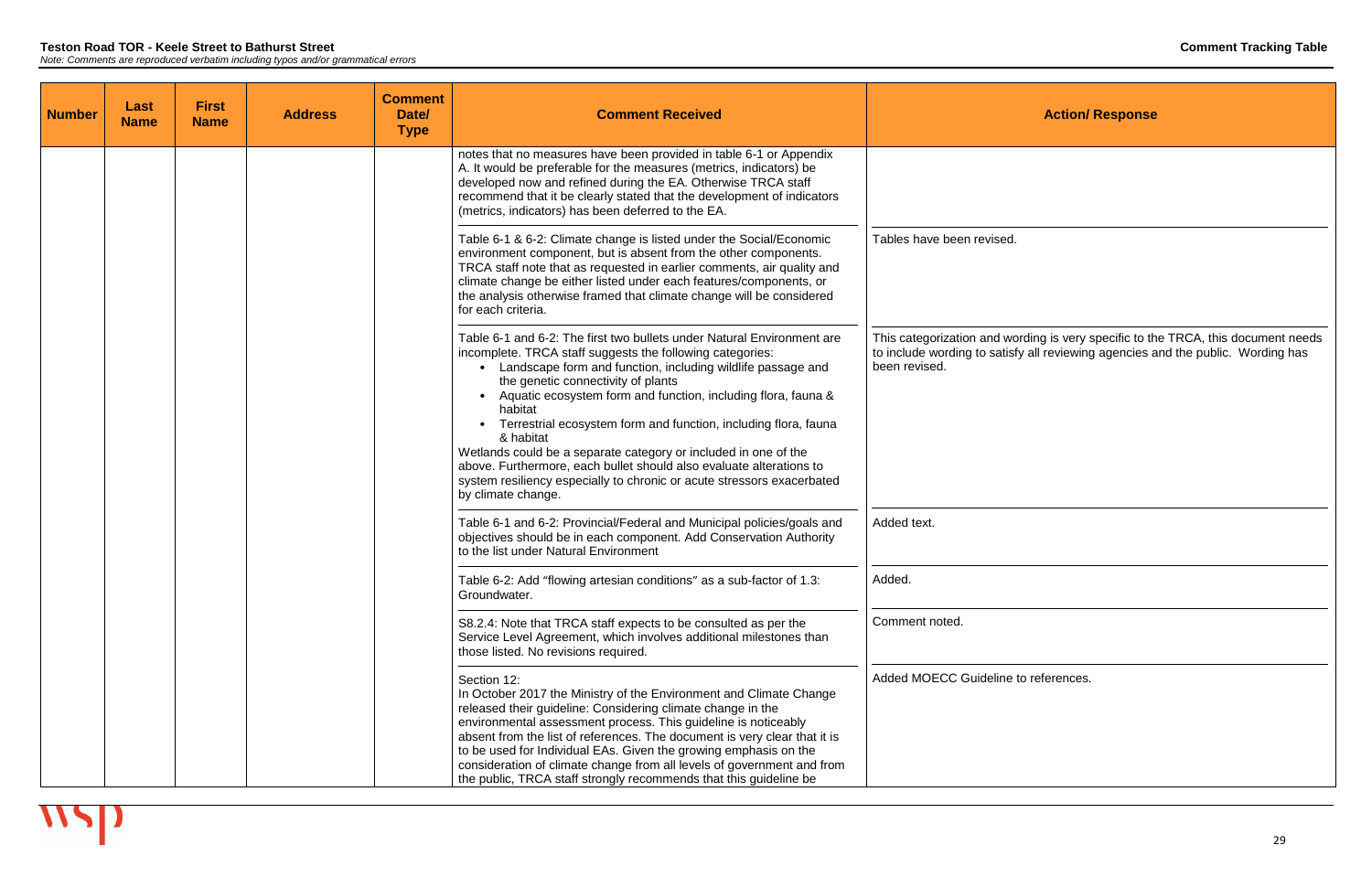| <b>Number</b> | Last<br><b>Name</b> | <b>First</b><br><b>Name</b> | <b>Address</b>         | <b>Comment</b><br>Date/<br><b>Type</b> | <b>Comment Received</b>                                                                                                                                                                                                                                                                                                                                                                                                                                                                                                                                                                                                                                                                                                                                                                                                                                                                                   | <b>Action/ Response</b>             |
|---------------|---------------------|-----------------------------|------------------------|----------------------------------------|-----------------------------------------------------------------------------------------------------------------------------------------------------------------------------------------------------------------------------------------------------------------------------------------------------------------------------------------------------------------------------------------------------------------------------------------------------------------------------------------------------------------------------------------------------------------------------------------------------------------------------------------------------------------------------------------------------------------------------------------------------------------------------------------------------------------------------------------------------------------------------------------------------------|-------------------------------------|
|               |                     |                             |                        |                                        | reviewed, the principles incorporated into the Terms of Reference, and<br>that it be listed in the References.                                                                                                                                                                                                                                                                                                                                                                                                                                                                                                                                                                                                                                                                                                                                                                                            |                                     |
|               |                     |                             |                        |                                        | Appendices:<br>1.2: Under Data Source for Wetlands, add TRCA Wetland Water<br>Balance Risk Evaluation (2017)                                                                                                                                                                                                                                                                                                                                                                                                                                                                                                                                                                                                                                                                                                                                                                                              | Added                               |
|               |                     |                             |                        |                                        | 1.3: Groundwater: add "flowing artesian conditions" as a sub-factor<br>because there is a potential for geotechnical instability and permanent<br>dewatering especially with a new structure across the unopened road<br>allowance.                                                                                                                                                                                                                                                                                                                                                                                                                                                                                                                                                                                                                                                                       | Added                               |
|               |                     |                             |                        |                                        | 1.3: Please add the Oak Ridges Water Program as a data source for<br>all groundwater sub-factors.                                                                                                                                                                                                                                                                                                                                                                                                                                                                                                                                                                                                                                                                                                                                                                                                         | Added                               |
|               |                     |                             |                        |                                        | 1.4: Under data source, replace "fill line regulation" with "development,<br>interference with wetlands and alterations to shorelines and<br>watercourses Regulation"                                                                                                                                                                                                                                                                                                                                                                                                                                                                                                                                                                                                                                                                                                                                     | Added                               |
|               |                     |                             |                        |                                        | 1.4.2: Please add to the sub-factors or criteria, as appropriate, erosion<br>control and thermal mitigation, referencing TRCA's Stormwater<br>Management Criteria document.                                                                                                                                                                                                                                                                                                                                                                                                                                                                                                                                                                                                                                                                                                                               | Added                               |
|               |                     |                             |                        |                                        | 2.7: This is the only factor that explicitly discusses climate change. The<br>criteria relate only to the GHG emissions associated with operation of<br>the alternative method. A more robust consideration of climate change<br>in the TOR, as per the MOECC's guidelines, will result in a more<br>complete and defensible EA. For example, the MOECC guidelines<br>clearly states that evaluation criteria should include impacts on carbon<br>sinks. A new road crossing could result in significant losses to<br>vegetation carbon sinks, especially large trees. This loss could be<br>quantified to support compensation. Consideration of GHG<br>contributions should be expanded to a life-cycle carbon assessment,<br>including GHG emissions from materials extraction and processing,<br>transportation to the site for construction and operation, and project<br>maintenance and operation. | Climate Change removed as a factor. |
| 17.           |                     |                             | <b>City of Toronto</b> |                                        | Toronto wishes to reiterate its previous comments on the EA as<br>described on page 2 and 3 of a June 6, 2017 letter sent to Praveen<br>John, P.Eng. of the York Region Transportation Services Department.<br>A copy of the June 6, 2017 letter is attached. These comments apply<br>and should be part of the comments record for this revised TOR.                                                                                                                                                                                                                                                                                                                                                                                                                                                                                                                                                     | Noted.                              |
|               |                     |                             |                        |                                        | Section 4.3/p21:<br>The KVL is a "closed" landfill, not a "former" landfill                                                                                                                                                                                                                                                                                                                                                                                                                                                                                                                                                                                                                                                                                                                                                                                                                               | Revised.                            |

| <b>Action/ Response</b> |
|-------------------------|
|                         |
|                         |
|                         |
|                         |
|                         |
|                         |
| ed as a factor.         |
|                         |
|                         |
|                         |
|                         |
|                         |
|                         |
|                         |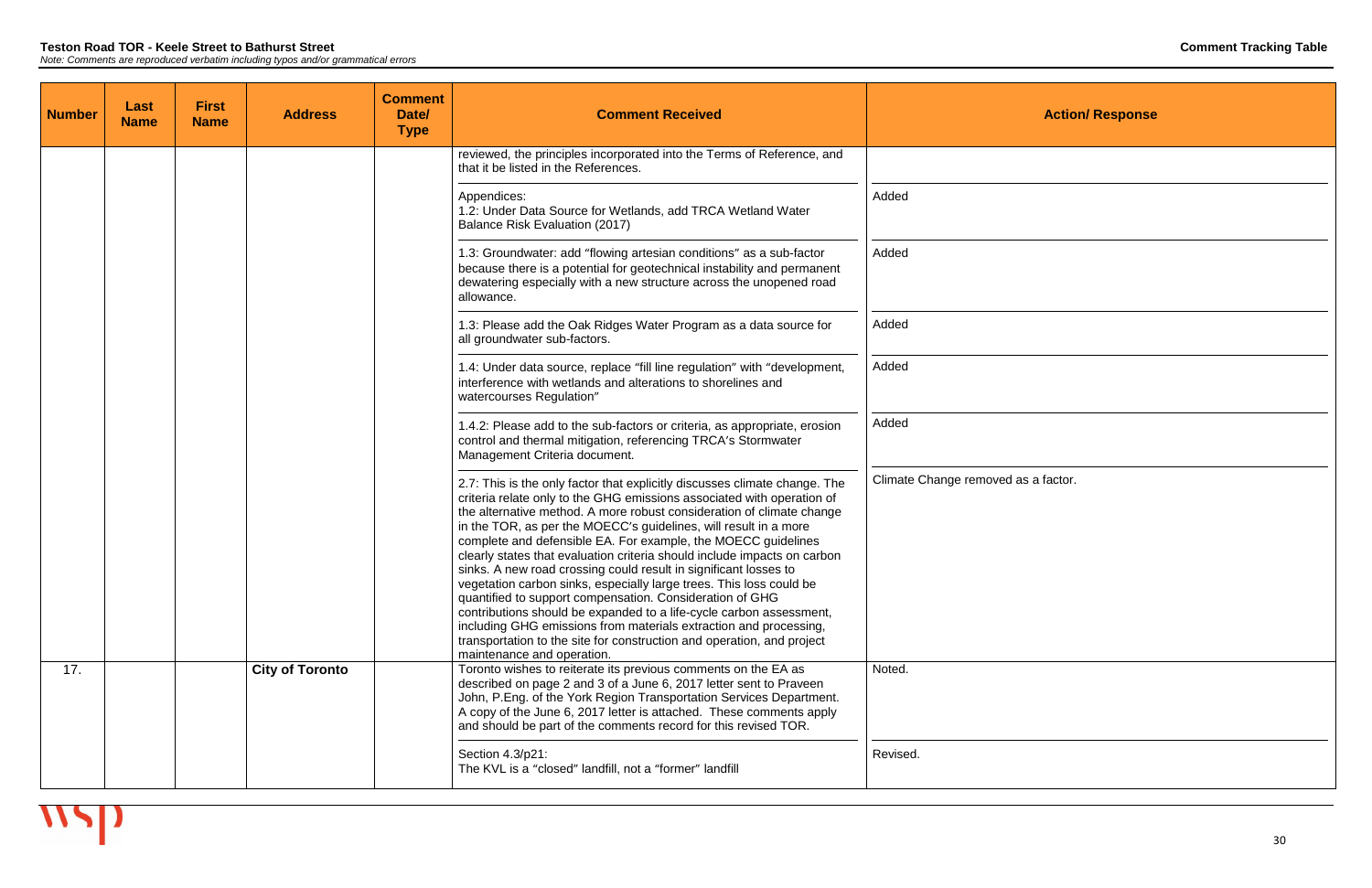| <b>Number</b> | Last<br><b>Name</b> | <b>First</b><br><b>Name</b> | <b>Address</b> | <b>Comment</b><br>Date/<br><b>Type</b> | <b>Comment Received</b>                                                                                                                                                                                                                                                                                                                                                               | <b>Action/ Response</b>                                                            |
|---------------|---------------------|-----------------------------|----------------|----------------------------------------|---------------------------------------------------------------------------------------------------------------------------------------------------------------------------------------------------------------------------------------------------------------------------------------------------------------------------------------------------------------------------------------|------------------------------------------------------------------------------------|
|               |                     |                             |                |                                        | 4.3/p22: Replaced "old" with "other"                                                                                                                                                                                                                                                                                                                                                  | Revised                                                                            |
|               |                     |                             |                |                                        | 4.5/p26: The KVL is a "closed" landfill, not a "former" landfill                                                                                                                                                                                                                                                                                                                      | Revised                                                                            |
|               |                     |                             |                |                                        | 4.7/p31:Disturbance/alteration to existing utilities [ADD] "and<br>engineered landfill controls"                                                                                                                                                                                                                                                                                      | Revised                                                                            |
|               |                     |                             |                |                                        | Table 5-1/p. 36: Social/Economic Environment: Add point: "-<br>regulatory requirements for the perpetual care and control of closed<br>landfills"                                                                                                                                                                                                                                     | Revised                                                                            |
|               |                     |                             |                |                                        | Table 6-1/p.40: Social/Economic Env., Landfills and Hazardous Waste<br>Sites. Toronto wishes to clarify that the Keele Valley landfill (and<br>others in the area) are not Hazardous Waste Sites. Unless there are<br>other hazardous waste sites to be considered, it is suggested that<br>"Hazardous Waste Sites" be deleted or clarified to specify what sites<br>are referred to. | The description "hazardous" was removed from the t                                 |
|               |                     |                             |                |                                        | Table 6-2/p.42: 2.1 - Land Use: Add point: "- landfills under Provincial<br>regulations and ECA requirements"                                                                                                                                                                                                                                                                         | Added to item 2.6.1                                                                |
|               |                     |                             |                |                                        | S8.1/p.47: Prior to the issuance of the draft EA report, Toronto<br>requests to be copied on all technical studies that comment on<br>potential impacts to the Keele Valley Landfill, and the opportunity to<br>provide written comments.                                                                                                                                             | Noted.                                                                             |
|               |                     |                             |                |                                        | S1.3: Change "former" landfills, to "closed" landfills. [reword]  and<br>the Vaughan Landfill to the north with known groundwater<br>contamination and landfill gas issues, and the Keele Valley Landfill to<br>the south, and the associated existing and potential future engineered<br>landfill controls.                                                                          | Revised                                                                            |
|               |                     |                             |                |                                        | S1.3: Large Volume Wells. The landfill purge wells systems are<br>comprised of a series of purge wells with a combined water taking that<br>should be considered as a Large Volume Well.                                                                                                                                                                                              | This information was added in the "Data Source" col<br>"Groundwater" (Appendix A). |
|               |                     |                             |                |                                        | S2.1: [ADD] "- landfills under Provincial regulations and ECA<br>requirements".                                                                                                                                                                                                                                                                                                       | Added in section 2.6.1                                                             |
|               |                     |                             |                |                                        | S2.6: There are potential impacts to existing landfill infrastructure (i.e.,<br>road salts [ADD] liners, monitoring/purge wells, landfill gas systems)<br>and to space requirements for potential future landfill engineering<br>controls if deemed necessary or required by MOECC. The City of                                                                                       | The comment was noted. Relevant information was<br>Terms of Reference.             |

 $\overline{\phantom{a}}$ 

| <b>Action/ Response</b>                                                                              |
|------------------------------------------------------------------------------------------------------|
| Revised                                                                                              |
| Revised                                                                                              |
| Revised                                                                                              |
| Revised                                                                                              |
| The description "hazardous" was removed from the text.                                               |
| Added to item 2.6.1                                                                                  |
| Noted.                                                                                               |
| Revised                                                                                              |
| This information was added in the "Data Source" column of Section 1.3<br>"Groundwater" (Appendix A). |
| Added in section 2.6.1                                                                               |
| The comment was noted. Relevant information was added in Section 2.6 of the                          |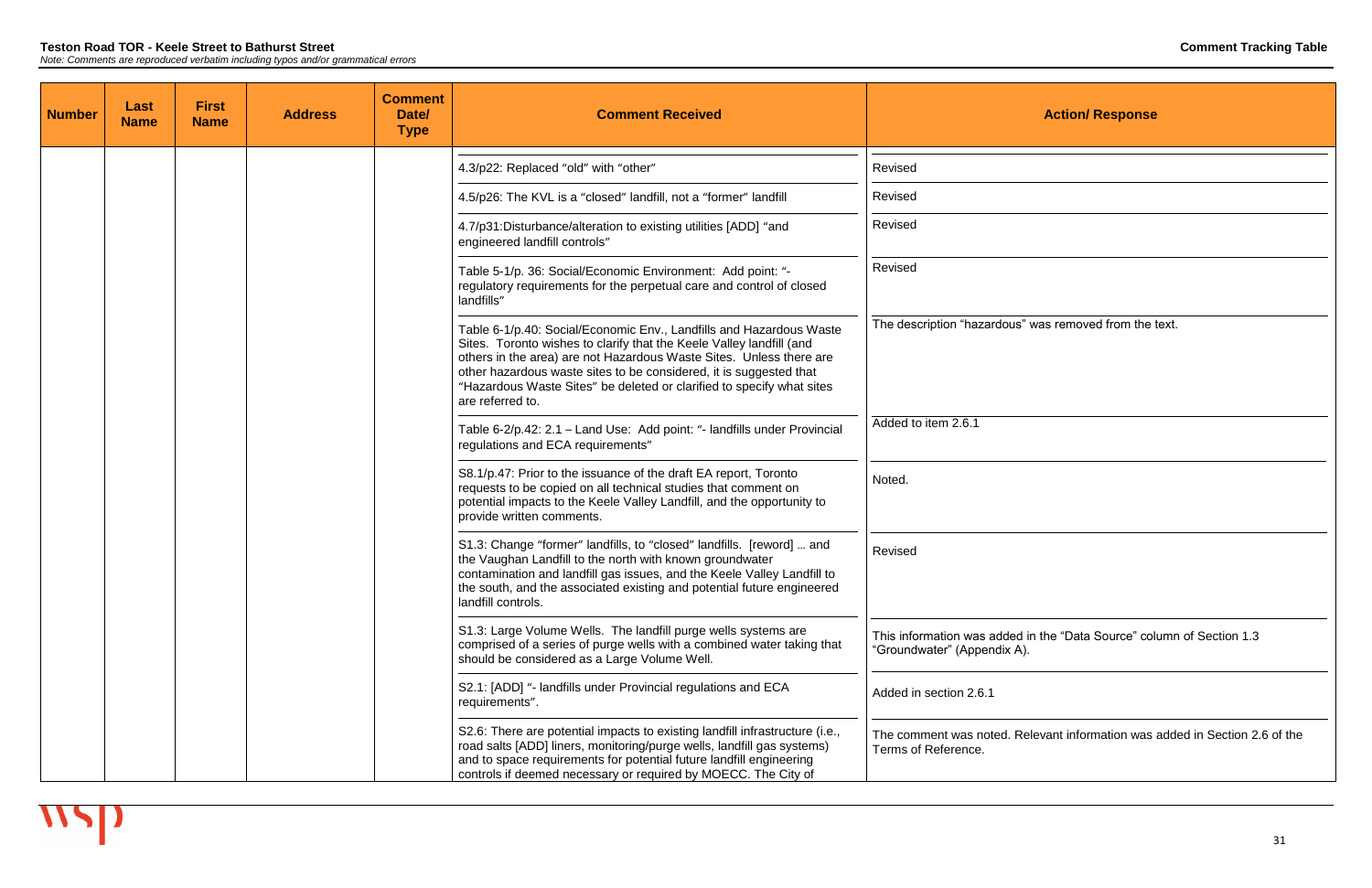#### **Teston Road TOR - Keele Street to Bathurst Street Comment Tracking Table** *Note: Comments are reproduced verbatim including typos and/or grammatical errors*

**Number Last Name First Name Address Comment Date/ Type Comment Received <b>Action Action Action Action Action Action Action Action** Toronto must comply with existing regulatory requirements for the Keele Valley landfill; any change to the undeveloped portion of the Teston Road road allowance could significantly affect the City's ability to comply with the Environmental Compliance Approval for the site. The City has ongoing, intensive operational requirements for the site, which will continue for decades in the future. Operation of the Teston Road purge well system has been, and will continue to be, a significant method for groundwater plume management in the area. 18. **City of Vaughan P2**, Paragraph 3: This paragraph states that the proponents are required to examine two types of alternatives to an Undertaking. Please clarify why only two types of alternatives to an Undertaking will be examined. There may be a need to examine more than two through the process. P2, Paragraph 4: Add "municipal" after public, and before agency input. Municipalities should not be grouped with public and agency. Section 2/General: Approach to this section as drafted does not more holistically integrate information with respect to land use - at the "study/ project level". (i.e. recent and new planned communities, employment areas, etc.…) S2/General: Section in general should include more fulsome background information and decision milestones/ history that include links to YR Reports and minutes on transportation network infrastructure improvements in the Preliminary Study Area including previous 2003 EA. There is no mention of York Region's Mid-York East and West Transportation Improvements Feasibility and Preliminary Engineering Study August 2012. General/p6 and 7 6 2.1: General comment - section should include information on dates. (when was interchange with Highway 400 constructed /opened? when was washout of the crossing structure over the East Don River? when was the previous Municipal Class EA completed? when did York Region commit to completing an IEA for section of Teston Road - information on decision history, etc....) P6: TOR refers to a historical connection on Teston Road over the East Don River, but does not provide a date. It would be more accurate to state the year the crossing structure washed out, and the length of time the corridor has been impassable at this point, including the extensive gravel and landfill operations over the past 50+ years. "Alternative Methods" are. Added Dates added.

Revised. There are only two types of Alternatives: "Alternatives To" and "Alternative Methods" under these two types there would be multiple alternatives examined. Chapter 5 details what "Alternatives To" are and Chapter 6 details what

Comment noted. The background information and existing conditions in the ToR are not meant to be a comprehensive review of the study area (this will be completed during the IEA); but are meant to provide the reader with general idea of the existing conditions when the ToR desktop study was completed (i.e Spring 2017). The requirement to provide final detailed description in the IEA has been noted in multiple locations in the ToR.

Added some background info. Oct.1954.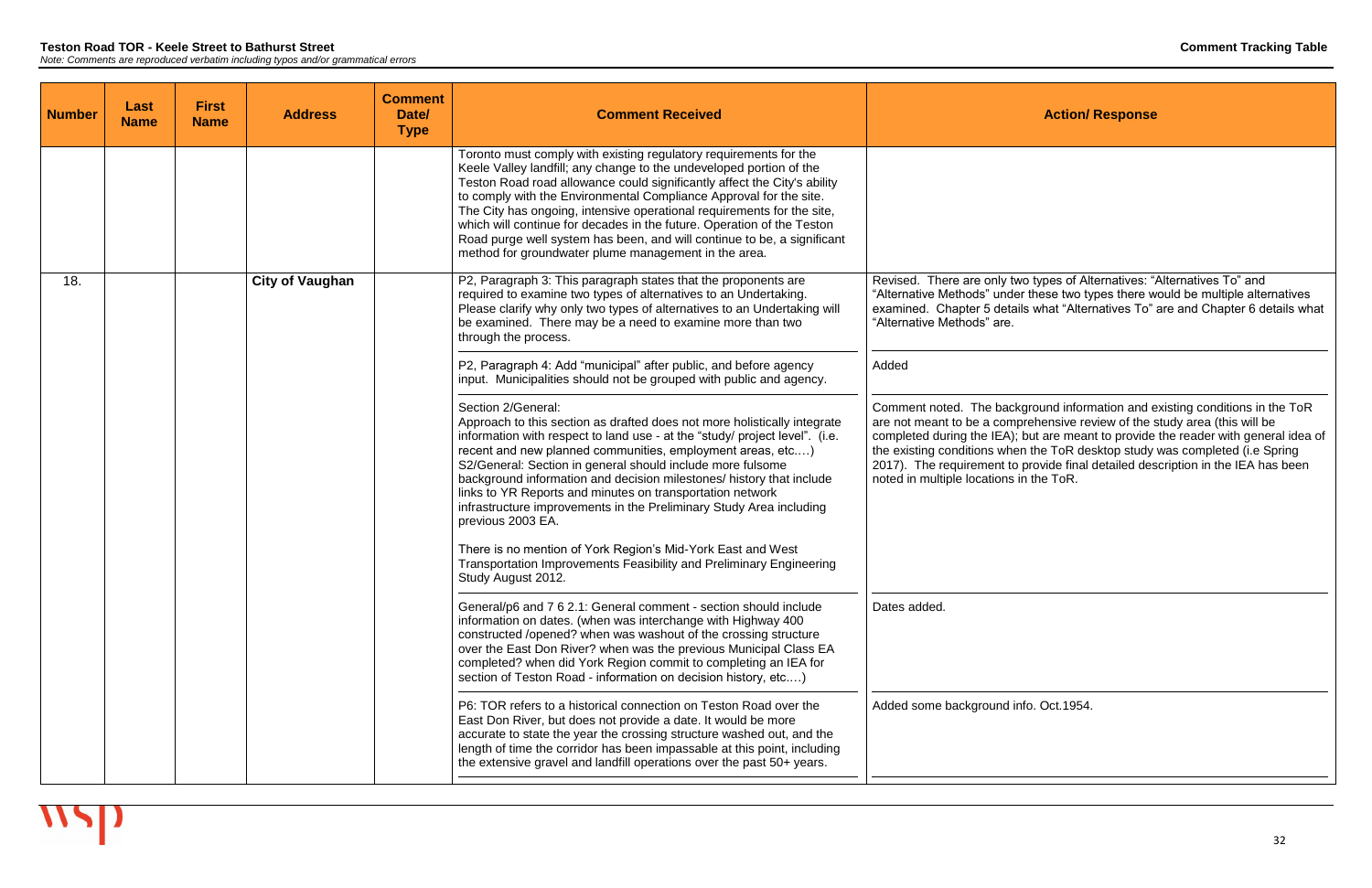| <b>Number</b> | Last<br><b>Name</b> | <b>First</b><br><b>Name</b> | <b>Address</b> | <b>Comment</b><br>Date/<br><b>Type</b> | <b>Comment Received</b>                                                                                                                                                                                                                                                                                                                                                                                                                                                                                                      |                                                  |
|---------------|---------------------|-----------------------------|----------------|----------------------------------------|------------------------------------------------------------------------------------------------------------------------------------------------------------------------------------------------------------------------------------------------------------------------------------------------------------------------------------------------------------------------------------------------------------------------------------------------------------------------------------------------------------------------------|--------------------------------------------------|
|               |                     |                             |                |                                        | P7: More fulsome information YRTMP on study area planned network<br>information including Road Network.<br>http://www.york.ca/wps/wcm/connect/yorkpublic/e0746dc9-8bb9-447b-<br>a706-<br>7f8d6513b29d/2016+TMP+Maps+16+to+19.pdf?MOD=AJPERES                                                                                                                                                                                                                                                                                 | Added the planned road                           |
|               |                     |                             |                |                                        | P7/Paragraph 4: Comments/question on extract paragraph<br>The TMP (clarify which TMP this is referring to?) identifies Kirby Road<br>(add from Highway 27 to Bathurst Street) as a potential candidate to<br>be added to the Regional Road network. Should Kirby Road be added<br>to the Regional Road network, improvements could include widening<br>to 4 lanes and a connection between Dufferin Street and Bathurst<br>Street.                                                                                           | <b>Text revised</b>                              |
|               |                     |                             |                |                                        | The foregoing statement would otherwise suggest that that planned<br>improvements to Kirby Road would only be constructed should Kirby<br>Road be uploaded to the Region. The wording should be revised to<br>clearly state that<br>"Successive City and Regional Transportation Master Plans<br>including Vaughan's TMP 2013 and York Region's TMP 2016<br>identified the need to improve Kirby Road including widening to 4<br>lanes and a connection of the missing link between Dufferin<br>Street and Bathurst Street." |                                                  |
|               |                     |                             |                |                                        | P8 and 9, Figures 2-2 and 2-3: Not clear why this section only includes<br>information on the 10-year Cycling Network and not plans for other<br>networks Road, Transit from the YRTMP 2016<br>See comment above.                                                                                                                                                                                                                                                                                                            | Added the planned road                           |
|               |                     |                             |                |                                        | P10/S2.2: The existing Maple GO Station is also situated the study<br>area.                                                                                                                                                                                                                                                                                                                                                                                                                                                  | The Maple GO is an exis<br>network improvements. |
|               |                     |                             |                |                                        | P10-12/S2.2: It is not clear whether the analysis presented as sourced<br>to the YRTMP 2016 approved June 2016, has been updated -<br>following the announcement on GTA West February 9, 2018<br>https://news.ontario.ca/mto/en/2018/02/ontario-not-moving-forward-<br>with-highway-for-gta-west-corridor.html                                                                                                                                                                                                               | Analysis will be complete                        |
|               |                     |                             |                |                                        | More specifically, the Region's model used for the Region's TMP 2016<br>assumed GTA West corridor would be in place. Accordingly, the<br>model being used would need to remove GTA West transportation<br>corridor from travel demand forecasting, analysis and evaluation etc<br>I It is noted that travel demand forecasting and analysis from more                                                                                                                                                                        |                                                  |

network for 2041 from the YR TMP.

network for 2041 from the YR TMP.

sting station. This section has listed the planned/proposed

ed during the IEA.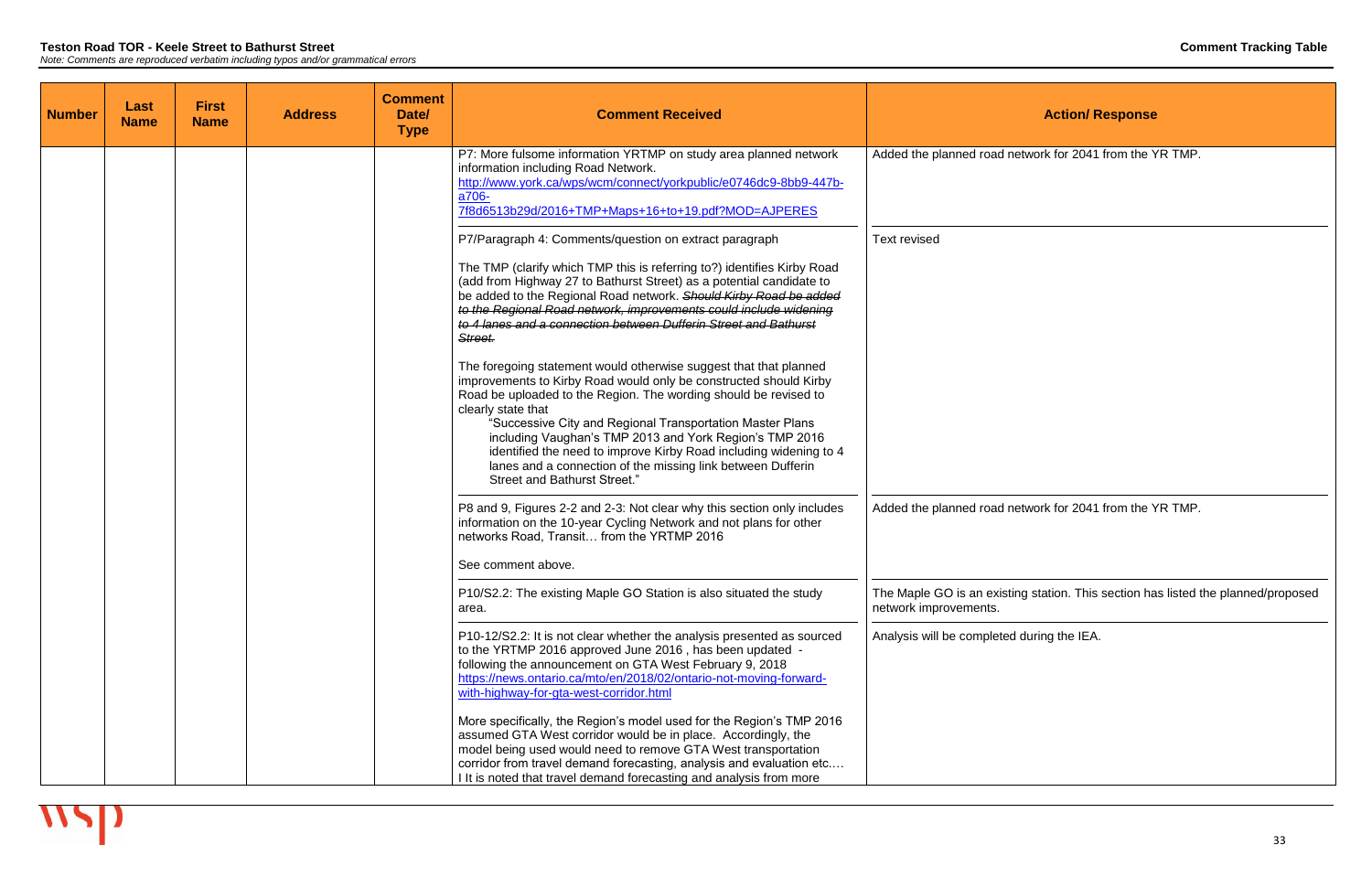| <b>Number</b> | Last<br><b>Name</b> | <b>First</b><br><b>Name</b> | <b>Address</b> | <b>Comment</b><br>Date/<br><b>Type</b> | <b>Comment Received</b>                                                                                                                                                                                                                                                                                                                                                                                                                                                                                                                                                                                                                                           |                                                                                   |
|---------------|---------------------|-----------------------------|----------------|----------------------------------------|-------------------------------------------------------------------------------------------------------------------------------------------------------------------------------------------------------------------------------------------------------------------------------------------------------------------------------------------------------------------------------------------------------------------------------------------------------------------------------------------------------------------------------------------------------------------------------------------------------------------------------------------------------------------|-----------------------------------------------------------------------------------|
|               |                     |                             |                |                                        | recent City's North Vaughan and New Communities Transportation<br>Master Plan concludes that the GTA West corridor does have<br>significant impact on the demand on E-W corridors.                                                                                                                                                                                                                                                                                                                                                                                                                                                                                |                                                                                   |
|               |                     |                             |                |                                        | P15/Figure 3-1: While the study includes a note on duration 2 to 3<br>years, the timeline with key decision points is not clear.                                                                                                                                                                                                                                                                                                                                                                                                                                                                                                                                  | Timelines are subject to                                                          |
|               |                     |                             |                |                                        | P13: Advise if undertaking will identify active transportation network<br>(holistic approach). It appears to read as just a transportation network<br>(i.e. roads?)                                                                                                                                                                                                                                                                                                                                                                                                                                                                                               | Opportunity to add AT wi                                                          |
|               |                     |                             |                |                                        | Section 4.3/P21:<br>Add reference to the Vaughan Super Trail to second paragraph as a<br>connected city wide system.                                                                                                                                                                                                                                                                                                                                                                                                                                                                                                                                              | Comment noted. The ba<br>are not meant to be a co<br>completed during the IEA     |
|               |                     |                             |                |                                        | The Vaughan Super Trail is an initiative to create a world-class,<br>identifiable trail that connects a variety of off-road pathways and on-<br>road pedestrian and cycling systems. A key goal of the Vaughan<br>Super Trail is to link communities and people with local nature, cultural<br>heritage, communities and special destinations throughout the City of<br>Vaughan. Within the study area, The Vaughan Super Trail alignment<br>includes connections through Block 27 along the Trans Canada<br>Pipeline, connecting the proposed Kirby Station and associated<br>mobility hub area, through NMRP and includes the Bartley Smith<br>Greenway trails. | the existing conditions w<br>2017). The requirement<br>noted in multiple location |
|               |                     |                             |                |                                        | The concept was presented to Finance, Administration and Audit<br>Committee as part of the Cycling and Pedestrian Advisory Task Force.<br>The Vaughan Super Trail was included as one of the<br>recommendations presented in the task force Findings Report dated<br>April 3, 2017.                                                                                                                                                                                                                                                                                                                                                                               |                                                                                   |
|               |                     |                             |                |                                        | The proposed multi-use recreational trail network in the 2018 Bicycle<br>and Pedestrian Bicycle Master Plan Update (work in progress)<br>identifies the Vaughan Super Trail as a key priority.                                                                                                                                                                                                                                                                                                                                                                                                                                                                    |                                                                                   |
|               |                     |                             |                |                                        | Details of proposed Vaughan Super Trail presented to City of Vaughan<br>Council can be found:<br>https://www.vaughan.ca/council/minutes_agendas/Agendaltems/Finan<br>ce0403_17_8.pdf                                                                                                                                                                                                                                                                                                                                                                                                                                                                              |                                                                                   |
|               |                     |                             |                |                                        | Make reference to the City of Vaughan 2007 Pedestrian and Bicycle<br>Master plan noting that a 2018 update is in progress.                                                                                                                                                                                                                                                                                                                                                                                                                                                                                                                                        |                                                                                   |
|               |                     |                             |                |                                        | P22/S4.3: North Maple Regional Park Expansion                                                                                                                                                                                                                                                                                                                                                                                                                                                                                                                                                                                                                     | Comment noted. The ba                                                             |

change and thus will not be included in the ToR.

vill be considered during the IEA.

ackground information and existing conditions in the ToR are not meant to be a comprehensive review of the study area (this will be completed during the IEA); but are meant to provide the reader with general idea of the existing conditions when the ToR desktop study was completed (i.e Spring 2017). The requirement to provide final detailed description in the IEA has been ns in the ToR.

ackground information and existing conditions in the ToR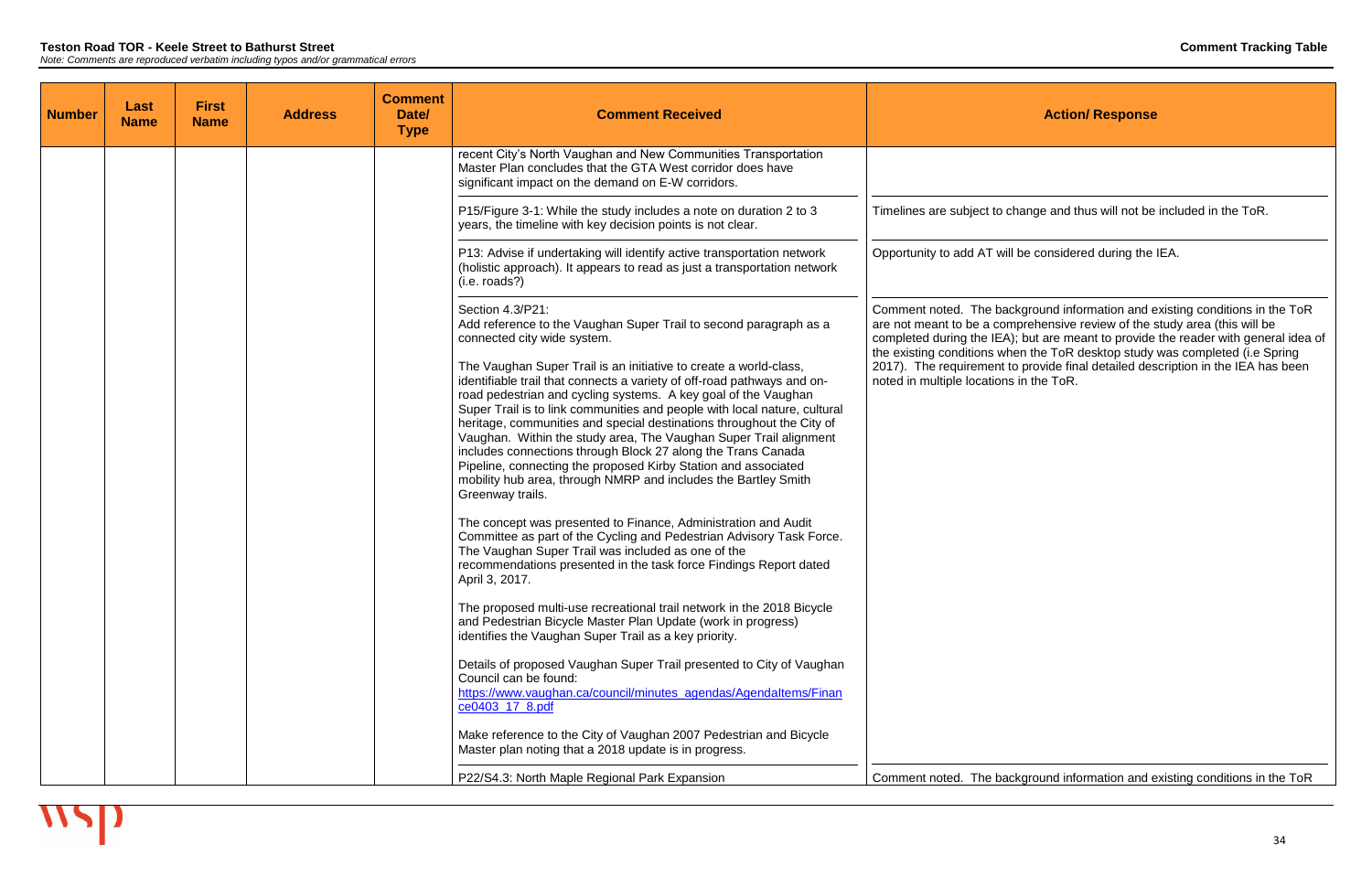are not meant to be a comprehensive review of the study area (this will be completed during the IEA); but are meant to provide the reader with general idea of the existing conditions when the ToR desktop study was completed (i.e Spring 2017). The requirement to provide final detailed description in the IEA has been ns in the ToR.

| <b>Number</b> | Last<br><b>Name</b> | <b>First</b><br><b>Name</b> | <b>Address</b> | <b>Comment</b><br>Date/<br><b>Type</b> | <b>Comment Received</b>                                                                                                                                                                                                                                                                                                                                                                                                               |                                                                                                                                                    |
|---------------|---------------------|-----------------------------|----------------|----------------------------------------|---------------------------------------------------------------------------------------------------------------------------------------------------------------------------------------------------------------------------------------------------------------------------------------------------------------------------------------------------------------------------------------------------------------------------------------|----------------------------------------------------------------------------------------------------------------------------------------------------|
|               |                     |                             |                |                                        | The expansion of the North Maple Regional Park (NMRP) is currently<br>under review by the City through a due diligence master plan process<br>that could see lands consisting of the Keele Landfill and surround open<br>space forming part of a larger regional park system.                                                                                                                                                         | are not meant to be a com<br>completed during the IEA);<br>the existing conditions whe<br>2017). The requirement to<br>noted in multiple locations |
|               |                     |                             |                |                                        | A recent unsolicited proposal from Golf Canada presents an expanded<br>vision for a nationally significant public sports, recreation and cultural<br>venue within the NMRP and adjacent open space lands. The site is<br>being considered as a preferred location for an integrated public park<br>and golf course, which would become the permanent home to the<br>national sporting organization and the prestigious Canadian Open. |                                                                                                                                                    |
|               |                     |                             |                |                                        | The expanded site is approximately 364 hectares (900 acres) of<br>publicly owned park and open space property – which comprises the<br>NMRP parkland of 81 hectares (200 acres) and the former Vaughan<br>Township and Keele Valley landfill sites.                                                                                                                                                                                   |                                                                                                                                                    |
|               |                     |                             |                |                                        | Its vision for the NMRP site includes development of an expanded<br>destination park with year-round recreational, cultural and multi-sport<br>facilities, including a public golf course and club house and a Golf<br>Canada Village that would-be home to the organization's headquarters<br>and the Canadian Golf Hall of Fame.                                                                                                    |                                                                                                                                                    |
|               |                     |                             |                |                                        | The City is currently undertaking a comprehensive due diligence<br>assessment as a first step to determining the true value and viability of<br>Golf Canada's proposal and will provide the City with a clearer<br>understanding of these lands and how to fully realize their promise to<br>build a lasting legacy of social, cultural and economic benefits for<br>Vaughan residents.                                               |                                                                                                                                                    |
|               |                     |                             |                |                                        | Furthermore, through this initiative consultation with the City of Toronto<br>in underway with respect to the status of the Keel Landfill and potential<br>access.                                                                                                                                                                                                                                                                    |                                                                                                                                                    |
|               |                     |                             |                |                                        | Additional information can be found under Item 1, Report No. 15, of the<br>Committee of the Whole (Working Session) on April 10, 2017, which<br>was adopted without amendment by the Council of the City of<br>Vaughan on April 19, 2017.                                                                                                                                                                                             |                                                                                                                                                    |
|               |                     |                             |                |                                        | https://www.vaughan.ca/council/minutes_agendas/Agendaltems/CW(<br>WS)0410_17_1.pdf                                                                                                                                                                                                                                                                                                                                                    |                                                                                                                                                    |
|               |                     |                             |                |                                        | P22/S4.3: NMRP Phase 1<br>Note that Phase 1 of the NMRP works are underway and will be ready<br>for public use by summer of 2018. Phase 1 will include two senior                                                                                                                                                                                                                                                                     | To be reviewed during IEA                                                                                                                          |

## **Action/ Response**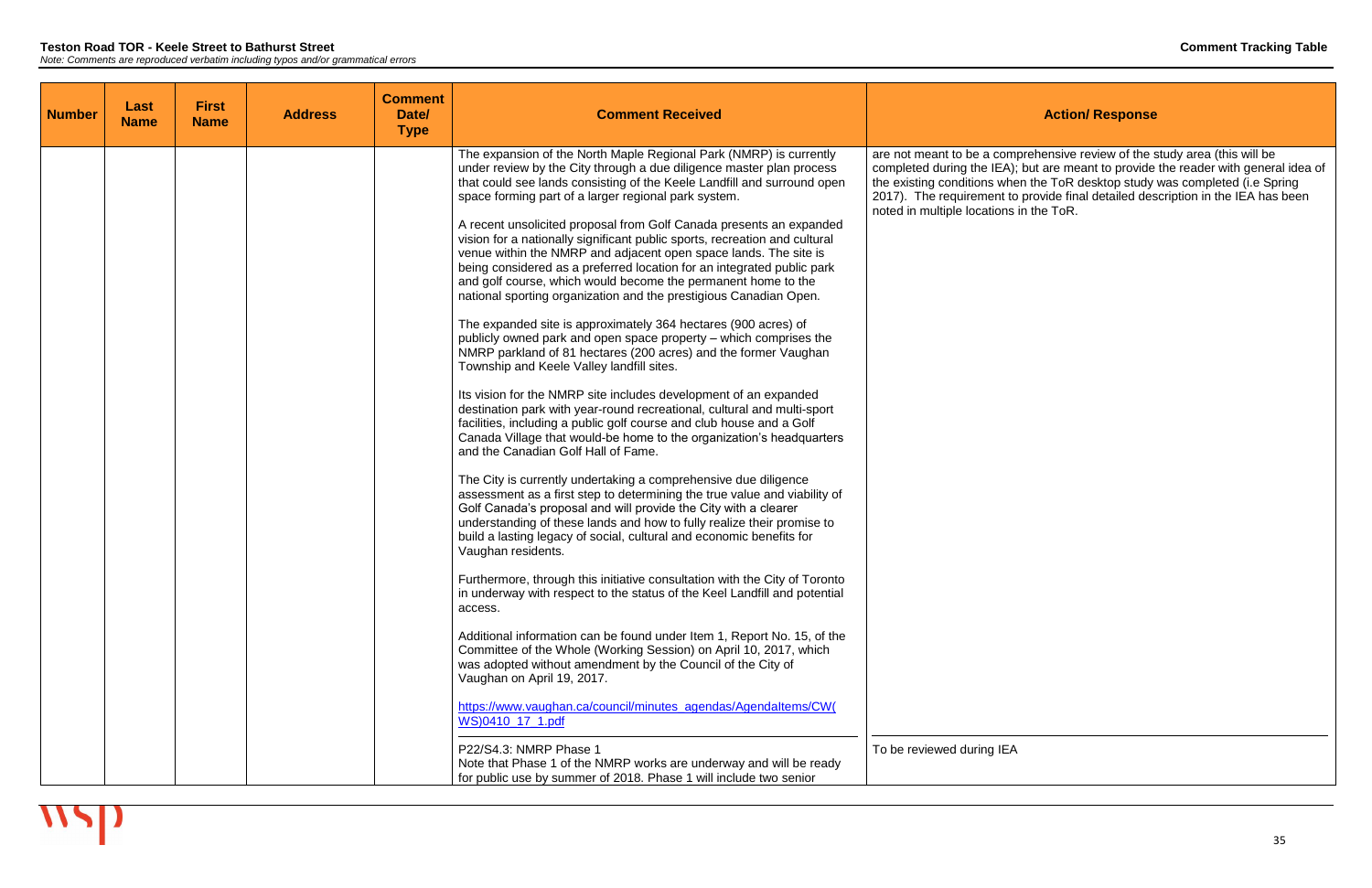| <b>Action/ Response</b>                                              |
|----------------------------------------------------------------------|
|                                                                      |
| To be reviewed during IEA                                            |
| To be reviewed during IEA                                            |
| Added                                                                |
| Revised.                                                             |
| Revised.                                                             |
| Further details will be included in the IEA.<br>References replaced. |
| Added figure that has only ORM and Greenbelt areas.                  |
|                                                                      |

| <b>Number</b> | Last<br><b>Name</b> | <b>First</b><br><b>Name</b> | <b>Address</b> | <b>Comment</b><br>Date/<br><b>Type</b> | <b>Comment Received</b>                                                                                                                                                              | <b>Action/ Response</b>                                              |
|---------------|---------------------|-----------------------------|----------------|----------------------------------------|--------------------------------------------------------------------------------------------------------------------------------------------------------------------------------------|----------------------------------------------------------------------|
|               |                     |                             |                |                                        | soccer fields, associated ancillary facilities, change rooms, and<br>opening up trails within NMRP for public access.                                                                |                                                                      |
|               |                     |                             |                |                                        | P21/Figure 4-3: Show proposed new trails including the Vaughan<br>Super Trail - refer to 2007 Ped and Bicycle Master Plan.<br>Identify Maple Valley Plan limits.                     | To be reviewed during IEA                                            |
|               |                     |                             |                |                                        | P23/Figure 4-4: Show extent of North Maple Regional Map 900 acres<br>expansion.                                                                                                      | To be reviewed during IEA                                            |
|               |                     |                             |                |                                        | P31/Table 4-1: Part of Socio Economic Potential Environmental<br>Effects: Disruption to or limiting the implementation of a continuous<br>major recreational trail network           | Added                                                                |
|               |                     |                             |                |                                        | P16: Remove the text, "which are currently underutilized in a very<br>developed part of the GTA", from Section 4.1.                                                                  | Revised.                                                             |
|               |                     |                             |                |                                        | P18: Have a consistent format for reference to the Vaughan Official<br>Plan as follows: Vaughan Official Plan 2010 (VOP 2010) Volume 1,<br>Section 1.1                               | Revised.                                                             |
|               |                     |                             |                |                                        | P19/Paragraph 8: Section 4.3 provides detailed Regional context but it<br>does not provide the same level of detail for the City of Vaughan. Refer<br>to Chapter 2, Managing Growth. | Further details will be included in the IEA.<br>References replaced. |
|               |                     |                             |                |                                        | Replace references to City of Vaughan Official Plan as "Vaughan<br>Official Plan 2010 (VOP 2010)"                                                                                    |                                                                      |
|               |                     |                             |                |                                        | Replace reference to Section 2.1.1 as "Section 2.1, Planning for<br>Growth)                                                                                                          |                                                                      |
|               |                     |                             |                |                                        | P19/Paragraph 10: This section should reference the City's of<br>Vaughan's Natural Heritage Network, as per Schedule 2 of the VOP<br>2010.                                           | Added figure that has only ORM and Greenbelt area                    |
|               |                     |                             |                |                                        | Oak Ridges Moraine Conservation Plan Area should be referenced<br>correctly. Correct other subsequent sections.                                                                      |                                                                      |
|               |                     |                             |                |                                        | Study area also includes lands that are within the Greenbelt Plan Area.<br>Figure 4-2 should be updated to show Greenbelt Plan Area boundary.                                        |                                                                      |
|               |                     |                             |                |                                        | Suggest including wording to identify the study area to be contained<br>within the City of Vaughan's Urban Area boundary as per Schedule 1<br>Α.                                     |                                                                      |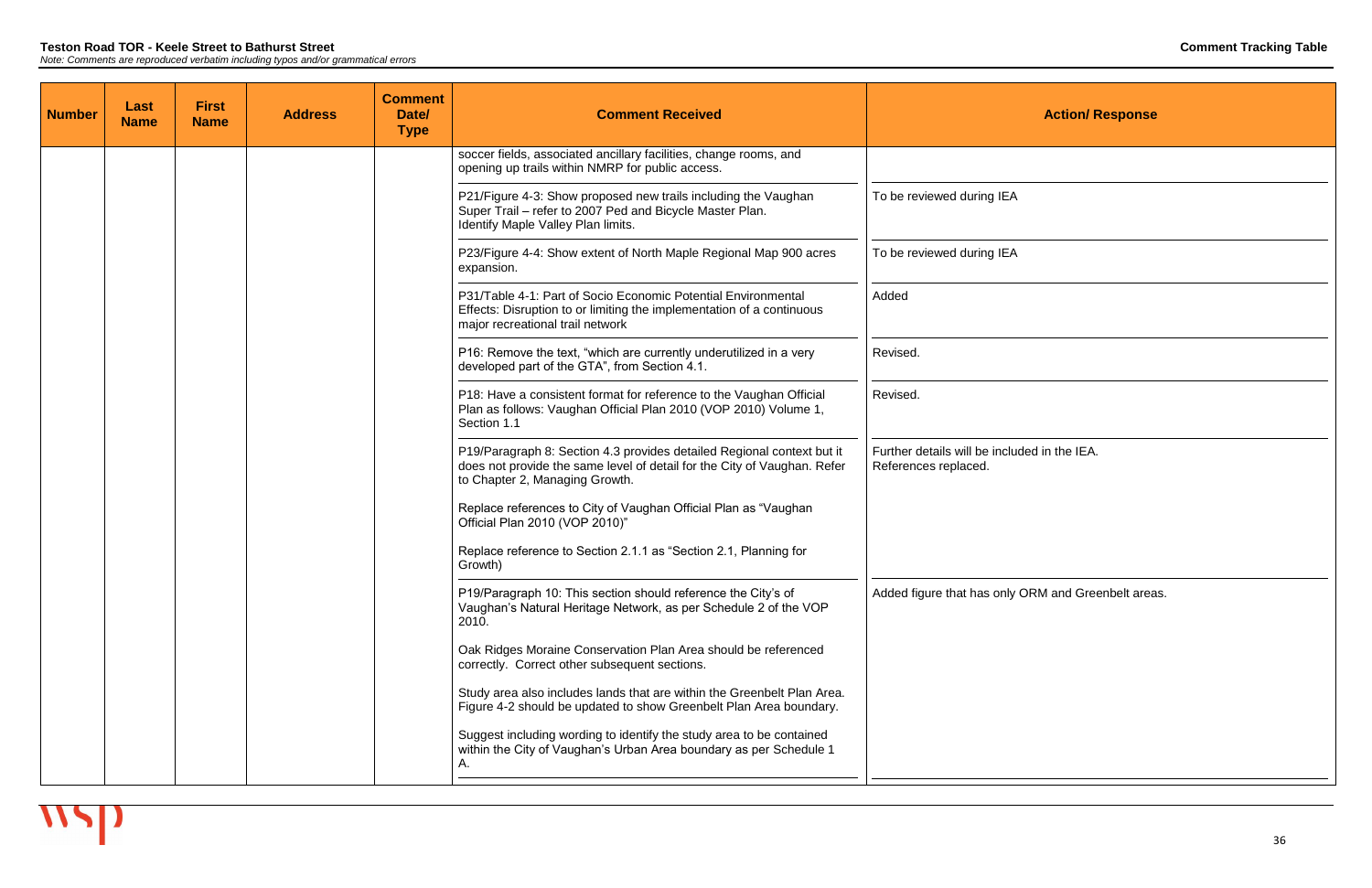| <b>Number</b> | Last<br><b>Name</b> | <b>First</b><br><b>Name</b> | <b>Address</b> | <b>Comment</b><br>Date/<br><b>Type</b> | <b>Comment Received</b>                                                                                                                                                                                                                                                                                                                                                                    |                                                                                                                                        |
|---------------|---------------------|-----------------------------|----------------|----------------------------------------|--------------------------------------------------------------------------------------------------------------------------------------------------------------------------------------------------------------------------------------------------------------------------------------------------------------------------------------------------------------------------------------------|----------------------------------------------------------------------------------------------------------------------------------------|
|               |                     |                             |                |                                        | P20: Figure 4-2 Identify where the lands use schedule is from (i.e.<br>VOP 2010 Schedule 13?)                                                                                                                                                                                                                                                                                              | Added.                                                                                                                                 |
|               |                     |                             |                |                                        | P21: Reference is made to OPA 535. Reference should also be made<br>to the applicable VOP 2010 policies.                                                                                                                                                                                                                                                                                   | All applicable policies wil                                                                                                            |
|               |                     |                             |                |                                        | P23: Reference is made to site specific plans, identify these plans by<br>number (i.e. VOP 2010 Volume 2 Section XX)                                                                                                                                                                                                                                                                       | Added.                                                                                                                                 |
|               |                     |                             |                |                                        | P22: Below are comments in reference to sections under "Areas"<br>Subject to Secondary Plans":                                                                                                                                                                                                                                                                                             | Changes made.                                                                                                                          |
|               |                     |                             |                |                                        | Future Employment Area: In addition to prestige employment lands the<br>Secondary Plan also includes general employment & mixed use<br>commercial lands. Refer to complete land use designations in<br>Schedule C of the 11.4 Highway 400 North Employment Lands<br>Secondary Plan. Also add: The Secondary Plan was approved by the<br>Ontario Municipal Board (OMB) on November 21,2011. |                                                                                                                                        |
|               |                     |                             |                |                                        | In reference to "New Community Area - Block 27"                                                                                                                                                                                                                                                                                                                                            |                                                                                                                                        |
|               |                     |                             |                |                                        | The first sentence does not reference the Block 27 boundaries<br>accurately, consider rewording to "The Block 27 Area, seen in Figure<br>4.4 is bounded by Teston Road to the south, Kirby Road to the north,<br>Jane Street to the east and Keele Street to the west and is proposed<br>for"                                                                                              |                                                                                                                                        |
|               |                     |                             |                |                                        | Reference to 'rural' lands should be reconsidered. Schedule 13 Land<br>Use, of VOP 2010 references the lands as "New Community Areas"<br>"Natural Areas" "Agricultural" with a small portion of the lands art the<br>northeast corner of Teston Road and Jane Street as "Rural".                                                                                                           |                                                                                                                                        |
|               |                     |                             |                |                                        | P24: The City requests changes to the following text.<br>Subject lands located at 1600 Teston Road are currently being<br>reviewed as a development application pursuant to the Planning Act<br>developed, and are divided into two areas subject to the Core Features<br>policies and Enhancement Areas policies, as described in Section<br>3.2.3, Volume 1 of the Official Plan.        | Revised                                                                                                                                |
|               |                     |                             |                |                                        | P27/ S4.6: This section should reference the City of Vaughan's Natural<br>Heritage Network Study. Refer to link below for study information.<br>http://www.vaughan.ca/projects/policy_planning_projects/natural_herit<br>age/Pages/default.aspx                                                                                                                                            | Comment noted. The ba<br>are not meant to be a cor<br>completed during the IEA<br>the existing conditions wl<br>2017). The requirement |

I be reviewed and included in the IEA.

Comment noted. The background information and existing conditions in the ToR are not meant to be a comprehensive review of the study area (this will be completed during the IEA); but are meant to provide the reader with general idea of the existing conditions when the ToR desktop study was completed (i.e Spring 2017). The requirement to provide final detailed description in the IEA has been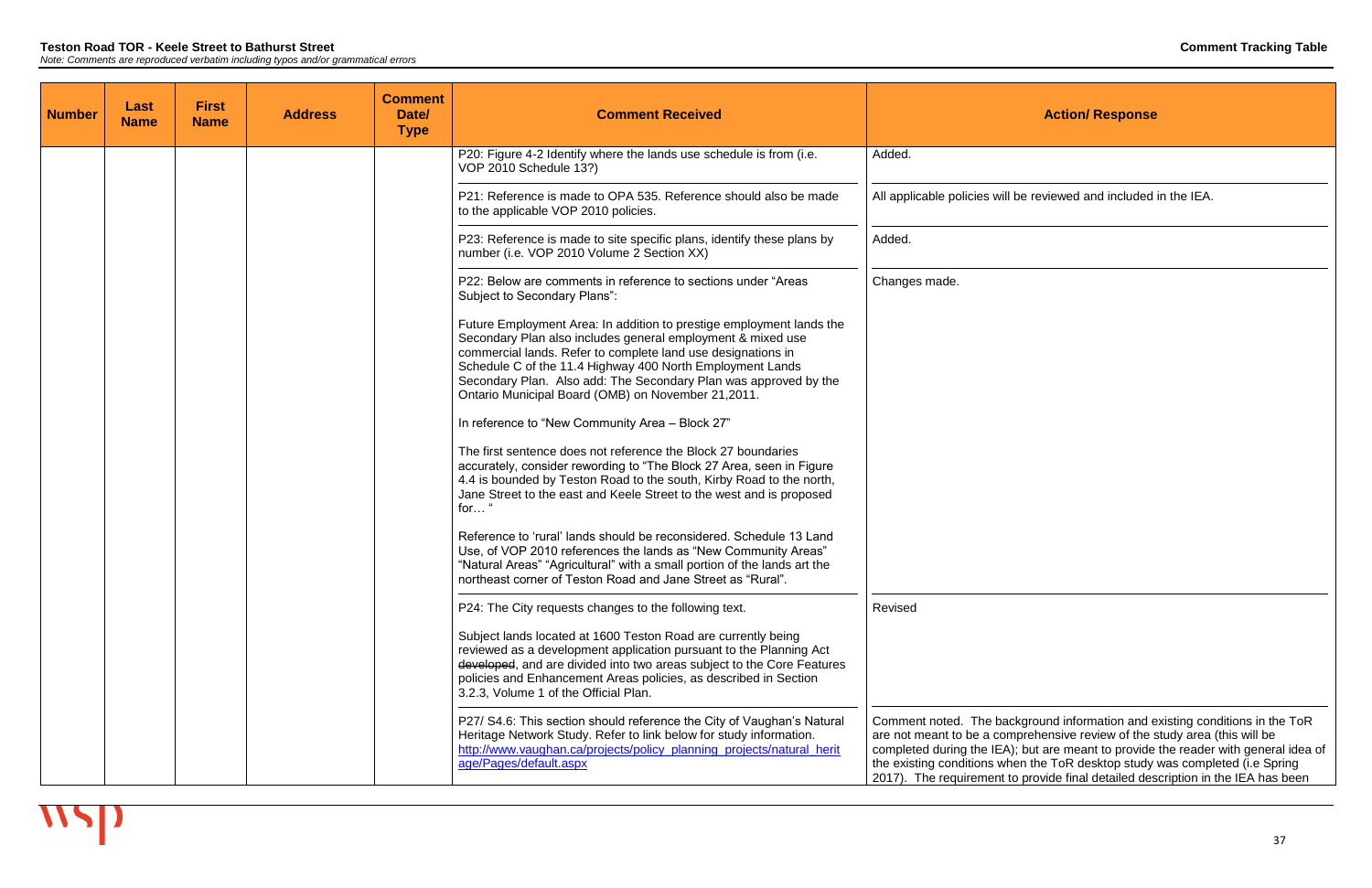| <b>Number</b> | Last<br><b>Name</b> | <b>First</b><br><b>Name</b> | <b>Address</b> | <b>Comment</b><br>Date/<br><b>Type</b> | <b>Comment Received</b>                                                                                                                                                                                                                                                                                                               |                            |
|---------------|---------------------|-----------------------------|----------------|----------------------------------------|---------------------------------------------------------------------------------------------------------------------------------------------------------------------------------------------------------------------------------------------------------------------------------------------------------------------------------------|----------------------------|
|               |                     |                             |                |                                        | Figure 4-6 Natural Environment Overview should be updated to<br>include the City's NHN as per Schedule 2 of VOP 2010. There should<br>also be reference to the policies in Chapter 3 of the VOP 2010, as it<br>provides language on protection and management of these features.                                                      | noted in multiple location |
|               |                     |                             |                |                                        | Reference to Block 27 as "rural land" may be confusing. Consider<br>changing it to "existing rural land uses".                                                                                                                                                                                                                        |                            |
|               |                     |                             |                |                                        | P16/S4.1: Consistent with comments above – include information on<br>dates for traceability. York Region committed to completing an IEA for<br>the section of Teston Road between Keele Street and Dufferin Street<br>during a previous Municipal Class EA Study in-include date.                                                     | Date added and revised.    |
|               |                     |                             |                |                                        | Clarify - The study area includes an area beyond the Teston Road<br>Corridor (what area beyond is this referencing, what are the limits of<br>the Teston Road Corridor?) which was previously reviewed in the<br>2003 Municipal Class EA                                                                                              |                            |
|               |                     |                             |                |                                        | P17/S4.1: Figure 4.1 Preliminary Study Area - map/illustrate<br>information described/documented on Page 16.                                                                                                                                                                                                                          | Refer to other figures wit |
|               |                     |                             |                |                                        | Section 5/P33:<br>Versus reference to Municipal Policy (e.g. approved Official Plans)<br>identify the Official Plans by name                                                                                                                                                                                                          | All municipal policies and |
|               |                     |                             |                |                                        | P36: Same comment identify municipal plans specifically                                                                                                                                                                                                                                                                               |                            |
|               |                     |                             |                |                                        | P36: Table 5-1. Please make the following changes.<br>"The degree to which the proposed transportation system modification<br>impacts natural features, species of conservation concern, and species<br>at risk, such as:                                                                                                             | Revised                    |
|               |                     |                             |                |                                        | P37/Table 5-1: Suggested criteria under Transportation factor - should<br>consider leverage investment in right-of-way Teston Road<br>infrastructure and interchange with Highway 400                                                                                                                                                 | Criteria will be reviewed  |
|               |                     |                             |                |                                        | Section 6/General:<br>The Terms of Reference should give special consideration to impacts<br>to the existing infrastructure of the three closed landfill sites located in<br>the study area. Essential water and gas monitoring and control<br>equipment straddle the current Teston Road right of way between<br>Keele and Dufferin. | Comment noted.             |
|               |                     |                             |                |                                        | The infrastructure includes purge wells, observation wells, manholes<br>containing flow meters, plumbing and buried electrical service, as well                                                                                                                                                                                       |                            |

**Action/ Response** ns in the ToR. thin ToR. d plans applicable to this project will be captured in the IEA.

in detail during the IEA stage.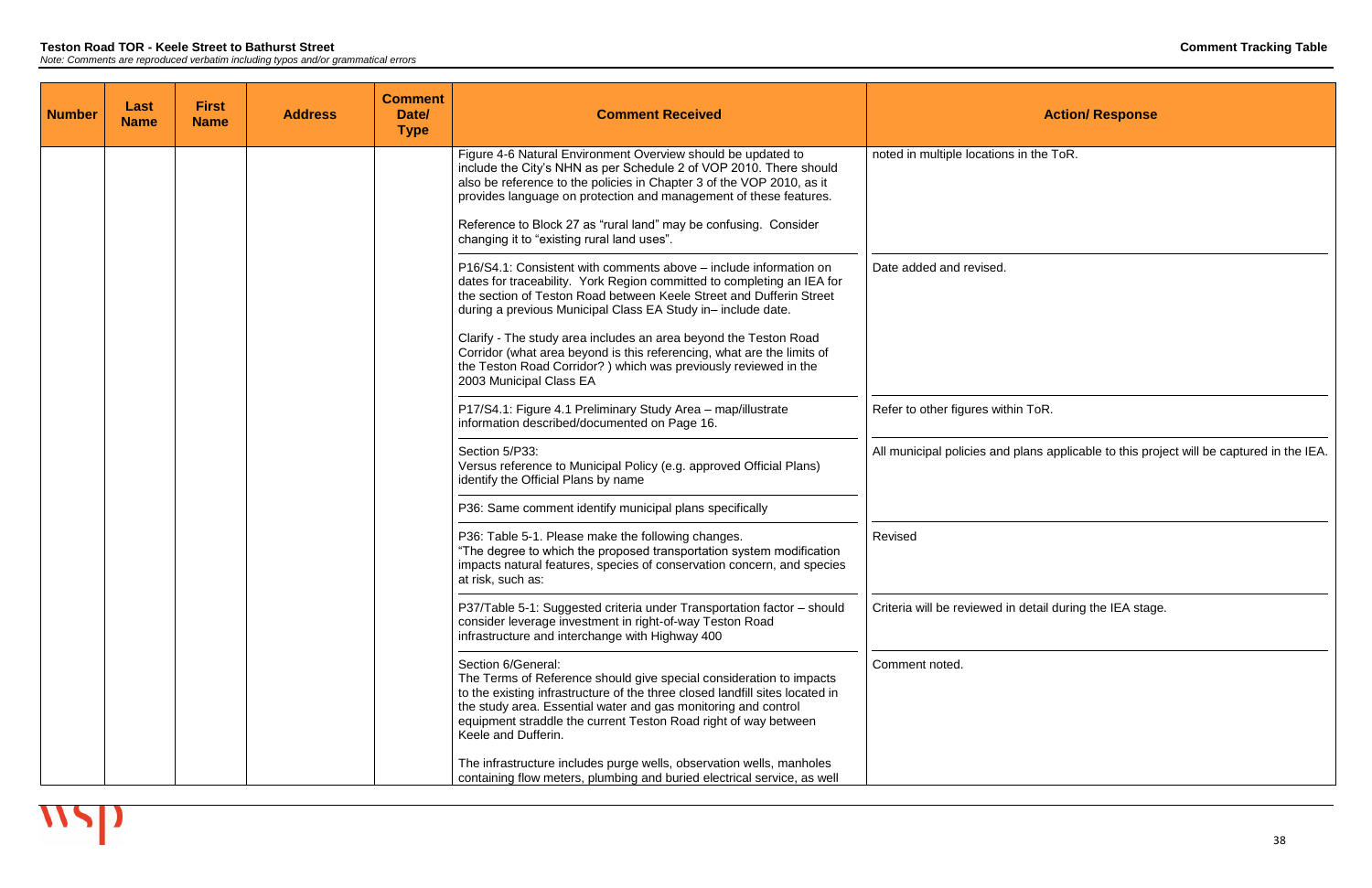| <b>Number</b> | Last<br><b>Name</b> | <b>First</b><br><b>Name</b> | <b>Address</b> | <b>Comment</b><br>Date/<br><b>Type</b> | <b>Comment Received</b>                                                                                                                                                                                                                                                                                                                                                                                                                                                                                                                                                                                                                                                                                                                                                                                                                                                                         |                                                  |
|---------------|---------------------|-----------------------------|----------------|----------------------------------------|-------------------------------------------------------------------------------------------------------------------------------------------------------------------------------------------------------------------------------------------------------------------------------------------------------------------------------------------------------------------------------------------------------------------------------------------------------------------------------------------------------------------------------------------------------------------------------------------------------------------------------------------------------------------------------------------------------------------------------------------------------------------------------------------------------------------------------------------------------------------------------------------------|--------------------------------------------------|
|               |                     |                             |                |                                        | as a force main all operated by City of Toronto to the east, and a<br>perimeter landfill gas collection and flaring system operated by City of<br>Vaughan on the western extent of the site. The Vaughan landfill gas<br>control system consists of a network of twenty-seven landfill gas<br>extraction wells connected by buried header piping to two blowers<br>running in parallel, with aboveground piping under pressure to an<br>enclosed flare. North of the Teston Road right of way there are also<br>eleven groundwater monitoring wells located east of the East Don<br>River, used to track potential leachate impacts on groundwater quality<br>on the eastern portion of the Site.<br>As these closed landfills operate under Certificate of Approvals from<br>the MOECC, any changes to access or infrastructure will likely<br>increase costs and required oversight measures. |                                                  |
|               |                     |                             |                |                                        | P42/S6.4: Update Table 6-2 Summary of Evaluation Factors and Sub-<br>Factors for Alternative Methods Section 1.2 with the following:<br>- Provincially Significant Wetlands<br>- Significant Woodlands<br>- ANSI and ESA<br>Significant Wildlife Habitat                                                                                                                                                                                                                                                                                                                                                                                                                                                                                                                                                                                                                                        | These are already listed                         |
|               |                     |                             |                |                                        | P44/S6.5, Paragraph 2: Add "municipalities" after agencies                                                                                                                                                                                                                                                                                                                                                                                                                                                                                                                                                                                                                                                                                                                                                                                                                                      | Added.                                           |
|               |                     |                             |                |                                        | P40/Table 6-1: Change reference to local parks to simply state Parks. I<br>would recommend that the parkland typologies in VOP 2010, section<br>7.3 be used when noting parkland.                                                                                                                                                                                                                                                                                                                                                                                                                                                                                                                                                                                                                                                                                                               | Removed local.                                   |
|               |                     |                             |                |                                        | P43/Table 6-2: Under section 2.2.6 Consider reframing as Community<br>and Recreational Facilities/Institutions                                                                                                                                                                                                                                                                                                                                                                                                                                                                                                                                                                                                                                                                                                                                                                                  | Added.                                           |
|               |                     |                             |                |                                        | Section 8/P46, Paragraph 4:<br>The terms "stakeholder" as it relates to Vaughan requires clarification.<br>Municipalities do not identify as stakeholders but as approval<br>authorities. This section should be updated to differentiate between<br>the different public interest groups. Also, it is suggested that the<br>Indigenous communities also not be referred to as stakeholders.                                                                                                                                                                                                                                                                                                                                                                                                                                                                                                    | Addressed.                                       |
|               |                     |                             |                |                                        | P47/S8.2.2: This section should include the supporting Figure 3-1 with<br>information clarifying the study process for stages of consultation/<br>mandatory points of contact, key milestones/decision points etc<br>under the consultation program.                                                                                                                                                                                                                                                                                                                                                                                                                                                                                                                                                                                                                                            | ToR only provides an ov<br>initiated in the IEA. |
|               |                     |                             |                |                                        | P49/S8.4: As related to previous comment - this section needs to more<br>clearly articulate and expand on how the consultation program will be                                                                                                                                                                                                                                                                                                                                                                                                                                                                                                                                                                                                                                                                                                                                                  |                                                  |

I in the Table in Appendix A under criteria.

verview of the Consultation plan – these details will be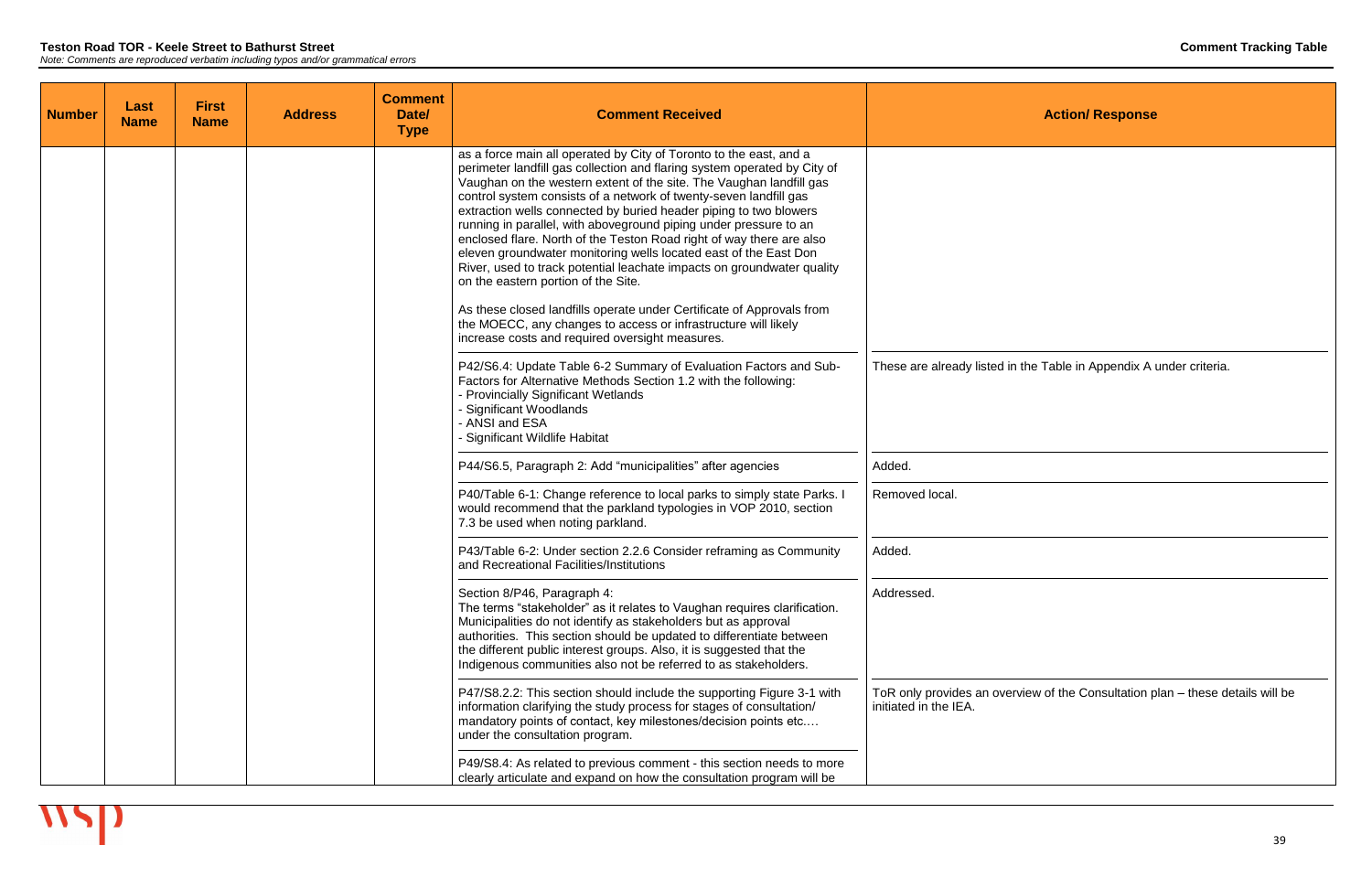| <b>Number</b> | Last<br><b>Name</b> | <b>First</b><br><b>Name</b> | <b>Address</b> | <b>Comment</b><br>Date/<br><b>Type</b> | <b>Comment Received</b>                                                                                                                                                                                                                                                                      |                                                      |
|---------------|---------------------|-----------------------------|----------------|----------------------------------------|----------------------------------------------------------------------------------------------------------------------------------------------------------------------------------------------------------------------------------------------------------------------------------------------|------------------------------------------------------|
|               |                     |                             |                |                                        | engaging and the role of the City of Vaughan.                                                                                                                                                                                                                                                |                                                      |
|               |                     |                             |                |                                        | Section 11:<br>This section references the agency but not the specific Acts. Suggest<br>adding this detail, as per the Fisheries Act Approval (Federal<br>Government), see suggestions below. Also, include<br>legislation/regulations that are applicable to the project.                   | All applicable Acts/Regu<br>undertaking and alternat |
|               |                     |                             |                |                                        | <b>Environment Canada</b><br><b>Fisheries Act</b><br>Species at Risk Act<br>$\overline{\phantom{a}}$<br><b>Migratory Birds Convention Act</b>                                                                                                                                                |                                                      |
|               |                     |                             |                |                                        | Ministry of Natural Resources and Forestry<br><b>Endangered Species Act</b>                                                                                                                                                                                                                  |                                                      |
|               |                     |                             |                |                                        | <b>MOECC</b><br>Clean Water Act                                                                                                                                                                                                                                                              |                                                      |
|               |                     |                             |                |                                        | Add "TransCanada Pipeline Inc."                                                                                                                                                                                                                                                              |                                                      |
|               |                     |                             |                |                                        | Section 12:<br>The following references should be added.<br>City of Vaughan Natural Heritage Network, 2014<br>2.<br>Oak Ridges Moraine Conservation Plan, 2017<br>3.<br>Greenbelt Plan, 2017<br>Growth Plan, 2017<br>4.<br>5.<br><b>Provincial Policy Statement, 2014</b>                    | References used for duri                             |
|               |                     |                             |                |                                        | P54: The following should be referenced in the document:<br>City of Vaughan 2013 Active Together Master Plan noting that<br>a 2018 update is in progress to be finalized in Q2 2018.<br>City of Vaughan 2007 Pedestrian and Bicycle Master plan noting that a<br>2018 update is in progress. | Document not finalized.                              |
|               |                     |                             |                |                                        | Appendices:<br>2.1.3 - Rename Vaughan Official Plan to Vaughan Official Plan 2010<br>2.4.2 – Under Data source identify specifically the applicable official<br>plans<br>2.4.4 - add 2010 after City of Vaughan Official Plan                                                                | Revised<br>Too specific for the ToR<br>Revised       |
|               |                     |                             |                |                                        | Appendix A<br>Update ORMCP and PPS with proper years, as they have<br>been updated.<br>Update Provincial and Federal Agencies names as they have                                                                                                                                             | Revised, factors and crite                           |

 $a$ lations will be determined during the IEA once the full tives are determined.

ring the preparation of the ToR will be listed.

teria will be further addressed in the IEA.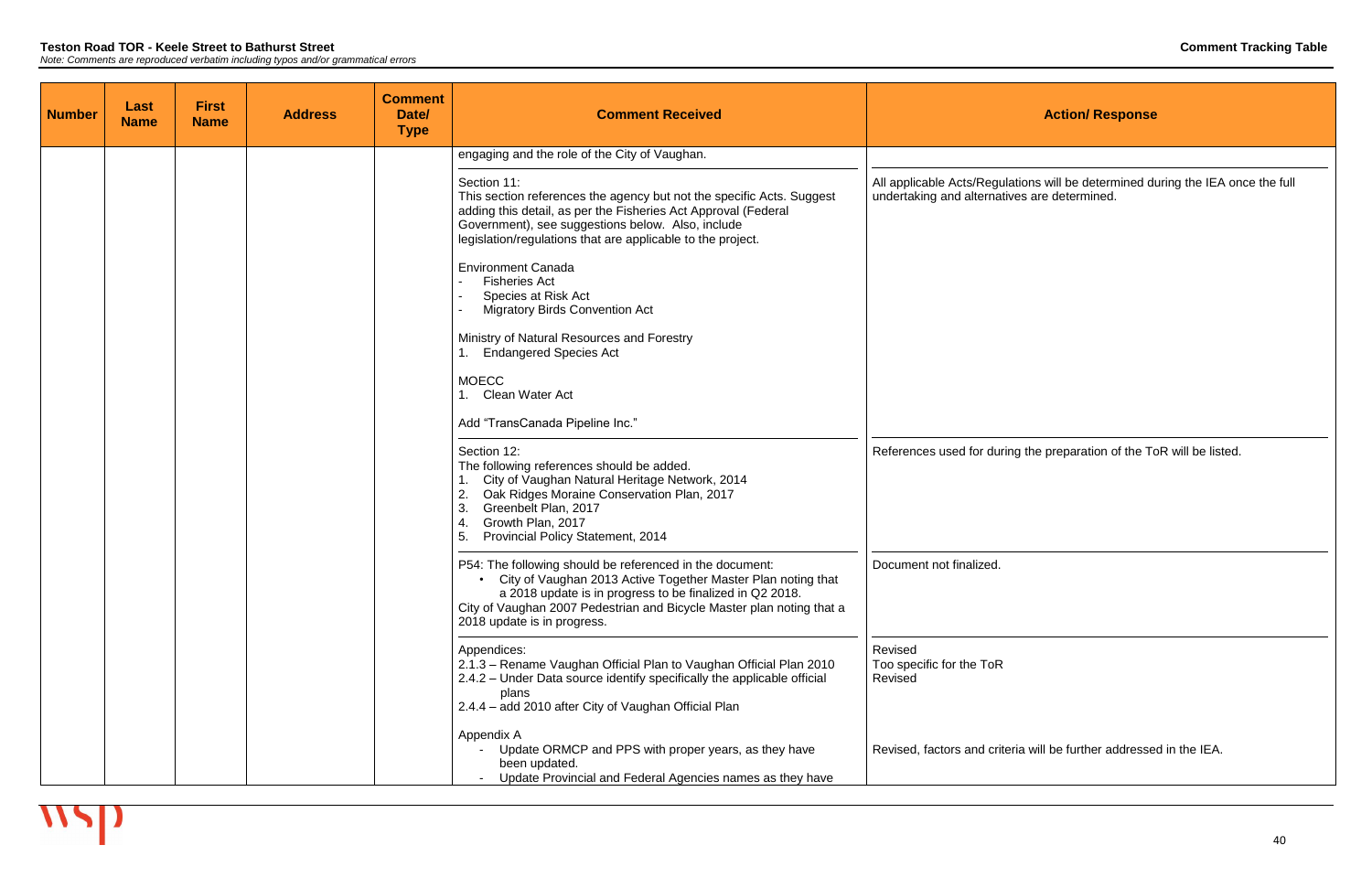| <b>Number</b> | Last<br><b>Name</b> | <b>First</b><br><b>Name</b> | <b>Address</b> | <b>Comment</b><br>Date/<br><b>Type</b> | <b>Comment Received</b>                                                                                                                                                                                                                                                                                                                                                                                                                                                                                                                                                                                                                                                                                                                                         |                           |
|---------------|---------------------|-----------------------------|----------------|----------------------------------------|-----------------------------------------------------------------------------------------------------------------------------------------------------------------------------------------------------------------------------------------------------------------------------------------------------------------------------------------------------------------------------------------------------------------------------------------------------------------------------------------------------------------------------------------------------------------------------------------------------------------------------------------------------------------------------------------------------------------------------------------------------------------|---------------------------|
|               |                     |                             |                |                                        | changed, for instance there is no longer a Ministry of Aboriginal<br>Affairs, it is now called Ministry of Indigenous Relations and<br>Reconciliation.<br>Regarding Woodlands, include under "Criteria" woodlands that<br>meet the definition of woodlands in the Regional Official Plan<br>and VOP 2010.                                                                                                                                                                                                                                                                                                                                                                                                                                                       |                           |
|               |                     |                             |                |                                        | Appendix A - Data Source column, 1.4 (Factor), 1.4.2 (sub-factor):<br>The last bullet should read"MOECC Stormwater Management<br>Planning and Design Manual (2003) and the final version of MOECC's<br>Low Impact Development Stormwater Management Design guideline.<br>MOECC anticipates the final version of the document to be released in<br>2018. Thus, well within the IEA project timeline.                                                                                                                                                                                                                                                                                                                                                             | Revised.                  |
|               |                     |                             |                |                                        | Page 84 item 2.2 under rationale: Speak to the future plans and<br>feasibility of park expansion.                                                                                                                                                                                                                                                                                                                                                                                                                                                                                                                                                                                                                                                               | Parks are included in the |
|               |                     |                             |                |                                        | Page 77 item 2.4.3<br>All reference to Active Together Master Plan should be "Active"<br>Together Master Plan (2013) or its successor - noting that a<br>2018 update is in progress to be finalized in Q2 2018.<br>City of Vaughan 2007 Pedestrian and Bicycle Master plan noting that a<br>2018 update is in progress.                                                                                                                                                                                                                                                                                                                                                                                                                                         | The most current data so  |
|               |                     |                             |                |                                        | Page 84 item 4.2.2 – Reference should be made to limiting barriers to<br>the connectivity of future planned trails.                                                                                                                                                                                                                                                                                                                                                                                                                                                                                                                                                                                                                                             | Wording added.            |
| 19.           |                     |                             | <b>MNRF</b>    |                                        | General:<br>A) The Term of Reference (ToR) provides an overview of various<br>regional and municipal planning initiatives related to the proposed<br>under taking. It does not, however, include any analysis of the Oak<br>Ridges Moraine Conservation Plan (ORMCP) and the policies<br>contained therein that may have implications on this EA.<br>The ORMCP is an ecologically-based plan which provides land use<br>and resource management direction for land and water for areas<br>within the Moraine. The unopened road allowance for Teston Road<br>is located within an area designated as Natural Core in the Oak<br>Ridges Moraine Conservation Plan (ORMCP). This land use<br>designation represents the highest level of policy constraint in the |                           |

ne rationale

source will be used during the IEA process.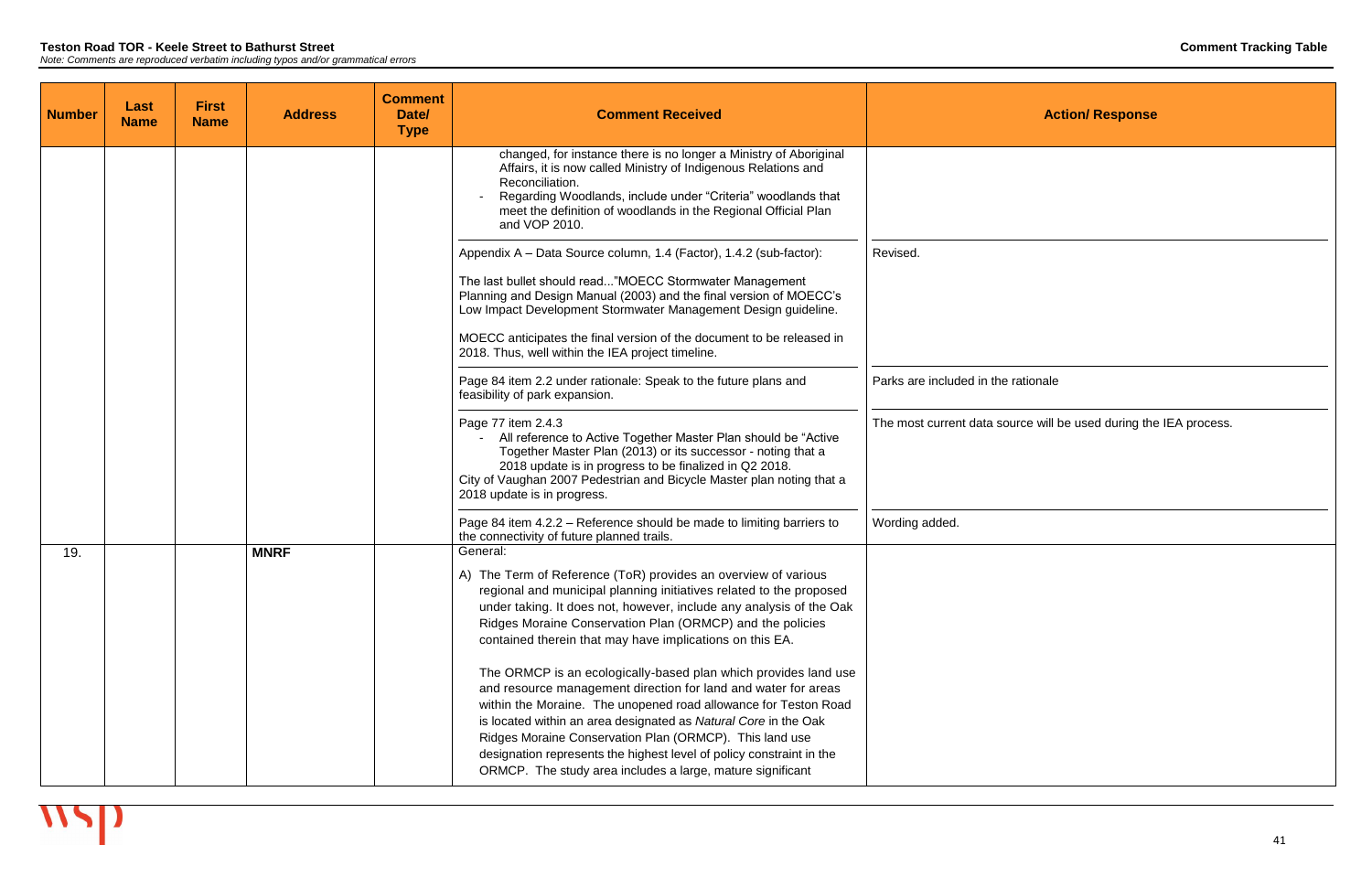| <b>Number</b> | Last<br><b>Name</b> | <b>First</b><br><b>Name</b> | <b>Address</b> | <b>Comment</b><br>Date/<br><b>Type</b> | <b>Comment Received</b>                                                                                                                                                                                                                                                                                 |  |
|---------------|---------------------|-----------------------------|----------------|----------------------------------------|---------------------------------------------------------------------------------------------------------------------------------------------------------------------------------------------------------------------------------------------------------------------------------------------------------|--|
|               |                     |                             |                |                                        | woodland, earth and life science Areas of Natural and Scientific<br>Interest (ANSI), provincially significant wetlands and unevaluated<br>wetlands. These features would meet the definition of Key Natural<br>Heritage Features under the ORMCP and are afforded a high level of<br>policy protection. |  |
|               |                     |                             |                |                                        | Please note the following excerpt from Section 41 of the ORMCP<br>dealing with transportation, infrastructure and utilities:                                                                                                                                                                            |  |
|               |                     |                             |                |                                        | (2) An application for the development of infrastructure in or on<br>land in a Natural Linkage Area shall not be approved unless,                                                                                                                                                                       |  |
|               |                     |                             |                |                                        | (a) the need for the project has been demonstrated and there<br>is no reasonable alternative; and                                                                                                                                                                                                       |  |
|               |                     |                             |                |                                        | (b) the applicant demonstrates that the following<br>requirements will be satisfied, to the extent that is possible<br>while also meeting all applicable safety standards:                                                                                                                              |  |
|               |                     |                             |                |                                        | 1. The area of construction disturbance will be kept to<br>a minimum.                                                                                                                                                                                                                                   |  |
|               |                     |                             |                |                                        | 2. Right of way widths will be kept to the minimum that<br>is consistent with,                                                                                                                                                                                                                          |  |
|               |                     |                             |                |                                        | <i>i. meeting other objectives such as stormwater</i><br>management and erosion and sediment control,<br>and                                                                                                                                                                                            |  |
|               |                     |                             |                |                                        | ii. locating as much infrastructure uses within a<br>single corridor as possible.                                                                                                                                                                                                                       |  |
|               |                     |                             |                |                                        | 3. The project will allow for wildlife movement.                                                                                                                                                                                                                                                        |  |
|               |                     |                             |                |                                        | 4. Lighting will be focused downwards and away from<br><b>Natural Core Areas.</b>                                                                                                                                                                                                                       |  |
|               |                     |                             |                |                                        | 5. The planning, design and construction practices<br>adopted will keep any adverse effects on the<br>ecological integrity of the Plan Area to a minimum.<br>$\cdots$                                                                                                                                   |  |
|               |                     |                             |                |                                        |                                                                                                                                                                                                                                                                                                         |  |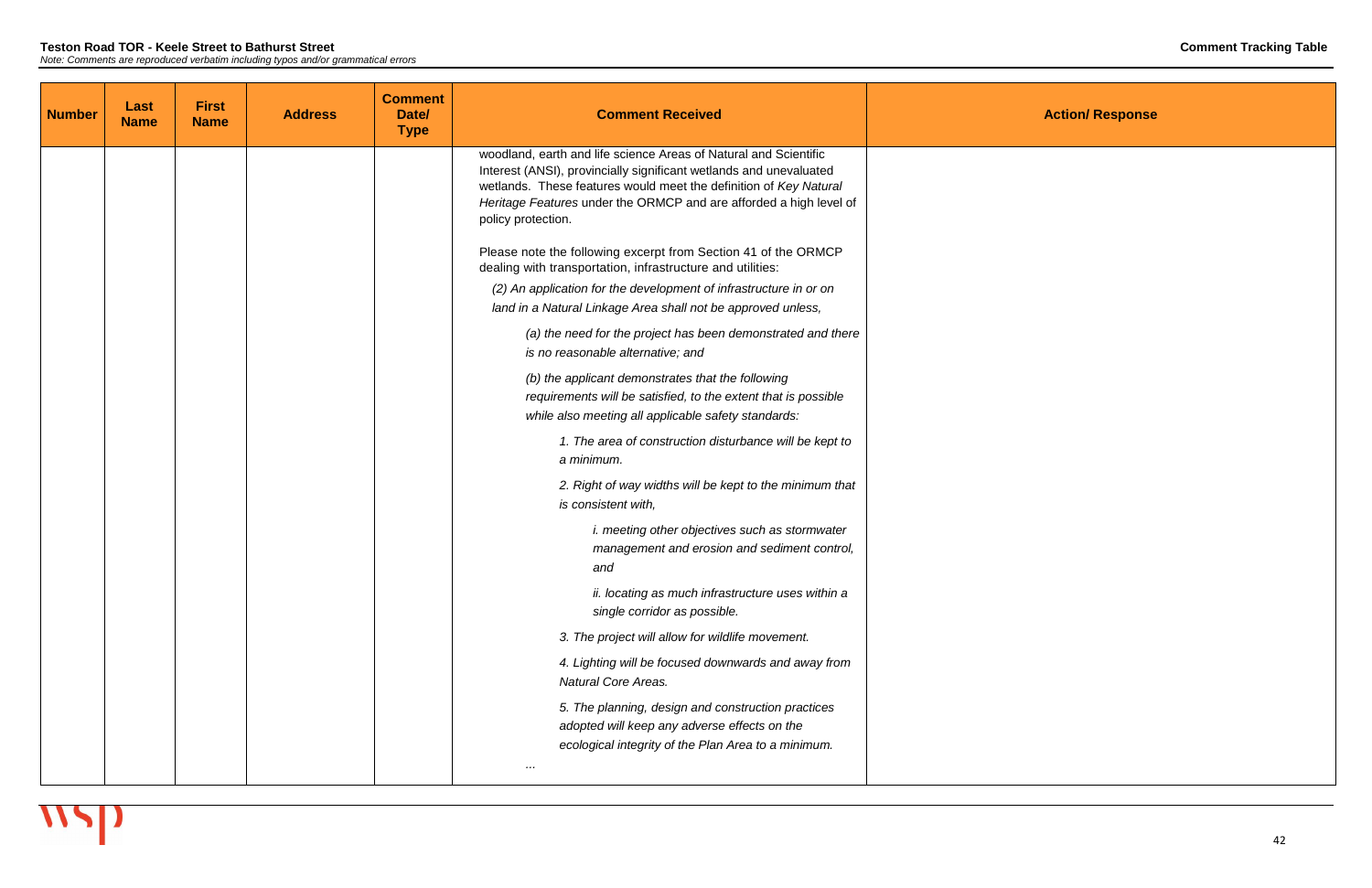| <b>Number</b> | Last<br><b>Name</b> | <b>First</b><br><b>Name</b> | <b>Address</b> | <b>Comment</b><br>Date/<br><b>Type</b> | <b>Comment Received</b>                                                                                                                                                                                                                                                                                                       |  |
|---------------|---------------------|-----------------------------|----------------|----------------------------------------|-------------------------------------------------------------------------------------------------------------------------------------------------------------------------------------------------------------------------------------------------------------------------------------------------------------------------------|--|
|               |                     |                             |                |                                        | (3) An application for the development of infrastructure in or on<br>land in a Natural Core Area shall not be approved unless the<br>applicant demonstrates that,                                                                                                                                                             |  |
|               |                     |                             |                |                                        | (a) the requirements of subsection (2) have been met;                                                                                                                                                                                                                                                                         |  |
|               |                     |                             |                |                                        | (b) the project does not include and will not in the future<br>require a highway interchange or a transit or railway station<br>in a Natural Core Area; and                                                                                                                                                                   |  |
|               |                     |                             |                |                                        | (c) the project is located as close to the edge of the Natural<br>Core Area as possible.                                                                                                                                                                                                                                      |  |
|               |                     |                             |                |                                        | (4) Except as permitted in subsection (5), with respect to land in a<br>key natural heritage feature or a key hydrologic feature, the<br>development of new infrastructure and the upgrading or extension<br>of existing infrastructure, including the opening of a road within an<br>unopened road allowance, is prohibited. |  |
|               |                     |                             |                |                                        | (5) Infrastructure may be permitted to cross a key natural heritage<br>feature or a key hydrologic feature if the applicant demonstrates<br>that,                                                                                                                                                                             |  |
|               |                     |                             |                |                                        | (a) the need for the project has been demonstrated and there<br>is no reasonable alternative;                                                                                                                                                                                                                                 |  |
|               |                     |                             |                |                                        | (b) the planning, design and construction practices adopted<br>will keep any adverse effects on the ecological integrity of the<br>Plan Area to a minimum;                                                                                                                                                                    |  |
|               |                     |                             |                |                                        | (c) the design practices adopted will maintain, and where<br>possible improve or restore, key ecological and recreational<br>linkages, including the trail system referred to in section 39;                                                                                                                                  |  |
|               |                     |                             |                |                                        | (d) the landscape design will be adapted to the<br>circumstances of the site and use native plant species as<br>much as possible, especially along rights of way; and                                                                                                                                                         |  |
|               |                     |                             |                |                                        | (e) the long-term landscape management approaches<br>adopted will maintain, and where possible improve or                                                                                                                                                                                                                     |  |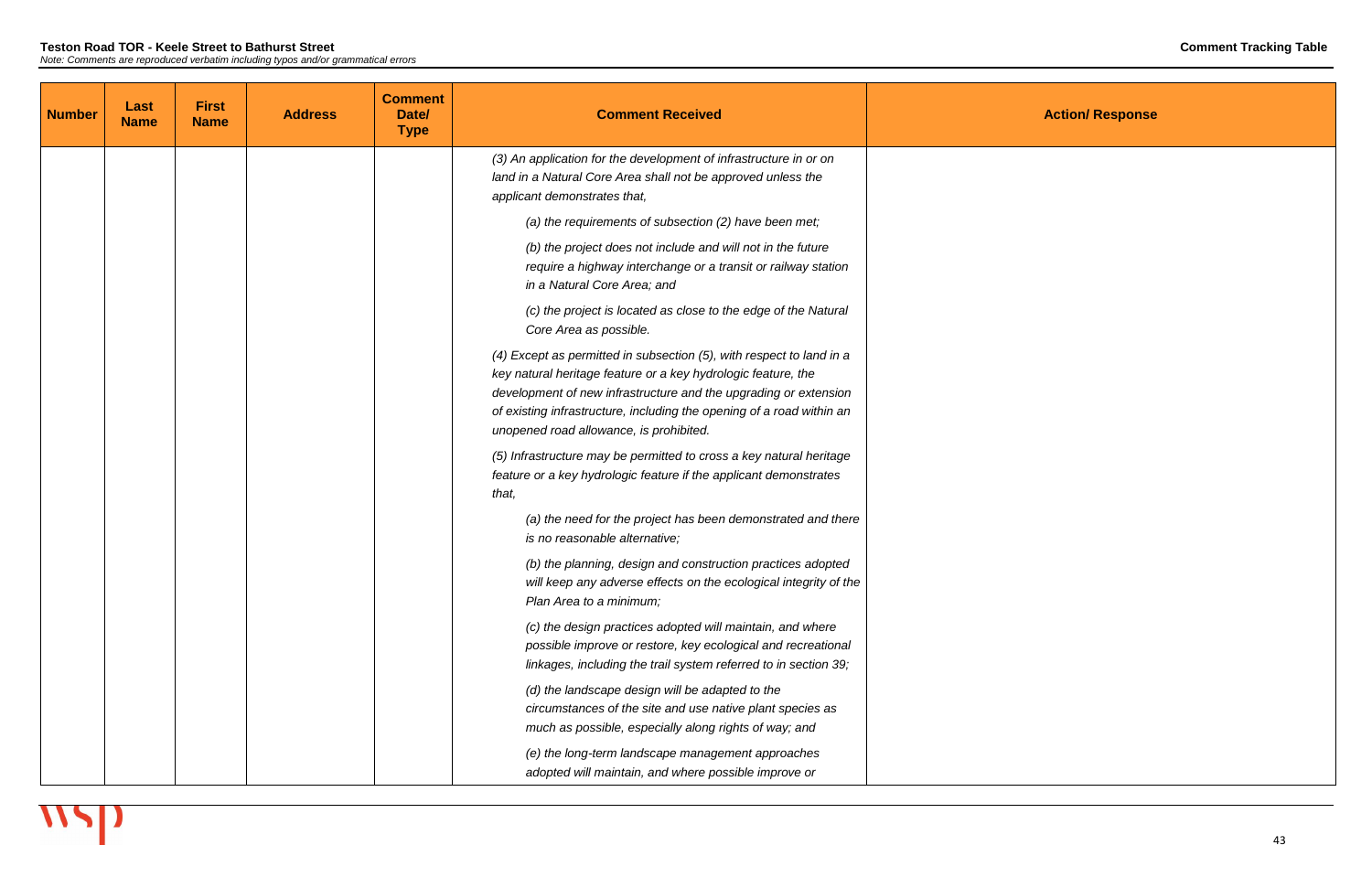nas been completed during this ToR stage – detailed inventory work (including field investigations) will be completed during the IEA. There will be regular meetings with MNRF during the IEA.

| <b>Number</b> | Last<br><b>Name</b> | <b>First</b><br><b>Name</b> | <b>Address</b> | <b>Comment</b><br>Date/<br><b>Type</b> | <b>Comment Received</b>                                                                                                                                                                                                                                                                                                                                                                                                                                                                                                                                                                                                                                                                                                                                                                                                         |                                                                                                                                                                        |
|---------------|---------------------|-----------------------------|----------------|----------------------------------------|---------------------------------------------------------------------------------------------------------------------------------------------------------------------------------------------------------------------------------------------------------------------------------------------------------------------------------------------------------------------------------------------------------------------------------------------------------------------------------------------------------------------------------------------------------------------------------------------------------------------------------------------------------------------------------------------------------------------------------------------------------------------------------------------------------------------------------|------------------------------------------------------------------------------------------------------------------------------------------------------------------------|
|               |                     |                             |                |                                        | restore, the health, diversity, size and connectivity of the key<br>natural heritage feature or a key hydrologic feature.                                                                                                                                                                                                                                                                                                                                                                                                                                                                                                                                                                                                                                                                                                       |                                                                                                                                                                        |
|               |                     |                             |                |                                        | (6) Service and utility trenches for infrastructure shall be planned,<br>designed and constructed so as to keep disruption of the natural<br>groundwater flow to a minimum.<br>MNRF staff notes that the infrastructure policies in the ORMCP<br>address both siting/route selection as well as construction design<br>considerations. Section 41 requires the applicant to demonstrate<br>"there is no reasonable alternative" when crossing a key natural<br>heritage feature. Further, the policies specifically address unopened<br>road allowances. It should also be noted that the subject area is<br>located within an area designated as a Landform Conservation Area as<br>defined in the ORMCP. Based on the foregoing, the ToR should<br>include a full analysis of the proposal against all applicable policies in | An analysis cannot be co<br>unknown. This will be co<br>parts of the study area a<br>throughout the ToR that<br>legislation, plans, polices<br>be used during the IEA. |
|               |                     |                             |                |                                        | the ORMCP.<br>B) MNRF should be contacted to determine if there is any additional<br>inventory work required within the study area (e.g., Feature<br>delineation). Further, MNRF would appreciate the opportunity to<br>undertake a site visit(s) to better inform our review to the<br>proposal.<br>C) MNRF would appreciate an opportunity to meet with the<br>proponent to review proposed inventory work related to species-<br>at-risk to ensure it is consistent with requirements of the<br>Endangered Species Act (ESA).                                                                                                                                                                                                                                                                                                | B) As noted in Chapter 8<br>the IEA.<br>Noted, a site visit can be<br>C) No "inventory" work h<br>inventory work (including<br>There will be regular me                |
|               |                     |                             |                |                                        | Section 4:<br>A) Page 27, second paragraph - mentions "These forest and<br>wetland habitats can be expected to be sensitive to<br>encroachment, however, current land use practices have likely<br>already had impacts to ecological features. In addition, the<br>current land use practices have already fragmented these<br>features on the landscape". MNRF staff are of the opinion that<br>the study area contains a number of very high quality natural<br>heritage features and demonstrates a high degree of ecological<br>function. The study area is located in a major core area of the<br>southern Oak Ridges Moraine. The forests and swamps of this<br>area are part of large forested tract of about 300 hectares, is one                                                                                       | Noted                                                                                                                                                                  |

#### **Action/ Response**

ompleted at this time as the preferred alternative is empressed in the line and the presence incommence of the opportunity of the opportunity of the completed in section 4.3 that are subject to the ORMCP and it is noted several times Federal, Provincial, Conservation Authority and Municipal s, guidelines, consideration and planning objectives must

of the ToR MNRF will be continued to be consulted during

completed during the IEA.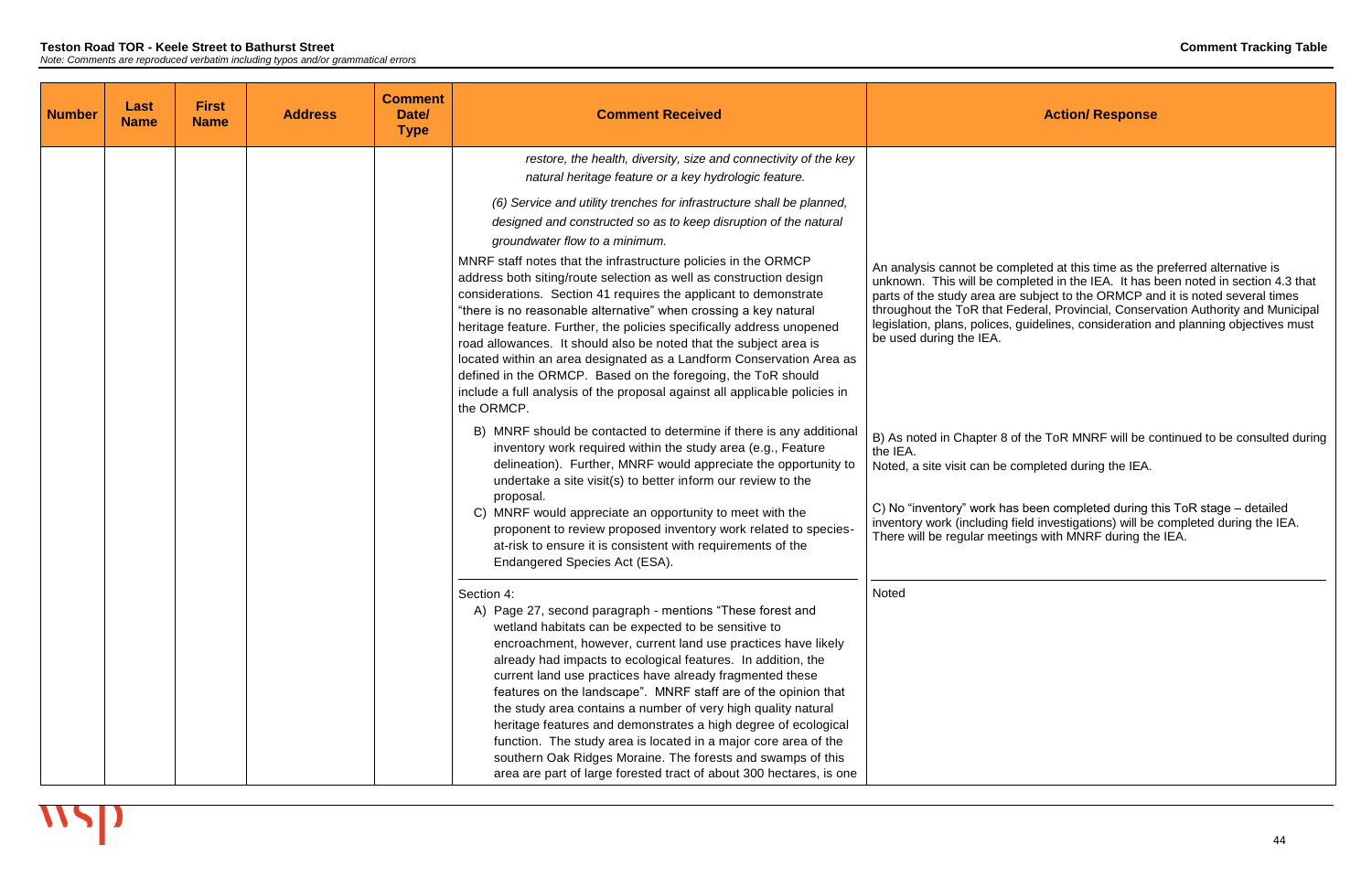| <b>Number</b> | Last<br><b>Name</b> | <b>First</b><br><b>Name</b> | <b>Address</b> | <b>Comment</b><br>Date/<br><b>Type</b> | <b>Comment Received</b>                                                                                                                                                                                                                                                                                                                                                              |                                                          |
|---------------|---------------------|-----------------------------|----------------|----------------------------------------|--------------------------------------------------------------------------------------------------------------------------------------------------------------------------------------------------------------------------------------------------------------------------------------------------------------------------------------------------------------------------------------|----------------------------------------------------------|
|               |                     |                             |                |                                        | of the 12 largest blocks of forests on the Oak Ridges Moraine<br>and largest forest in the City of Vaughan.<br>B) Table 4-1 Potential Environmental Effects - Should also<br>specifically mention: permanent affects such as lighting,<br>increased traffic, increased noise and changes to fish and<br>wildlife passage.                                                            |                                                          |
|               |                     |                             |                |                                        | Section 5:<br>A) Given the policy direction in section 41 of the ORMCP around<br>the development of infrastructure on the Moraine, evaluation<br>methods should give substantially more weight to natural<br>heritage considerations than typical weighting exercises that<br>seek to "balance" economic, social and environmental<br>considerations.                                | Weighting of criteria will<br>established.               |
|               |                     |                             |                |                                        | Section 6:<br>A) Section 6.3 should include specific reference to the ORMCP<br>policies as a guiding principle for consideration in the<br>considerations to generate alternatives.                                                                                                                                                                                                  | Section 6.3 identifies hig<br>alternatives, policies and |
|               |                     |                             |                |                                        | B) The ORMCP also provides guides on design considerations for<br>infrastructure that should also be acknowledged in the Terms of<br>Reference (e.g., mitigating lighting, wildlife passage, enhancing<br>ecological integrity). These will need to be incorporated into the<br>development of alternative methods.                                                                  |                                                          |
|               |                     |                             |                |                                        | Section 7:<br>A) Terms of Reference Commitments and Monitoring should<br>incorporate requirements established in Section 41 of the<br>ORMCP. These include requirements to improve or restore<br>ecological linkages using native plants, adopt long-term<br>landscape management approaches, etc.                                                                                   | Commitments and monit                                    |
|               |                     |                             |                |                                        | A) Given the number of species at risk, it is likely that the<br>undertaking will require one of more authorizations pursuant to<br>the Endangered Species Act (ESA). MNRF recommends the<br>consulting team contact ministry staff to address potential ESA<br>requirements early on in the EA process to ensure these<br>approval processes are harmonized to the extent possible. | Noted.                                                   |

be determined during the IEA when alternatives have been

Section 6.3 identifies high level principles to be applied in the generation of alternatives, policies and plans will support these principles.

itoring will be considered during the IEA as appropriate.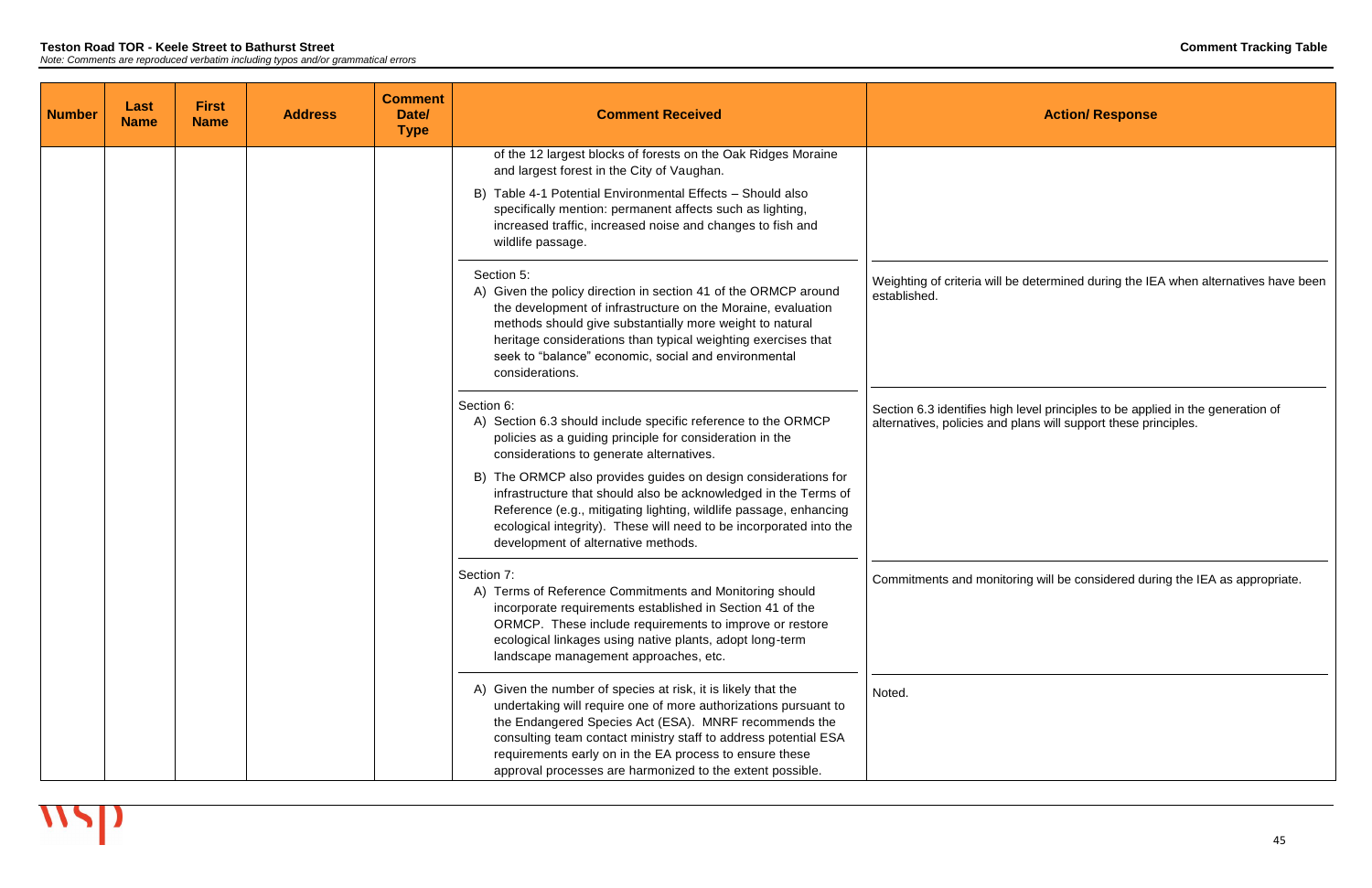#### **Teston Road TOR - Keele Street to Bathurst Street Comment Tracking Table**

*Note: Comments are reproduced verbatim including typos and/or grammatical errors*

| <b>Number</b> | Last<br><b>Name</b> | <b>First</b><br><b>Name</b> | <b>Address</b> | <b>Comment</b><br>Date/<br><b>Type</b> | <b>Comment Received</b>                                                                                                                                                                                                                                                                                                                                                                                                                                                                                                                                                                                                                                                                                                                                                                                                                                                                                          |                                                                                                   |
|---------------|---------------------|-----------------------------|----------------|----------------------------------------|------------------------------------------------------------------------------------------------------------------------------------------------------------------------------------------------------------------------------------------------------------------------------------------------------------------------------------------------------------------------------------------------------------------------------------------------------------------------------------------------------------------------------------------------------------------------------------------------------------------------------------------------------------------------------------------------------------------------------------------------------------------------------------------------------------------------------------------------------------------------------------------------------------------|---------------------------------------------------------------------------------------------------|
|               |                     |                             |                |                                        |                                                                                                                                                                                                                                                                                                                                                                                                                                                                                                                                                                                                                                                                                                                                                                                                                                                                                                                  |                                                                                                   |
|               |                     |                             | <b>MTCS</b>    |                                        | General:<br>In Ontario, cultural heritage is generally described in three main<br>categories:<br>Archaeological resources;<br>$\bullet$<br>Built heritage resources, including bridges and monuments;<br>and,<br>Cultural heritage landscapes.<br>$\bullet$<br>This terminology is reinforced in provincial policy, including the<br>Provincial Policy Statement, 2014. We encourage the proponent to use<br>terminology consistent with this in its ToR and the IEA documentation.<br>Furthermore, we note that while cultural heritage landscapes are<br>considered briefly in section 6 and in the appendices, they do not<br>appear to be discussed in earlier sections of the report. The IEA should<br>identify and consider any cultural heritage landscapes in the<br>"description of the environment" and "environmental effects."<br>In 2010, the City of Vaughan retained ASI to undertake a cultural | Revised                                                                                           |
|               |                     |                             |                |                                        | heritage landscape inventory and policy study to support their Official<br>Plan review. We are bringing it to your attention as it may be of<br>assistance with this IEA.<br>www.vaughan.ca/services/business/heritage preservation/General%20Do<br>cuments/Cultural%2<br>0Heritage%20Landscape%20Inventory%20and%20Policy%20Study%20<br>March%202010.pdf<br>S4/4.4 and 4.5:<br>These sections identify that there are a number of archaeological sites,                                                                                                                                                                                                                                                                                                                                                                                                                                                         | Comment noted.<br>A desktop Built Heritage s<br>completed during the IEA.                         |
|               |                     |                             |                |                                        | areas of archaeological potential, as well as built heritage properties in<br>the study area. A preliminary baseline review for built heritage resources<br>was completed as part of the ToR, but more information will be necessary<br>in order to understand the cultural heritage resources in the area as well<br>as understand project impacts on those resources.                                                                                                                                                                                                                                                                                                                                                                                                                                                                                                                                          | A Stage 1 Archaeology St<br>studies to be completed a<br>Study is not included as p<br>document). |

**Action/ Response** 

study was completed for the ToR, further studies will be

A Stage 1 Archaeology Study has been completed for part of the study area, further studies to be completed as required as part of the IEA (the Stage 1 Archaeology Study is not included as part of the ToR, but was completed as a separate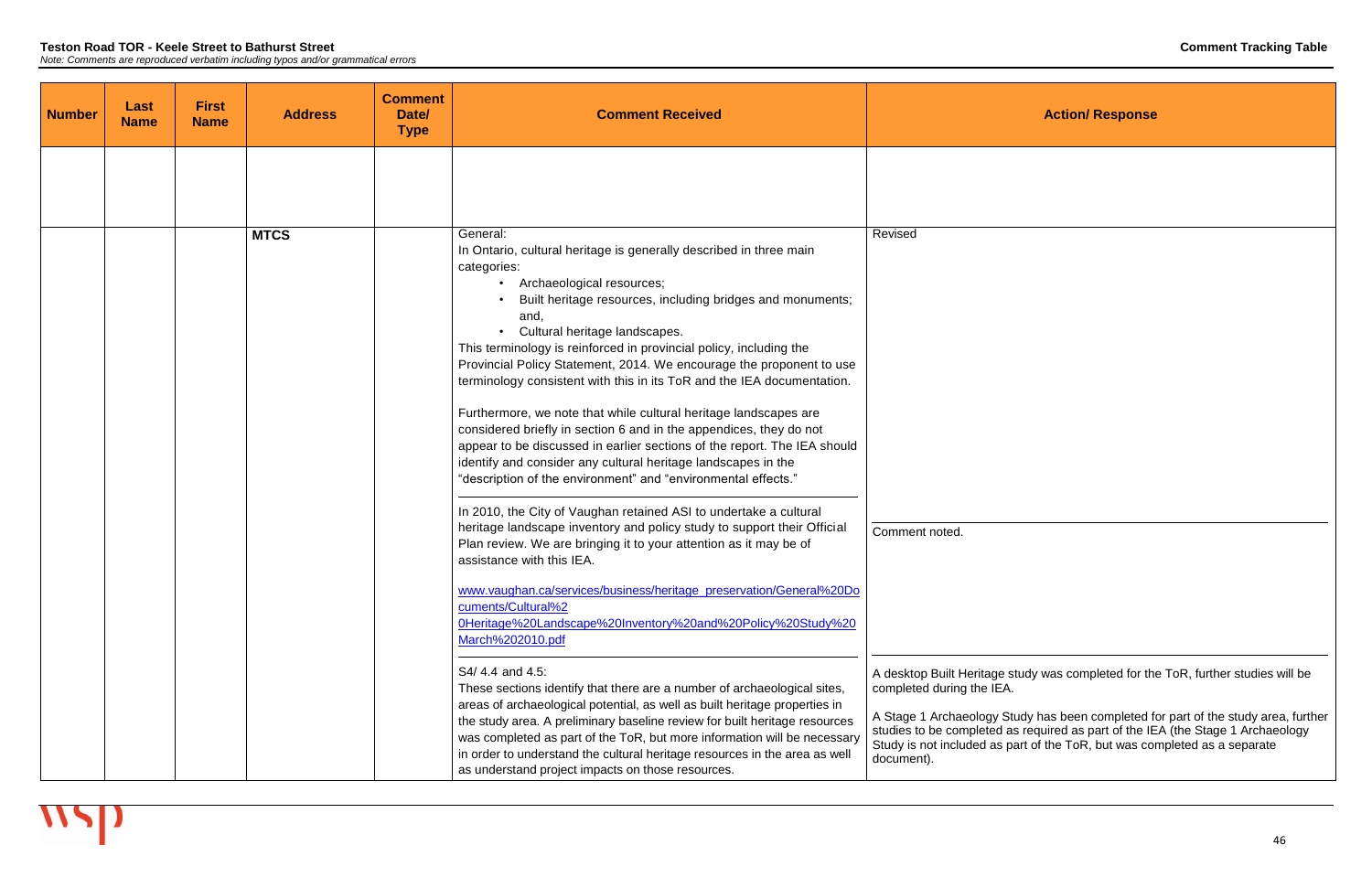| <b>Number</b> | Last<br><b>Name</b> | <b>First</b><br><b>Name</b> | <b>Address</b> | <b>Comment</b><br>Date/<br><b>Type</b> | <b>Comment Received</b>                                                                                                                                                                                                                                                                                                                                                                                                                                                                                                                                                                                                                                                                                                                                                                                                                                                                                                                                                                                                                                                                                                                                                                                                                                                                                                                                                                                                                                                                                                                                                                                                                                                                                                                                                                                                                                                                                                                                                                                                                                                                                                                  |  |
|---------------|---------------------|-----------------------------|----------------|----------------------------------------|------------------------------------------------------------------------------------------------------------------------------------------------------------------------------------------------------------------------------------------------------------------------------------------------------------------------------------------------------------------------------------------------------------------------------------------------------------------------------------------------------------------------------------------------------------------------------------------------------------------------------------------------------------------------------------------------------------------------------------------------------------------------------------------------------------------------------------------------------------------------------------------------------------------------------------------------------------------------------------------------------------------------------------------------------------------------------------------------------------------------------------------------------------------------------------------------------------------------------------------------------------------------------------------------------------------------------------------------------------------------------------------------------------------------------------------------------------------------------------------------------------------------------------------------------------------------------------------------------------------------------------------------------------------------------------------------------------------------------------------------------------------------------------------------------------------------------------------------------------------------------------------------------------------------------------------------------------------------------------------------------------------------------------------------------------------------------------------------------------------------------------------|--|
|               |                     |                             |                |                                        | It appears that the preliminary baseline inventory only screened for<br>cultural heritage resources that have already been identified on<br>inventories or registers. We note that while some cultural heritage<br>resources may have already been formally identified, others may be<br>identified through screening and evaluation during the EA process. We<br>recommend that the MTCS Criteria for Evaluating Potential for Built<br>Heritage Resources and Cultural Heritage Landscapes or another<br>screening should be completed to help determine whether this EA project<br>may impact cultural heritage resources.<br>The Built Environment section should clearly identify what further studies<br>will be undertaken as part of the IEA in order to identify any known or<br>potential cultural heritage resources and possible impacts on these<br>resources. MTCS recommends that archaeological assessments as well<br>as a Heritage Impact Assessment (HIA) are undertaken for this project.<br>The following is a sample table of contents for a HIA:<br>1. Introduction<br>description of study area<br>overview of cultural heritage and environmental assessment<br>legislation as it relates to this project<br>name of the proponent<br>brief description of the proposed project<br>Historical background of the property or study area<br>2.<br>settlement of surrounding area, association with prominent<br>persons, land use activity, ownership pattern<br>Statement(s) of cultural heritage value or interest<br>Full description and purpose of proposed activity<br>4.<br>Description of the anticipated impacts of proposed activity on heritage<br>attributes that support the cultural heritage resource's cultural<br>heritage value or interest<br>Description and evaluation of development alternatives and mitigation<br>6.<br>or avoidance measures in response to impacts<br>7. Summaries of engagement with Indigenous communities,<br>stakeholders, the community and interested organizations<br>who was engaged and how<br>how comments were incorporated into the recommended<br>approach |  |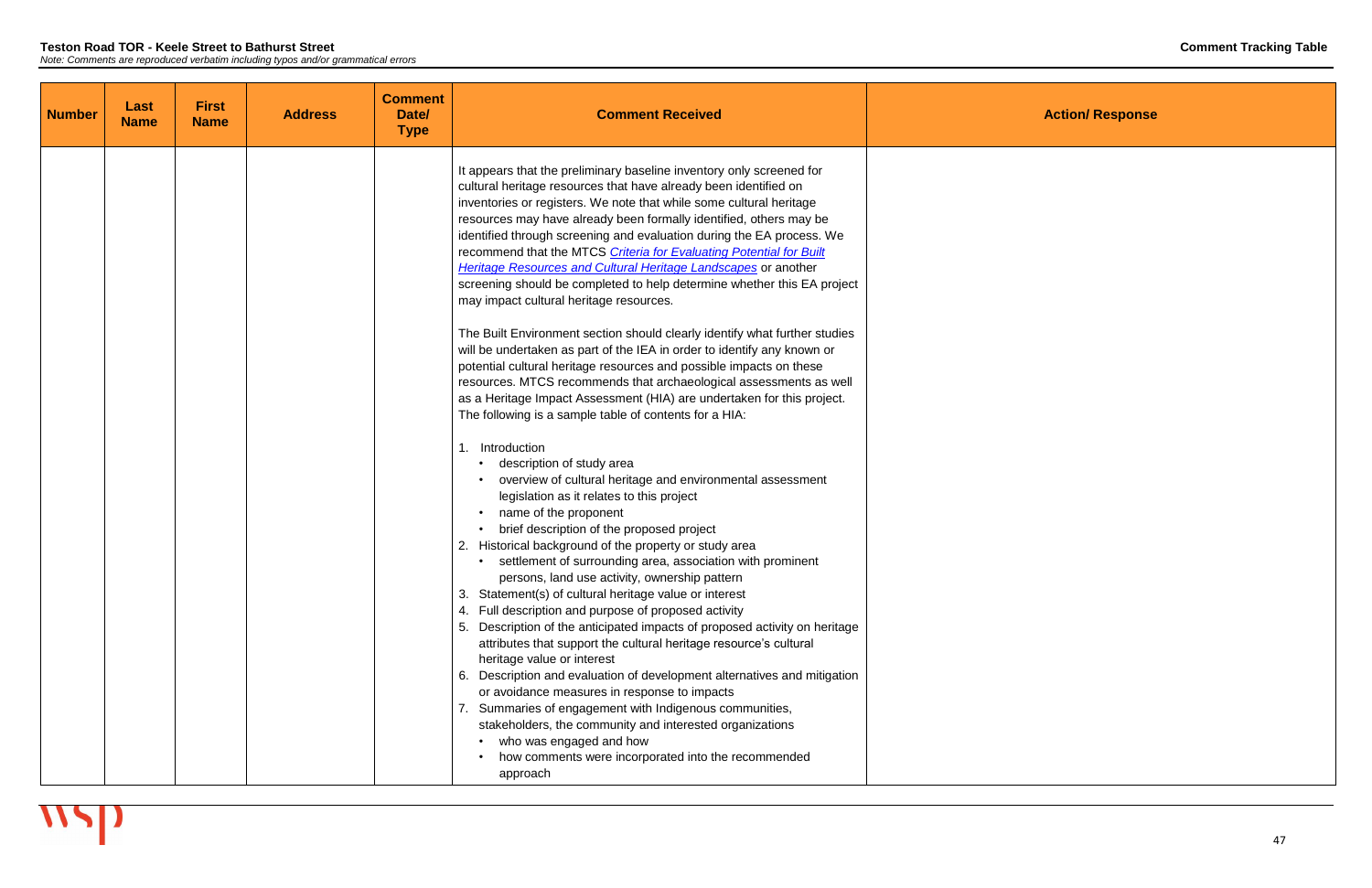| <b>Number</b> | Last<br><b>Name</b> | <b>First</b><br><b>Name</b> | <b>Address</b> | <b>Comment</b><br>Date/<br><b>Type</b> | <b>Comment Received</b>                                                                                                                                                                                                                                                                                                                                                                                                                            |                          |
|---------------|---------------------|-----------------------------|----------------|----------------------------------------|----------------------------------------------------------------------------------------------------------------------------------------------------------------------------------------------------------------------------------------------------------------------------------------------------------------------------------------------------------------------------------------------------------------------------------------------------|--------------------------|
|               |                     |                             |                |                                        | Recommendations<br>8.<br>preferred conservation measures<br>if other site alteration or development approaches are not<br>appropriate, explanation of why<br>if there is going to be an impact on a resource, explanation of why<br>the impact cannot be avoided<br>implementation decision making and to ensure that any necessary<br>mitigation measures can be implemented for the project.<br>9. Appendices<br>project personnel               |                          |
|               |                     |                             |                |                                        | S4.5/P26: Resources numbers 5, 6, 7 appear to be within the study area,<br>according to the area mapped in figure 4-5. Please clarify.                                                                                                                                                                                                                                                                                                             | Confirmed and clarified. |
|               |                     |                             |                |                                        | S4.7/P31: Under the Cultural effects heading, this list is repetitive,<br>especially with regard to archaeological resources. The difference<br>between the following is unclear:                                                                                                                                                                                                                                                                  | Revised                  |
|               |                     |                             |                |                                        | Alteration/ displacement of known and not yet known archaeological<br>sites<br>Removal/ loss of cultural archaeological units<br>Disturbance to lands with significant archaeological potential                                                                                                                                                                                                                                                    |                          |
|               |                     |                             |                |                                        | S5.2/Table 5-1/P36:<br>We suggest the following modifications (in bold) to this section:<br>The degree to which the proposed transportation system modification<br>impacts cultural features, such as:<br>properties of cultural heritage value, including:<br>archaeological sites<br>built heritage resources<br>cultural heritage landscapes<br>archaeological and;<br>$\overline{\phantom{0}}$<br>Indigenous sites<br>$\overline{\phantom{0}}$ | Revised                  |
|               |                     |                             |                |                                        | S5.2: Evaluation of alternatives should be based on information in<br>technical heritage studies, including Heritage Impact Assessment and<br>archaeological assessment.                                                                                                                                                                                                                                                                           | Noted.                   |
|               |                     |                             |                |                                        | S6.3/P39:                                                                                                                                                                                                                                                                                                                                                                                                                                          |                          |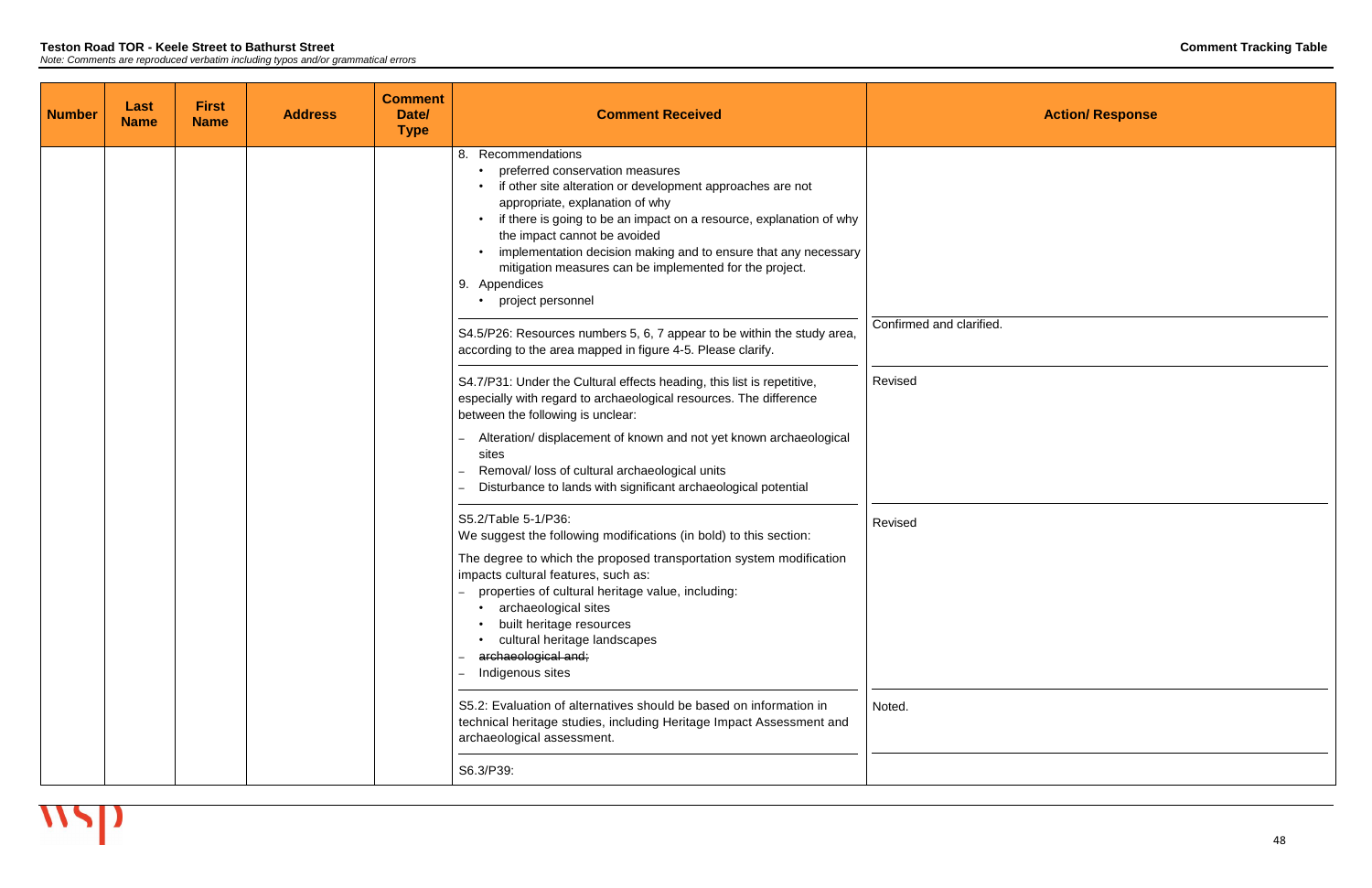| <b>Number</b> | Last<br><b>Name</b> | <b>First</b><br><b>Name</b> | <b>Address</b>                             | <b>Comment</b><br>Date/<br><b>Type</b> | <b>Comment Received</b>                                                                                                                                                                                                                                                                                                                                                                                                                           |                                                                |
|---------------|---------------------|-----------------------------|--------------------------------------------|----------------------------------------|---------------------------------------------------------------------------------------------------------------------------------------------------------------------------------------------------------------------------------------------------------------------------------------------------------------------------------------------------------------------------------------------------------------------------------------------------|----------------------------------------------------------------|
|               |                     |                             |                                            |                                        | It is recommended that minimizing impacts to cultural heritage<br>resources is included as its own "guiding principle". Not all cultural<br>heritage resources are within urban/rural areas.                                                                                                                                                                                                                                                      |                                                                |
|               |                     |                             |                                            |                                        | S6.3/Table 6-1/P40: We suggest the following updates for consistency<br>with current terminology and practice:                                                                                                                                                                                                                                                                                                                                    | Revised                                                        |
|               |                     |                             |                                            |                                        | Historical, Archaeological sites, built heritage resources, and<br>cultural heritage landscapes<br><b>Sites</b>                                                                                                                                                                                                                                                                                                                                   |                                                                |
|               |                     |                             |                                            |                                        | S6.4/Table 6-2/P43: For item 3.1 we note that cultural heritage<br>resources are not limited to the sources listed, and may also be<br>identified through technical heritage studies.                                                                                                                                                                                                                                                             | Revised                                                        |
|               |                     |                             |                                            |                                        | For item 3.2.1 we suggest the term "pre-contact" rather than "pre-<br>historic".                                                                                                                                                                                                                                                                                                                                                                  | Revised                                                        |
|               |                     |                             |                                            |                                        | S6.5: We note that the HIA and archaeological assessment should be<br>used to inform the mitigation measures and concept design.                                                                                                                                                                                                                                                                                                                  | Comment noted.                                                 |
|               |                     |                             |                                            |                                        | Appendices:<br>Appendix $A -$ comments made on items 3.1 and 3.2.1 apply to items<br>3.1 and 3.2.1 in this table as well.                                                                                                                                                                                                                                                                                                                         | Revised                                                        |
| 20.           |                     |                             | <b>York Region</b><br><b>Public Health</b> |                                        | Appendices:<br>Re: Appendix A (pg 54) Summary of Evaluation and Criteria for<br>Alternative Methods: Air Quality and Climate Change: Local and<br>regional air quality impacts and greenhouse gas emissions.                                                                                                                                                                                                                                      | Under criteria add consi<br>Added "MOECC guidan<br>with MOECC. |
|               |                     |                             |                                            |                                        | York Region Public is requesting further clarification regarding how<br>qualitative comparisons will be made for alternatives for both local and<br>regional air quality and for GHG's. We suggest the IEA process<br>consider sensitive receptors such as schools, child care centres and<br>long term care homes in their consideration of alternatives and part of<br>their qualitative assessment. This aligns with section 3.2.6 of our York |                                                                |
|               |                     |                             |                                            |                                        | Region Official Plan policy: "that sensitive uses such as schools,<br>daycares, and seniors facilities not be located near significant known<br>air emissions sources such as controlled access provincial 400- series<br>highways."                                                                                                                                                                                                              |                                                                |

ideration of sensitive receptors.

nce documents" under data sources as well as Consultation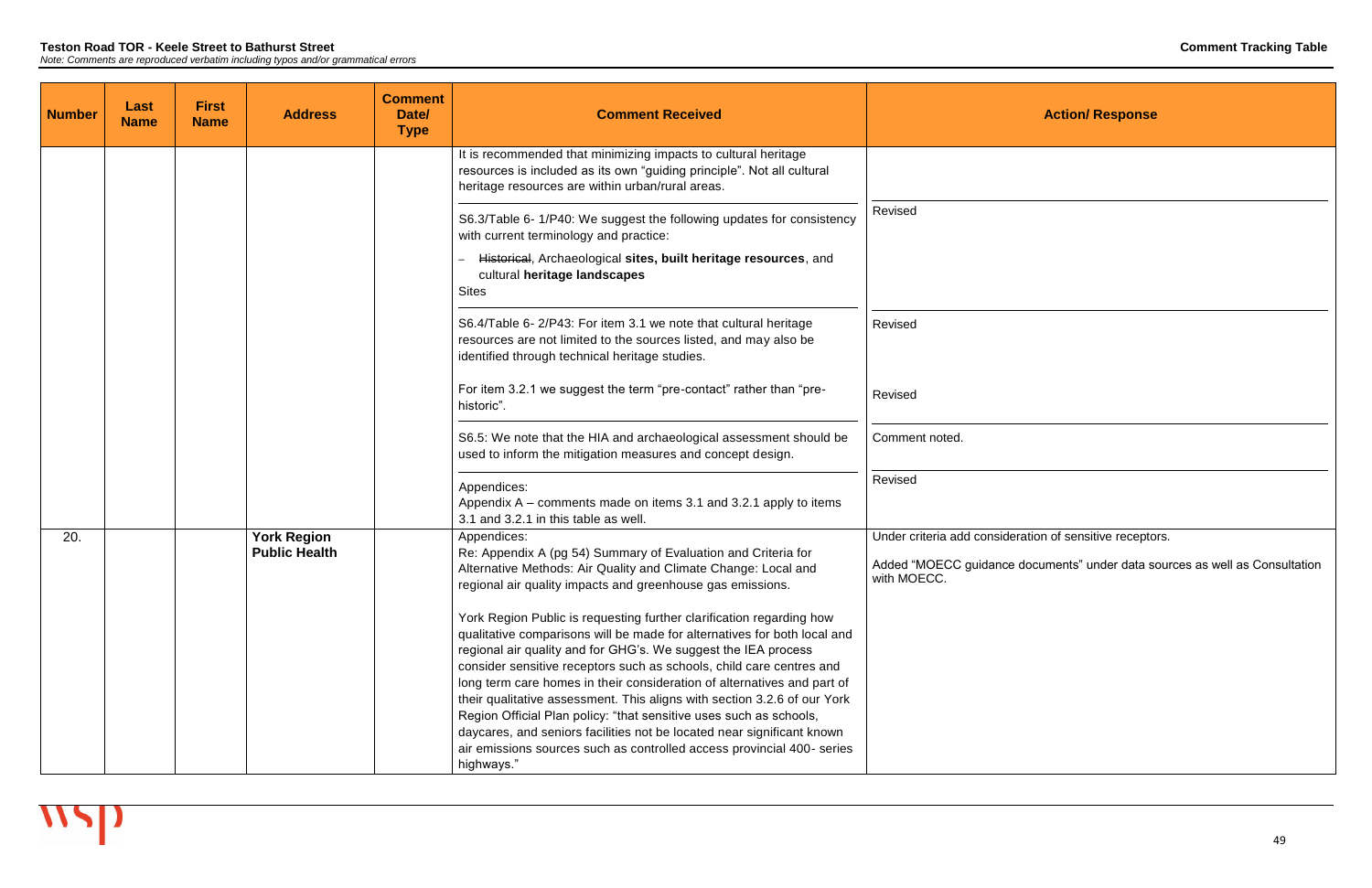edback regarding the Teston Road Individual Environmental Assessment Study. We appreciate you taking the time to share your experiences with travel in the area.

| <b>Number</b> | Last<br><b>Name</b>          | <b>First</b><br><b>Name</b> | <b>Address</b>                                       | <b>Comment</b><br>Date/<br><b>Type</b> | <b>Comment Received</b>                                                                                                                                                                                                                                                                                                                                                                                                                                                                                                                                                                                                                                                                                                                                                                                               |                                                                                                                                                                                                                                                                                                            |
|---------------|------------------------------|-----------------------------|------------------------------------------------------|----------------------------------------|-----------------------------------------------------------------------------------------------------------------------------------------------------------------------------------------------------------------------------------------------------------------------------------------------------------------------------------------------------------------------------------------------------------------------------------------------------------------------------------------------------------------------------------------------------------------------------------------------------------------------------------------------------------------------------------------------------------------------------------------------------------------------------------------------------------------------|------------------------------------------------------------------------------------------------------------------------------------------------------------------------------------------------------------------------------------------------------------------------------------------------------------|
|               | <b>Public Correspondence</b> |                             |                                                      |                                        | In addition, we are recommending that the TOR mention the relevant<br>MTO/MOECC air quality and climate change EA guidance documents.<br>For example,<br><b>MOECC Air Quality Impact Assessment Guidance for Schedule</b><br>C Municipal Road Class EAs (see attachment)<br>MTO's Environmental Guide for Assessing and Mitigating the<br>Air Quality Impacts and Greenhouse Gas Emissions of<br><b>Provincial Transportation Projects</b><br>http://www.ragsb.mto.gov.on.ca/techpubs/eps.nsf/0/24fe4bb174<br>a2af7085257aa9006558f4/\$FILE/MTO%20Environmental%20G<br>uide%20for%20Air%20Quality%20June%202012%20Final%20<br>ACC.pdf<br>MOECC's Climate Change impacts when preparing an<br>environmental assessment:<br>https://www.ontario.ca/page/considering-climate-change-<br>environmental-assessment-process |                                                                                                                                                                                                                                                                                                            |
| 21.           | Trueman                      | Geoff                       | Geoff Trueman,<br>P.Eng<br>gmtrueman@outlo<br>ok.com | Mar. 07,<br>2018/EM                    | Dear Sirs,<br>commute from the Weston/Teston area in Woodbridge to<br>Yonge/Elgin Mills daily for work. I take the detour up Keele to Kirby<br>and back down Dufferin which adds at least 10-15 minutes to my<br>commute each way. This link would save me up to half an hour of<br>driving every day, and I cannot say enough good things about it.<br>With Vaughan quickly expanding northward this should be a boon<br>to commuters who wish to avoid the heavy rush-hour traffic on<br>Major MacKenzie and Rutherford Roads.<br>Thank you,<br>Geoff Trueman, P.Eng                                                                                                                                                                                                                                                | <b>Response from Christ</b><br>Good afternoon Mr. T<br>Thank you for your fee<br><b>Environmental Assess</b><br>share your experience<br>Community input is ar<br>been shared with our<br>Please do not hesitate<br>require more informati<br>Regards,<br><b>Christine Morrison  </b><br><b>Specialist</b> |

## **Action/ Response**

## tine Morrison (York Region), March 8, 2018:

rueman,

Community input is an important part of this study and your comments have been shared with our project team and documented for the record.

> e to contact me directly if you have any questions or tion.

**Communications and Community Engagement**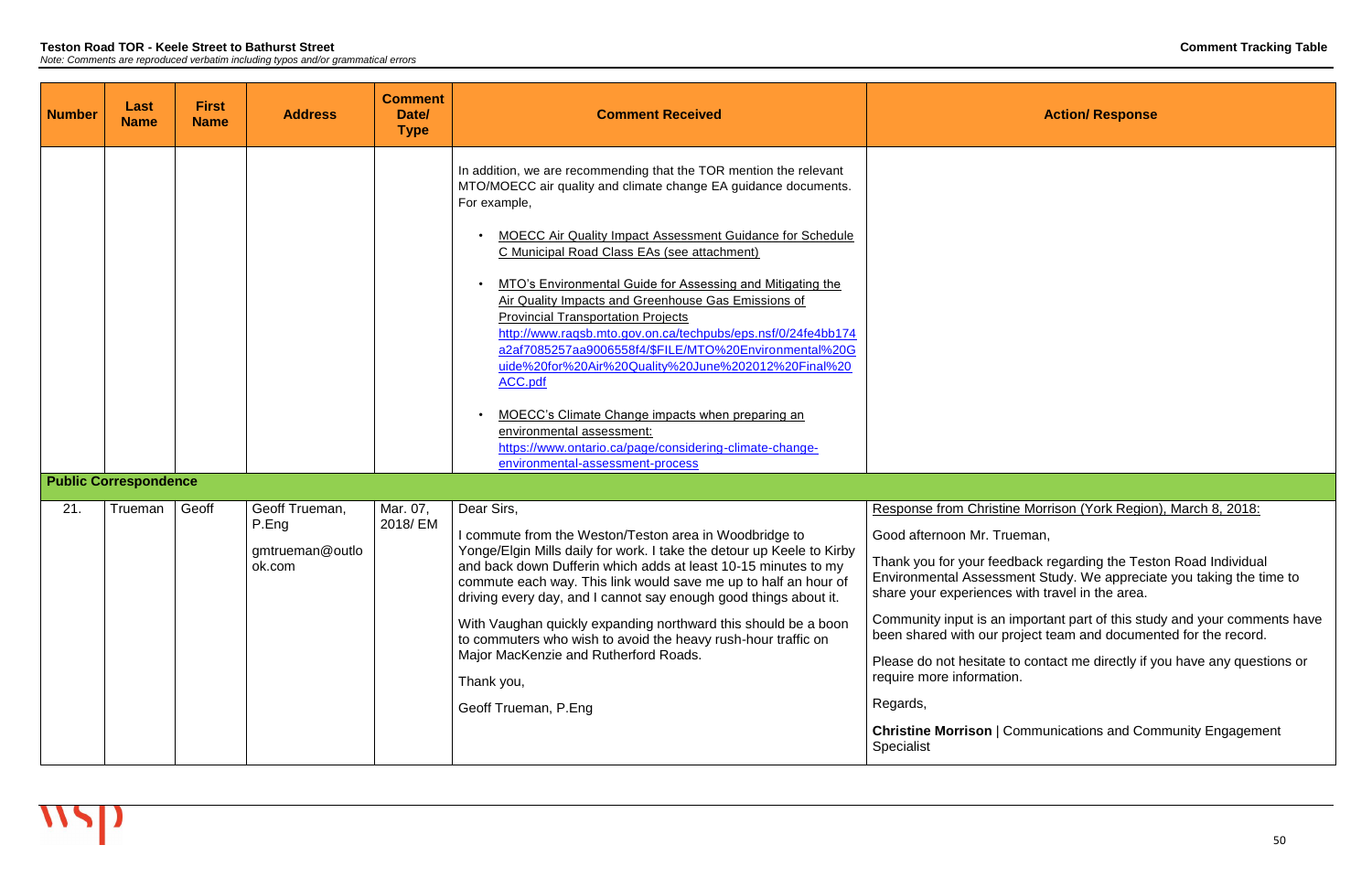| Feb. 27,<br>22.<br>Kallai<br>Noreen Kallai<br>I have quickly reviewed the proposed Terms of Reference for a<br>Noreen                                                                                                                                                                                                                                                                                                                                                                                                                                                                                                                                                                                                                                                                                                                                                                                                                                                                                                                                                                                                                                                                                                                                                                                                                                                                                                                                                                                                                                                                                                                                                                                                                                                                                                                                                                                                                                                                                                                                                                                                                                              | <b>Response from Christir</b>                                                                                                                                                                                                                                                                                                                                                                                                                                                                                                                                                                                                                                                                              |
|--------------------------------------------------------------------------------------------------------------------------------------------------------------------------------------------------------------------------------------------------------------------------------------------------------------------------------------------------------------------------------------------------------------------------------------------------------------------------------------------------------------------------------------------------------------------------------------------------------------------------------------------------------------------------------------------------------------------------------------------------------------------------------------------------------------------------------------------------------------------------------------------------------------------------------------------------------------------------------------------------------------------------------------------------------------------------------------------------------------------------------------------------------------------------------------------------------------------------------------------------------------------------------------------------------------------------------------------------------------------------------------------------------------------------------------------------------------------------------------------------------------------------------------------------------------------------------------------------------------------------------------------------------------------------------------------------------------------------------------------------------------------------------------------------------------------------------------------------------------------------------------------------------------------------------------------------------------------------------------------------------------------------------------------------------------------------------------------------------------------------------------------------------------------|------------------------------------------------------------------------------------------------------------------------------------------------------------------------------------------------------------------------------------------------------------------------------------------------------------------------------------------------------------------------------------------------------------------------------------------------------------------------------------------------------------------------------------------------------------------------------------------------------------------------------------------------------------------------------------------------------------|
| 2018/ EM<br>proposal to extend Teston Road between Keele and Dufferin to<br>905-884-7427<br>Bathurst. By segmenting environmental assessments into small<br>noreenkallai@aol.c<br>sections you miss the problems that are created in adjacent<br>om<br>communities. As I previously commented, this assessment needs<br>to consider not just the impact on the proposed area to Bathurst but<br>further from Hwy 400 to 404 Hwy. Not all aspects of the<br>environmental assessment will apply for this broader area but<br>some, such as the air quality need to be considered, as air quality<br>is not restricted to an area on a study map.<br>The same applies to traffic movement. Extending Teston Road<br>simply moves the congestion challenges on Major MacKenzie one<br>concession road north. A big difference is that Major MacKenzie<br>has a railway underpass so the traffic keeps flowing. Elgin Mills,<br>with the same number of trains, has a level crossing. This<br>difference can not be ignored because every time the crossing<br>gates block traffic you have traffic gridlock in the Elgin Mills-Yonge<br>to Bayview streets and side streets, with its associated car exhaust.<br>I really hope that the persons involved in the assessment live in<br>proximity to the geographic area or are prepared to invest sufficient<br>time to become very familiar with the challenges of increasing<br>congestion, particularly as the Yonge, Bernard, Elgin Mills Streets<br>are slated for further housing intensification, construction of which<br>is already underway. No extension of Teston should be considered<br>before a railway over or underpass is constructed on Elgin Mills.<br>Otherwise you will make a somewhat tolerable situation intolerable.<br>Noreen Kallai<br>905-884-7427<br>noreenkallai@aol.com<br>Regards,<br>Response received March 8, 2018:<br>Specialist<br>Thank you for your detailed response. Clearly I have not followed<br>all the planning related to roads. It is reassuring that any Teston<br>Road extension will not proceed ahead of a grade segregation at<br>the Elgin Mills rail crossing. | Good afternoon Ms. Ka<br>Thank you for your feed<br><b>Environmental Assessr</b><br>A study of York Region<br>part of the developmen<br>TMP also identifies the<br>Road between Keele S<br>the transportation requi<br>(IEA) being undertaken<br>to a more typical Munic<br>The first step in the IEA<br>Reference (ToR) for the<br>The Terms of Referenc<br>will guide the Individual<br>area was developed ba<br>and Climate Change, st<br>the Public Open House<br>The processes for data<br>alternatives as well as t<br>as part of the IEA, are of<br>The construction of a g<br>Elgin Mills Rd east of Y<br><b>Capital Construction Pr</b><br>on Teston Road within<br><b>Christine Morrison   C</b> |

#### Response Morrison (York Region), March 8, 2018:

allai,

dback regarding the Teston Road Individual ment study.

's entire transportation network was carried out as nt of the [Transportation Master Plan](http://www.york.ca/wps/portal/yorkhome/yorkregion/yr/plansreportsandstrategies/transportationmasterplan/) (TMP) 2016. The smaller segments to be considered, such as Teston Street and Dufferin Street, that are prioritized based on irements. The Individual Environmental Assessment on Teston Road is a longer process when compared tipal Class [Environmental Assessment process.](http://www.york.ca/wps/portal/yorkhome/environment/yr/environmentalassessmentstudy/)

proves is the development of the Terms of e IEA.

te for the Teston Road project identifies principles that I Environmental Assessment (IEA) study. The study ased on consultation from the Ministry of Environment takeholders, regulatory agencies and feedback from  $h$  held in April 2017.

collection, development and evaluation of the the selection of the preferred alternative will be done outlined in the ToR document.

rade separation to replace the level rail crossing on Yonge is included in our 10-Year Roads and Transit rogram and will be built ahead of any improvements the IEA study area

**Communications and Community Engagement**